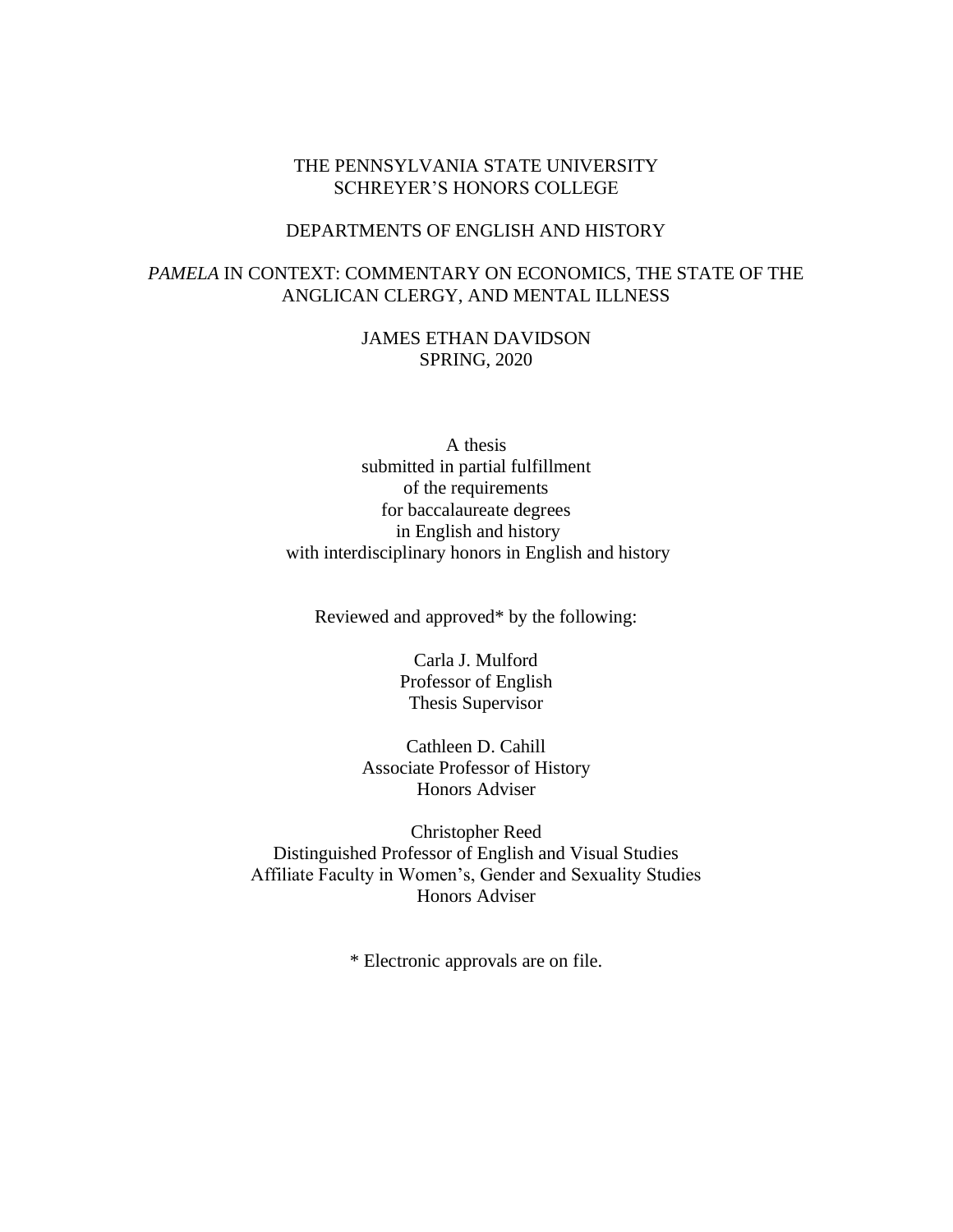# **ABSTRACT**

Samuel Richardson's novel, *Pamela,* offers insight on several of the most important topics and events of eighteenth-century English culture and history. A contextual analysis of the novel reveals that it provides commentary on the economic devastation that followed the collapse of the so-called South Sea Bubble, the state of the Anglican church throughout Richardson's lifetime, and growing British anxiety about suicide and depression. By framing his novel as an instrument of pedagogy, Richardson invites readers to a fictional entertainment that also converses with the readership about life's contingencies and difficulties.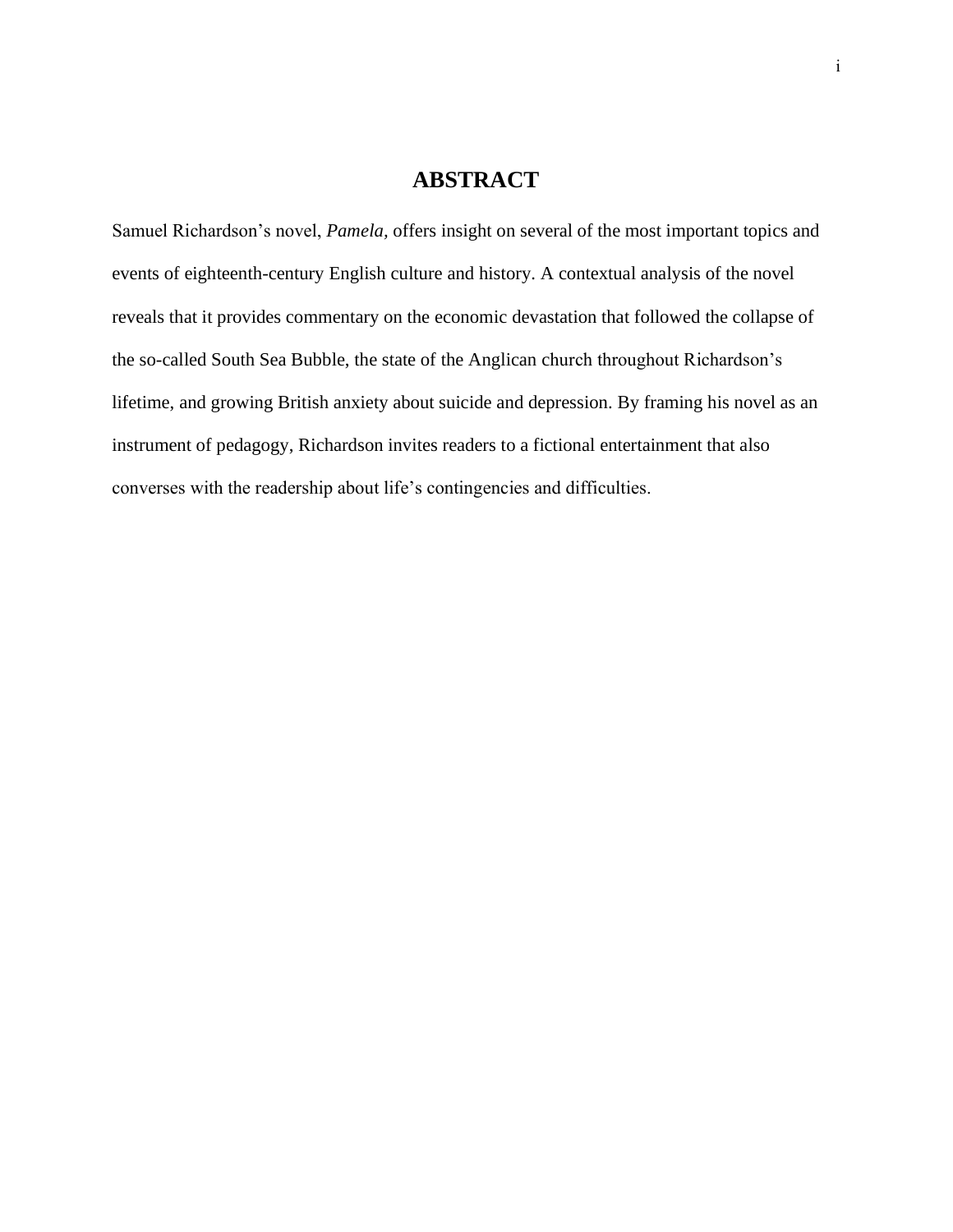# **TABLE OF CONTENTS**

| Chapter 4 Literary, Historical, and Textual Connections of Melancholy and Suicide in Pamela 32 |
|------------------------------------------------------------------------------------------------|
| Conclusion Pamela as an Historical Artifact: Richardson's Modern Meaning 44                    |
|                                                                                                |
|                                                                                                |
|                                                                                                |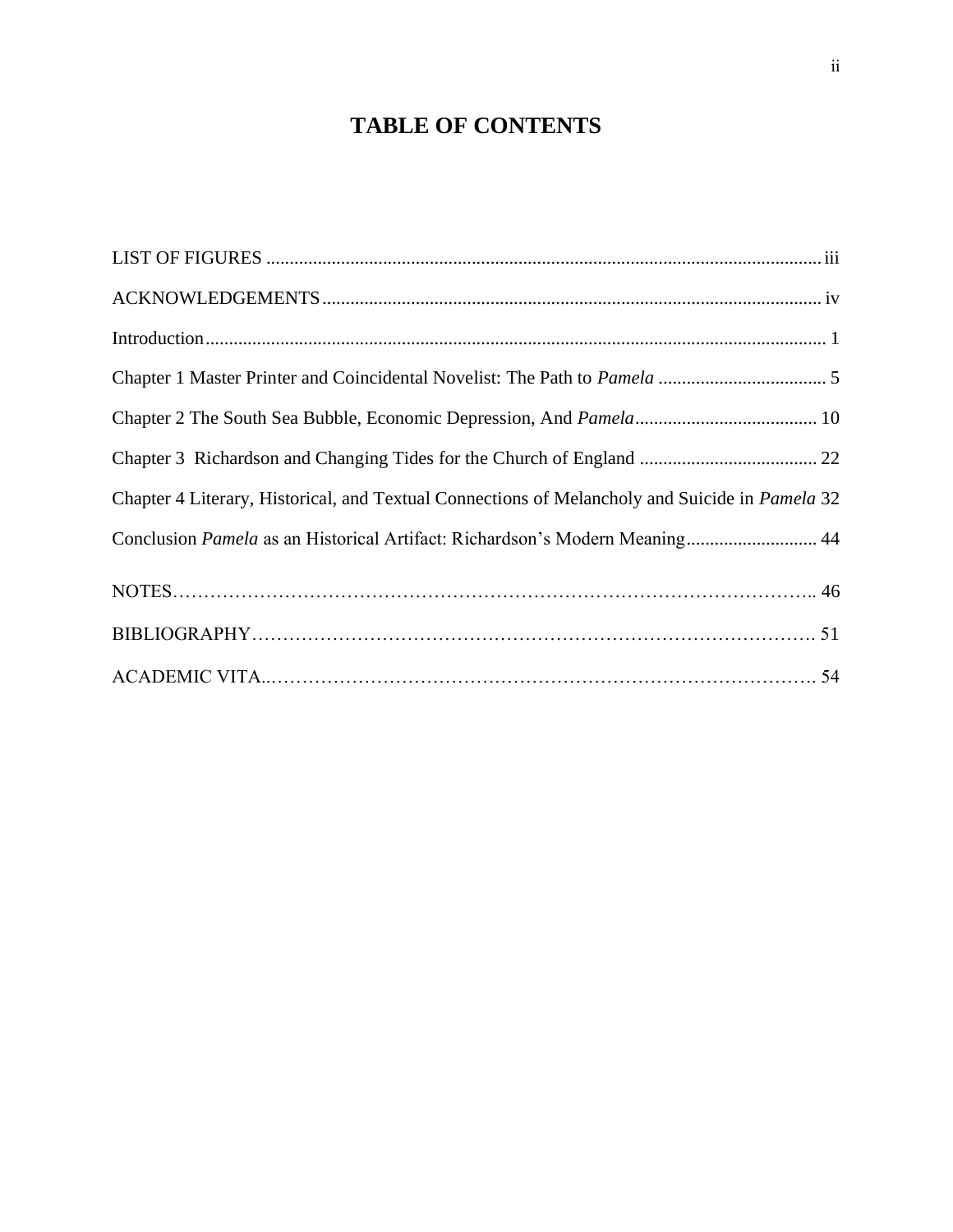# **LIST OF FIGURES**

<span id="page-3-0"></span>

| <b>Figure 1:</b> Bowles's The Bubbler's Medely or a Sketch of the Times: Being Europe's Memorial for |  |
|------------------------------------------------------------------------------------------------------|--|
|                                                                                                      |  |
|                                                                                                      |  |
|                                                                                                      |  |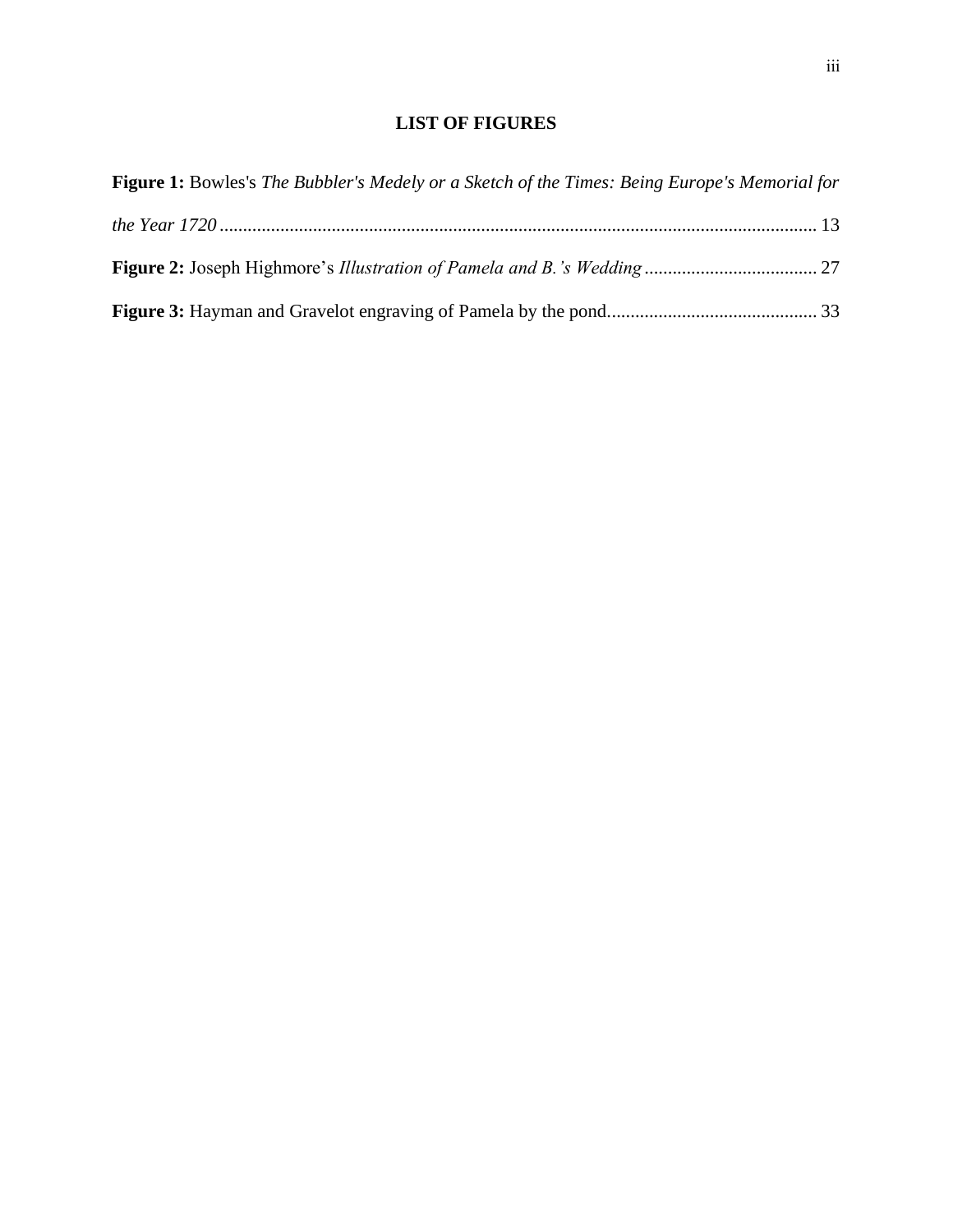# **ACKNOWLEDGEMENTS**

<span id="page-4-0"></span>I would like to thank Dr. Carla J. Mulford for her constant support and patience over the course of this project and my Penn State career as well as Dr. Cathleen Cahill. Thank you to my parents and family for their endless love and encouragement and to the friends who have helped me to learn and grow along the way.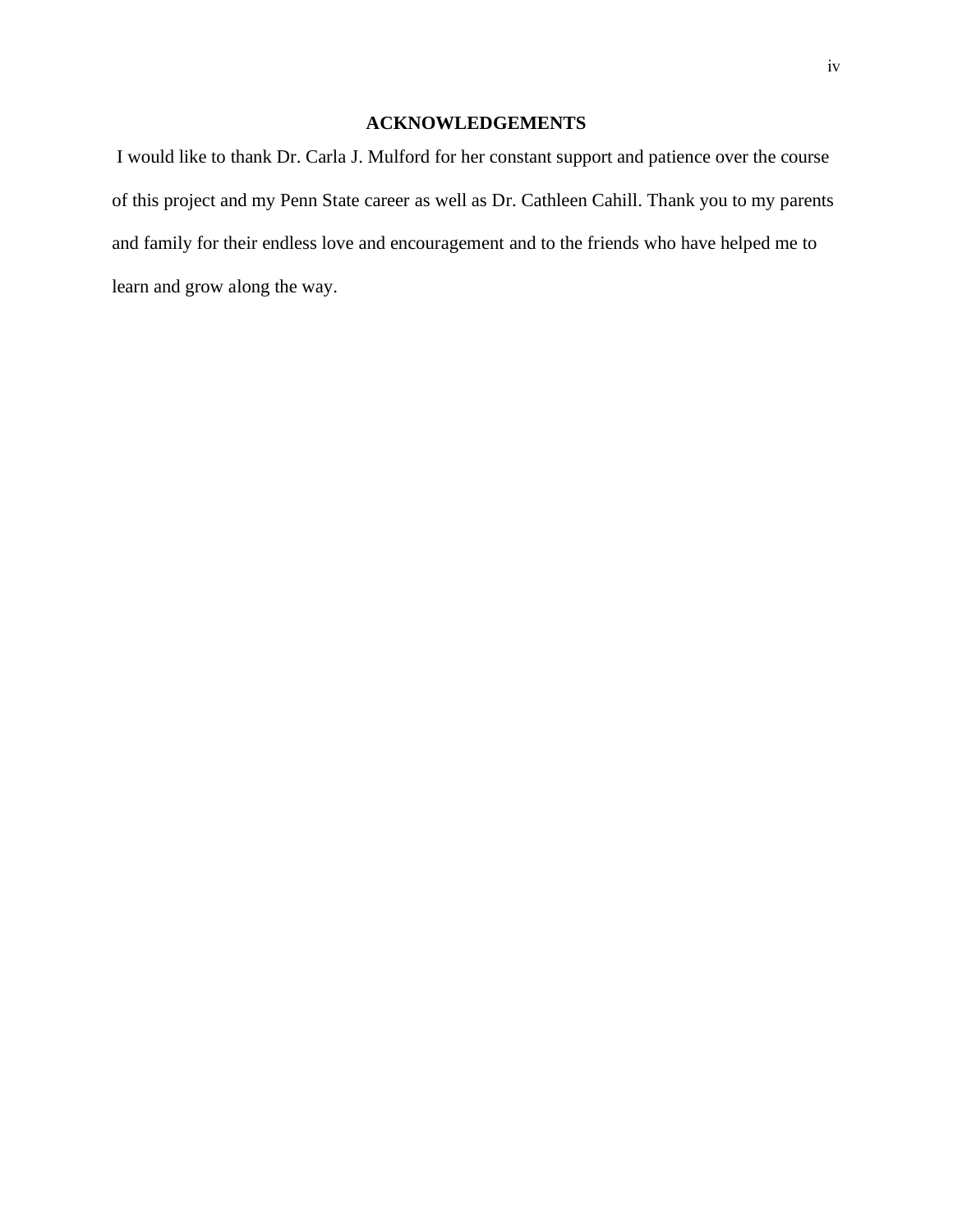#### **Introduction**

<span id="page-5-0"></span>Writing to Samuel Richardson in 1742, having just received the latest edition of *Pamela*, William Warburton was full of praise for his friend's sensational work which, by the time he began reading, was over a year old. Warburton describes his surprise and pleasure at receiving an "obliging letter" from Richardson alongside "a fine edition of your excellent work, which no one can set a higher rate upon." But like many of Richardson's early readers, Warburton was quick to make suggestions he believed would improve Richardson's tale of a heroine who maintains her virtue despite the efforts of a looming and threatening master. He suggested that Richardson add a moment of reflection from the newly ascended Pamela on the "follies and extravagance of high-life" that would serve as a satire of the British aristocracy's seemingly ridiculous customs. The goal, he posited, was to give an outsider's perspective of a rapidly changing and confusing world. "And what could be more natural than this in Pamela," he wrote, "going into a new world where every thing sensibly strikes a stranger?"<sup>1</sup>

In a way, Richardson was delivering his own commentary on the world he inhabited through his novel, though he focused on different aspects of British culture. Richardson's commentary becomes clear when *Pamela* is examined within its historical context and specific plot points are connected to major historical events that occurred during Richardson's lifetime. Contemporary scholarship on Richardson's work tends to focus on its broad continental impact. Scholars and other commentators are quick to point out *Pamela*'s status as one of the first English-language and psychological novels and analyze the significance of its spread across Europe as it was translated into numerous languages and adapted as an opera and play.<sup>2</sup> Others focus on Pamela as an early feminist figure, the construction of female virtue the novel's heroine embodies, or differing interpretations of her rapid ascent of the English aristocratic hierarchy.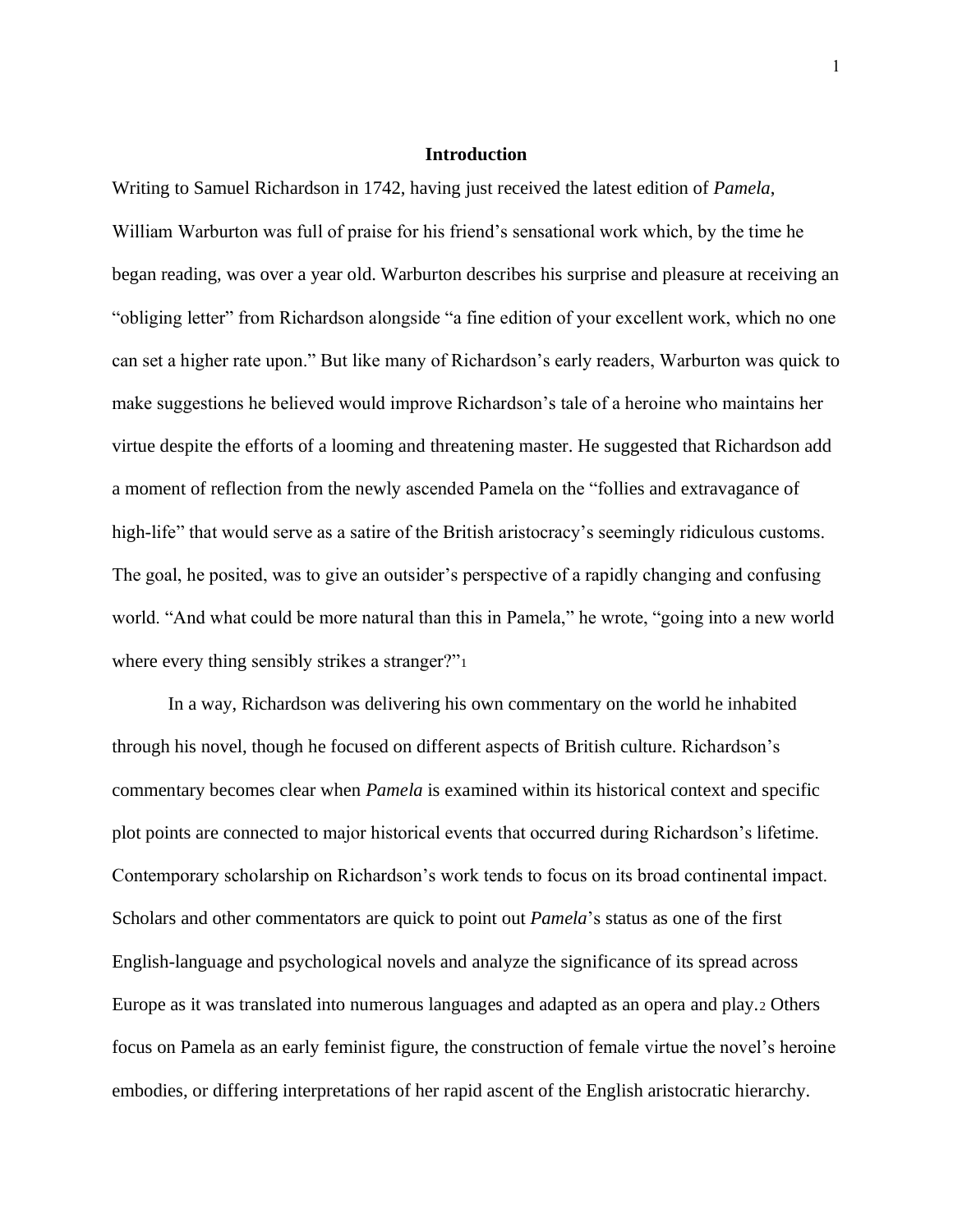Some focus on Mr. B's reformation from scoundrel to saved gentleman.<sup>3</sup> A large cohort focuses on Richardson's eight revisions, or the novel's relationship to his other great work, *Clarissa,* and the inter-genre interaction between the many different versions of *Pamela*.4Although some analysts consider Richardson's status and intentions in their deconstruction of *Pamela,* few, if any, attempt to view the novel's plot as a product not only of its author's goals, but also the cultural and historical climate in which the text was produced. *Pamela* takes place in the 1720s and is rife with allusions to the most pressing issues that would have weighed on the minds of aristocratic entrepreneurs like Richardson throughout the mid-eighteenth century.

For this reason, this thesis will examine the first edition of *Pamela,* published in 1740, in its historical context in an attempt to match the major events of Richardson's novel to the most significant historical topics of his day. These connections will show how the novel captures a turbulent time in English politics and society. They will also show the novel's intention to instruct its readers on how to handle these difficult times and issues. The scholarly urge to connect the life of the author to his or her work is as common as it is dubious. Attempts to draw biographical conclusions from fiction has left many a researcher stranded with only false conclusions. For this reason, I will examine the novel as a historical artifact only and will attempt to connect *Pamela* and Richardson's pedagogical efforts to three specific historical trends. These include the state of England's economy in the aftermath of the collapse of the South Sea Bubble in the 1720s, the decline of the Anglican church and clergy during Richardson's lifetime, and the Enlightenment perception of mental illness and the occurrence of suicide in England. Through an examination of these historical elements, Richardson's life, his self-professed motives, and the plot of *Pamela,* I will demonstrate that the novel can be interpreted as fiction in tune with world events that offers insight into eighteenth-century British culture and concerns. This analysis will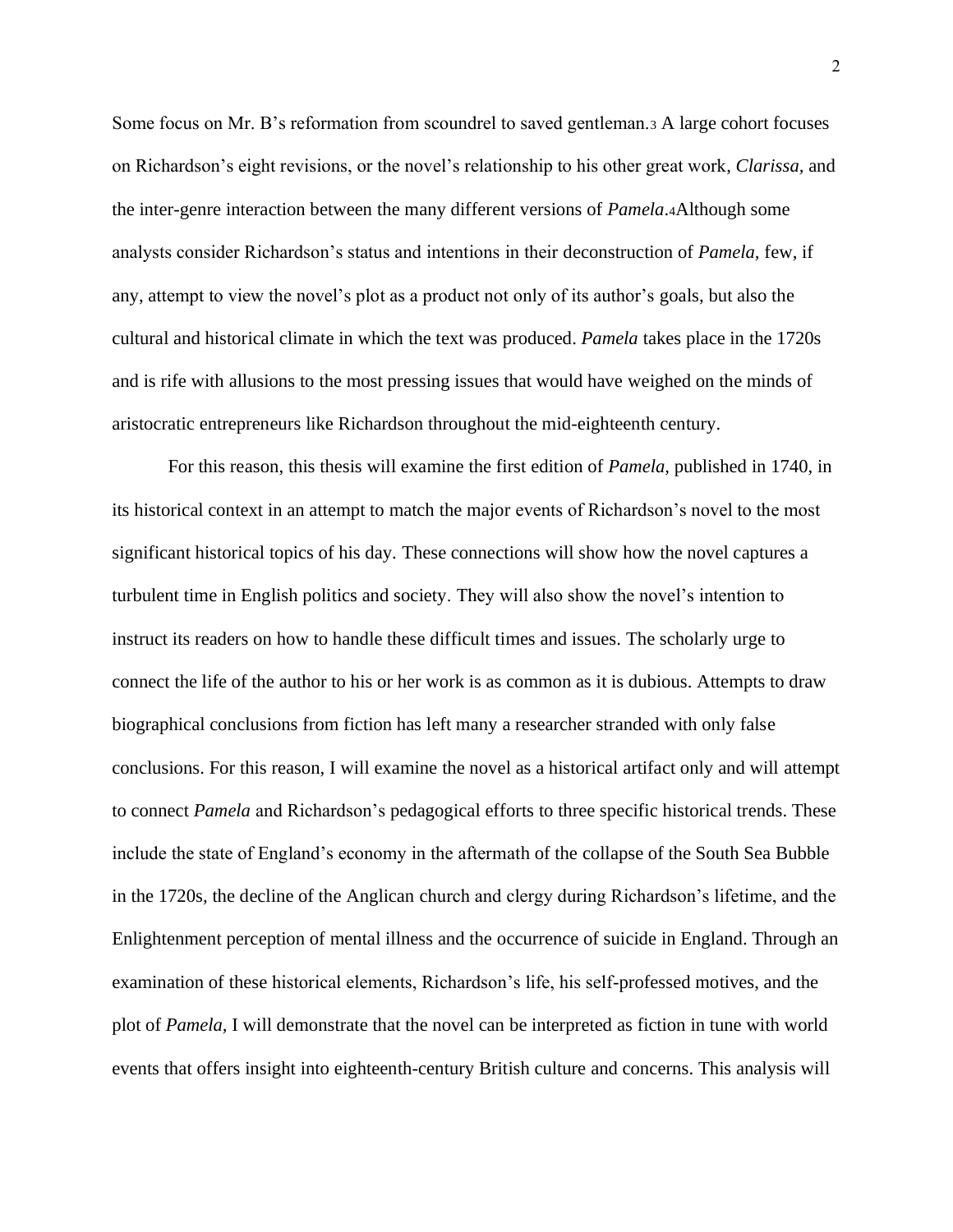also reveal that the novel is concerned with the state of the British economy, offers a critical portrayal of the Anglican church as an institution while remaining supportive of its values, and asserts that individuals considering suicide should think of the act as a sin and their tribulations a path to eventual benefits.

Most importantly, however, the analysis will demonstrate *Pamela*'s significance as an instructional text during a time of national difficulty. *Pamela* parallels the changing world that Richardson inhabited and gives context to the general malaise that hung over the nation in the wake of economic, emotional, and religious decay. But it also offers its readers a template for navigating these times and upholding their values in the case of adversity and tragedy. Richardson upholds Pamela's piety, virtue, and perseverance in order to inspire these qualities in his audience as they face trials on their own. *Pamela*'s literary value and likely a portion of its popularity came at this intersection of his modern malaise and literature, where Richardson attempts to constructively address then-current trends and problems through his craft.

I will begin with an examination of Richardson's life and authorship, focusing specifically on his work as a London printer and, later, as a novelist. This section will focus on the events and processes that led to Richardson's writing of *Pamela.* It will also address the role of the epistolary novel as an instructional fictional tool that stood in contrast to popular romances. My investigation will then progress to its three sections of textual and historical significance—the portrayal of English issues related to economics, the state of the Anglican clergy, and mental illness or melancholia. The first section will focus specifically on the South Sea Bubble, its formation, and its eventual collapse. This section relates the cultural and economic devastation of the collapse to the plot of *Pamela* and the role of money in the characters' lives. The second section will describe the institutional failings and corruption of the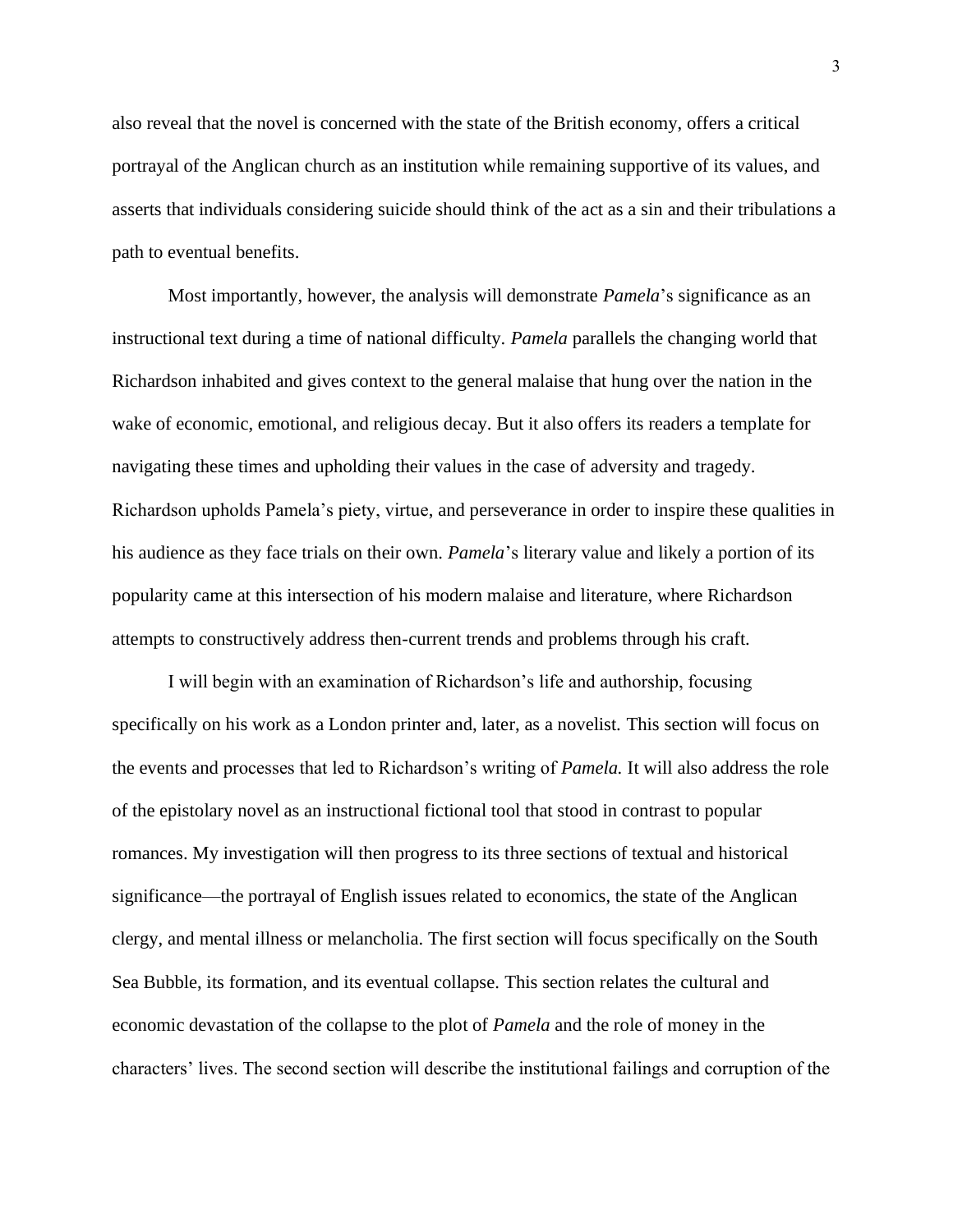Anglican church during the eighteenth century. It will demonstrate that although *Pamela* is quick to point out the church's relative weakness, the novel supports Protestant and general religious beliefs as a moral guide for society. The final and longest section will examine suicide and depression in England at a time when rates of self-harm in Britain were rising. It will also address the literary concept of melancholia, which frequently cast sad or depressed characters in positions of sophistication. These trends will be related to the novel through a close reading of the scene of Pamela by the estate pond, where Richardson's heroine considers drowning herself in order to escape Mr. B.'s trap but ultimately decides to suffer on and persevere. This scene shows Richardson's pedagogy on the religious dangers of suicide, with a specific focus on the perception of overcoming spiritual tests on earth as a path to heavenly salvation. Each of these sections is written with the goal of understanding *Pamela* as an intricate primary source that portrays a cultural conception of an era of rapid change as well as an instructional novel meant to guide its readers through difficult times.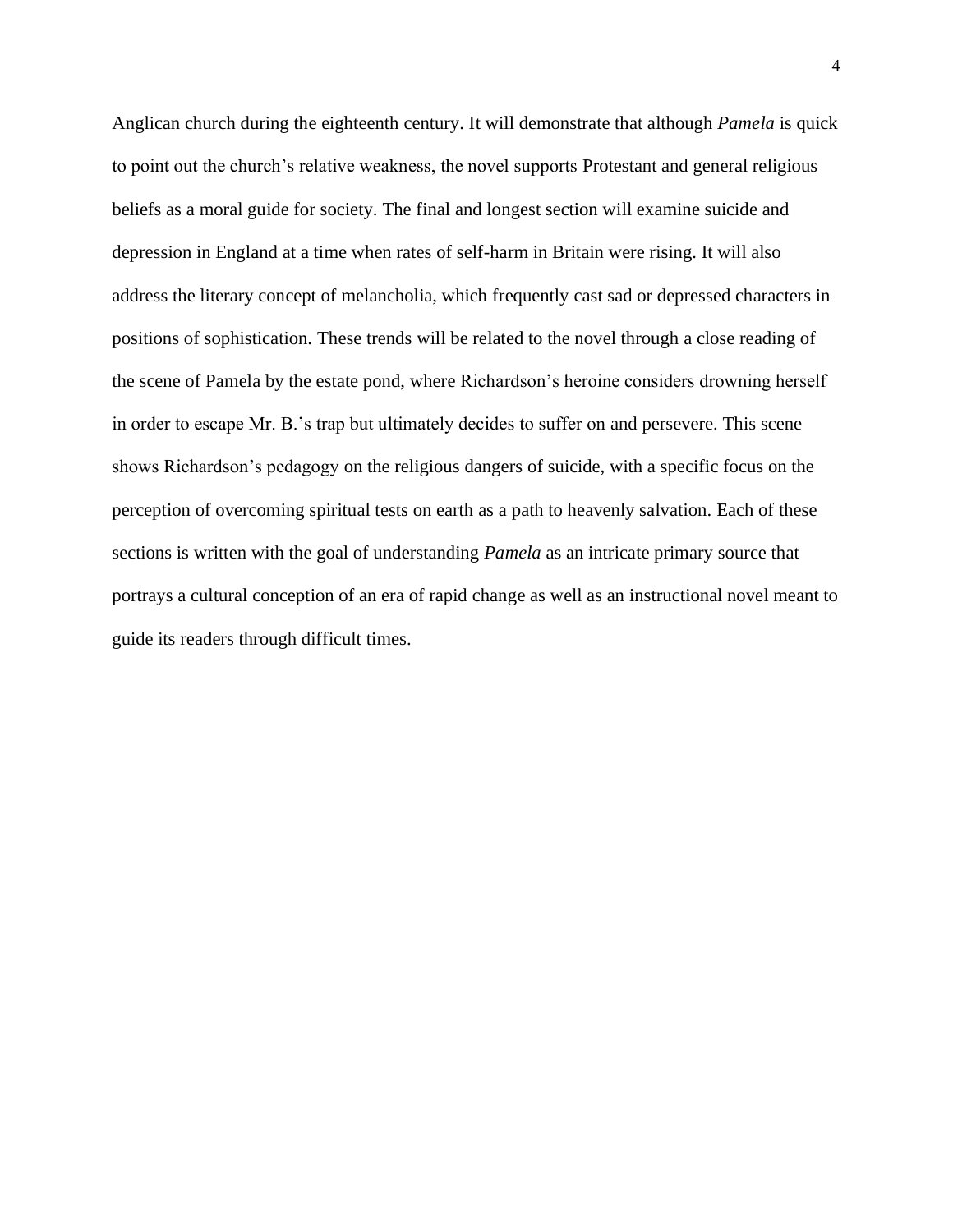# **Chapter 1 Master Printer and Coincidental Novelist: The Path to** *Pamela*

<span id="page-9-0"></span>When analyzing Samuel Richardson's life, most scholars focus on his work and status as an author of fiction. *Sir Charles Grandison, Clarissa,* and *Pamela* are his three best-remembered works. These novels are frequently examined as some of the first examples of the British novel. But Richardson's professional and political lives extended well beyond his enormously popular novels. Born in an unnamed Derbyshire village in 1689, Richardson was the son of a London artisan who left the city after becoming dangerously entangled in controversial Whig political movements. Richardson eventually returned to the city and founded his printing business in 1720 near Fleet Street. He quickly became one of the city's most important and influential printers. By 1734, he employed twenty-four pressmen and apprentices alongside other laborers who managed the printing and distribution of his many publications and contracts. Scholars note that in his day, Richardson was known first as a printer, not a novelist.<sup>5</sup>

Richardson, like other printing house owners, acted as a manager, entrepreneur, and writer for his own printing house in London. In addition to making his material enticing to the reading public, Richardson was tasked with managing the many men that came together to work his presses. This task wasn't always easy—the men were often forced to work together, complete meticulous and detail-oriented work, and depend on each other's performance, causing tensions to run high. Yet the printshop structure had a distinct culture and etiquette that was passed from one generation of printers to another. Many included sets of rules for their employees to abide by in order to maintain high levels of production.<sup>6</sup>

Richardson's responsibilities as a printer extended outside the walls of his shop and the margins of his pages. As a man of the press, Richardson was involved in extensive political controversy throughout his career before making a miraculous pro-government shift. His presses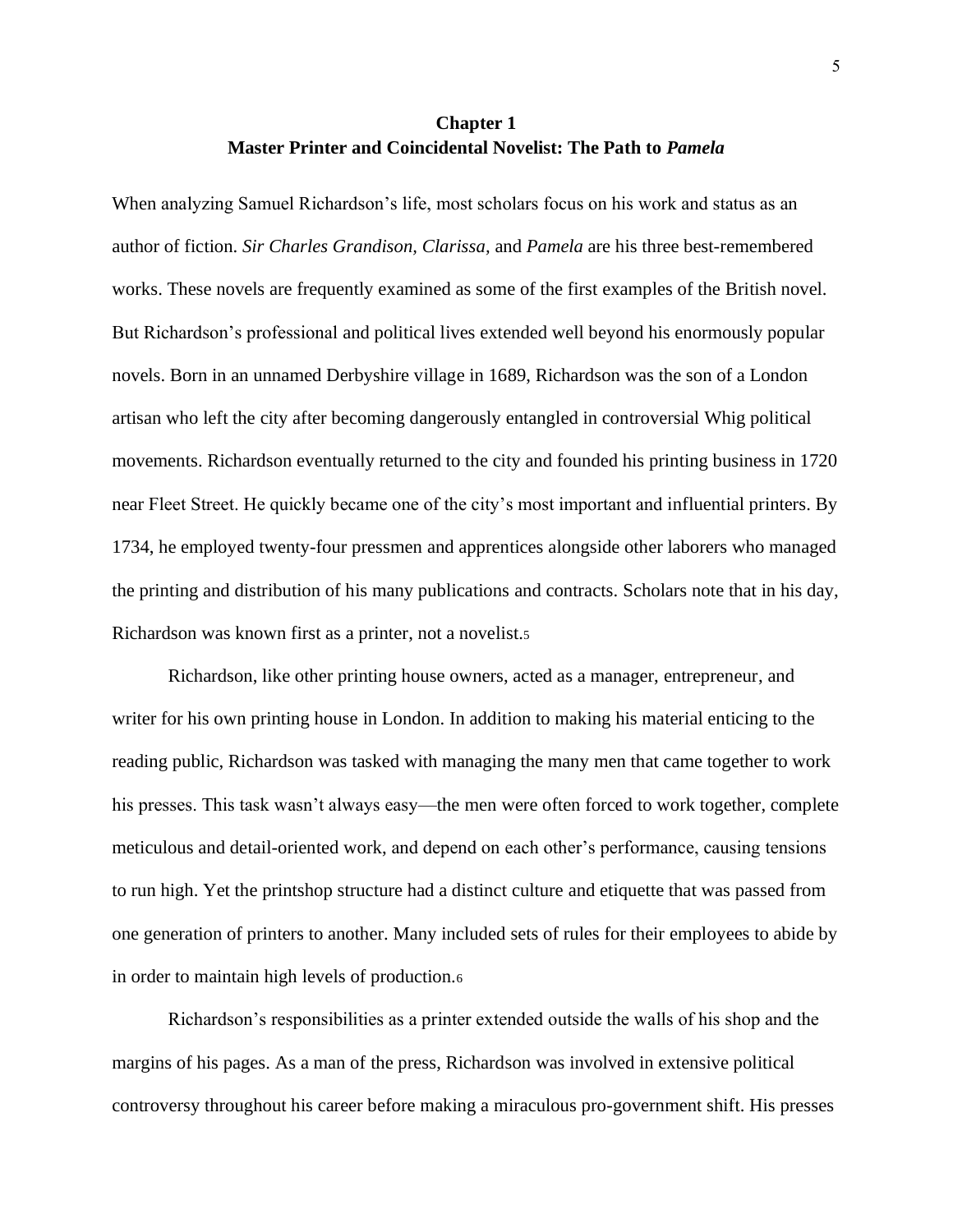published decidedly anti-Hanoverian publications that earned him a spot on a blacklist of "disaffected printers" by 1722, only two years after the opening of his shop. Scholars are wary of assuming Richardson's own political views, pointing out that he could have published the controversial texts for business reasons instead of genuine political sympathy. Regardless, he was almost sent to jail a year later for libel charges after his press criticized a Whig.7

Despite these close calls with political consequences, Richardson eventually made a 180 degree shift later in his career, a shift that saw him become a "trusted insider to the Hanover Whig establishment" by the 1730s. He was awarded several lucrative government contracts that raised his financial and social status even higher. Richardson became a leader in the London community of booksellers and printers, even leading one of the industry's oldest and most powerful guilds.<sup>8</sup> He died of a stroke in 1761 at the age of 71.

An examination of the thematic and historical implications of *Pamela* must consider the author's process of conceptualizing and writing it. Luckily for scholars, Richardson's inspiration, or at least his outward inspirations and motives for writing the novel, are well-documented in his correspondence with friends and editors. Richardson wrote that he developed the idea behind *Pamela* after two bookseller friends approached him to create a letter-writing manual to instruct members of the lower classes, especially those living in rural areas in England. Richardson added his own touch to their request, and made his example letters a lesson in morals for his readers as well as composition. He reportedly asked his publishers if his letters could "instruct them how they should think & act in common Cases, as well as indite." Several of the letters were directed toward young, lower-class, "handsome" girls "obliged to go out to service" who Richardson thought might face dangers to their chastity. From this example, Richardson explained, *Pamela*  was created. He began writing the novel in November 1739 and finished in February of 1740,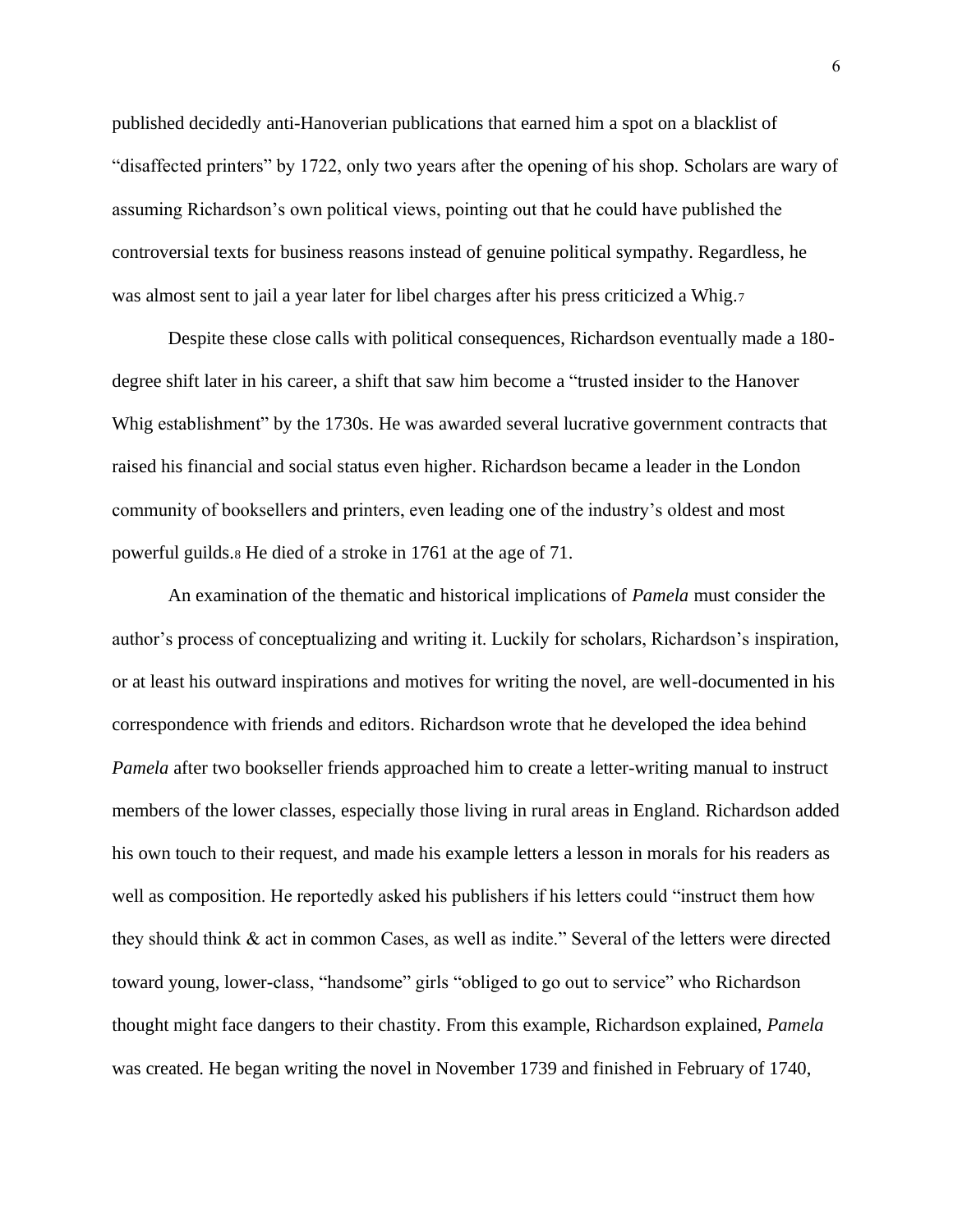publishing its first pages a month later.<sup>9</sup> He would later publish a sequel, titled *Pamela in Her Exalted Condition,* in addition to the many revisions of his first novel*.* The second novel focused on Pamela's life as a wife and mother, but was recognized as an authorial failure.

Pamela's intense and immediate popularity can be attributed, in part, to the importance and immediacy of the issues it addressed. Modern readers may not understand the intense and tragic realism of *Pamela,* which left many eighteenth-century English readers wondering if the novel was a retelling of a true story. Though scholars agree that *Pamela* is primarily a fictional narrative, there is no doubt that its plot is derived from real happenings in eighteenth-century England. Richardson himself wrote that the story of the individual who inspired *Pamela* had been relayed to him in detail by a friend in the 1720s. But scholars suggest that that alleged story only sparked Richardson's work. *Pamela* is more than a simple retelling, they argue, and Richardson likely recalled what he had heard differently after completing his massive work. Some readers argued that Richardson stole *Pamela's* plot from other narratives that featured different endings, with the Pamela-equivalent character fleeing to a convent instead of marrying her captor.<sup>10</sup> Richardson's focus on making his novel believable and economically accurate is also supported by several authorial decisions, including his removal of a fictional proof against dueling due to the irrelevance of the topic to the average reader.<sup>11</sup> He even edited Pamela's use of local dialect in later editions—four of which were published in 174112—to match her class as a servant girl after critics pointed out several flaws in the original edition.<sup>13</sup>

Regardless of the historical grounding of the novel, there is at least one real-life English case similar to its plot. Richardson may have heard of the case of Colonel Francis Charteris, who became rich through South Sea Bubble investments and gambling. Charteris soon developed a reputation as a certified rake in the Middlesex community in which he lived. He had his servants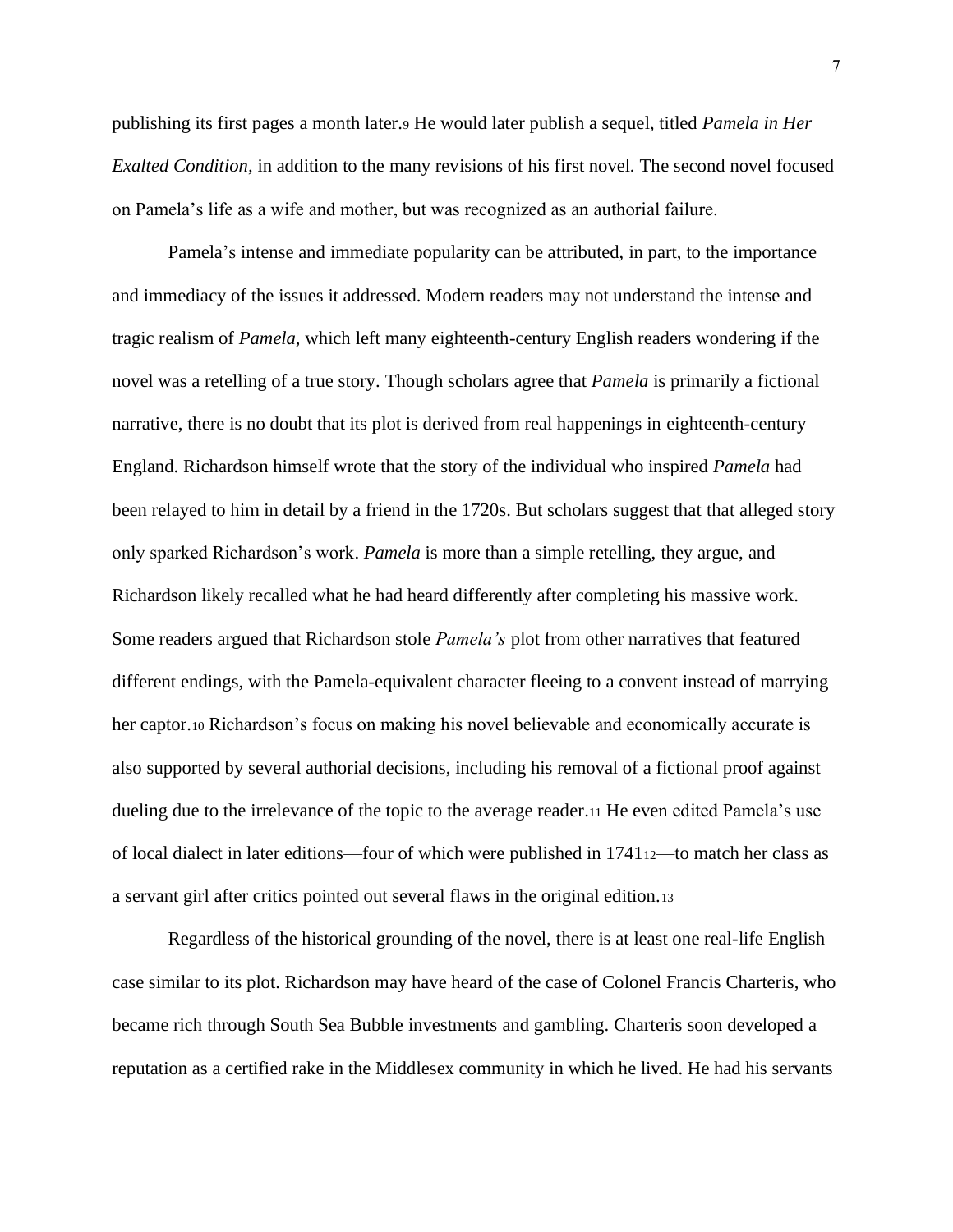procure local, vulnerable women to "work" at his manor. He then proceeded to trap the women in his home and rape them, fooling them through the use of disguises and trap doors. He raped Anne Bond after disguising his identity to lure her into his employment. Bond then reported the rape to the authorities, who tried Charteris at the Old Bailey in London. He pleaded guilty to the charges, according to trial records, but was sentenced to death on February 27, 1730. Charteris was eventually pardoned, but died of natural causes soon after.<sup>14</sup>

A history of *Pamela*'s creation must also feature the genre-based novelistic developments of the era as well as Richardson's goals, intentions, and historical inspiration. The epistolary format Richardson used was made popular by French writers, and many instructing authors were fond of using letters in fiction that, as described by Bonnie Latimer, "sought to entertain by making the models interesting, and to instruct by enforcing moral precepts."<sup>15</sup> Richardson's style is unique in that it "imagines a self *capable* of adhering to a moral precept, a self first limned out in his earliest conduct writing,"<sup>16</sup> Latimer explains. This theme and method would carry over into Richardson's other work, with Latimer pointing out that, "in all his writing, delight mingles with instruction."<sup>17</sup> He was particularly interested in the instructional use of fiction instead of the fervor and emotional indulgence of romance writing the era of sentiment. He was specifically focused, Latimer writes, on "dissociating *Pamela* as far as possible from current fiction, and in taking his position with the moralistic opponents of romance."<sup>18</sup> This motivation can even be found in the non-fiction publications his press produced; he printed several conduct instruction manuals at his London business.<sup>19</sup>

Richardson's pedagogical method, inhering as it does in the epistolary form of his novel, accords well with the novel's extensive commentary on broad societal issues such as the English economy, the state of the Anglican clergy, and depression and suicide. *Pamela* is a novel that is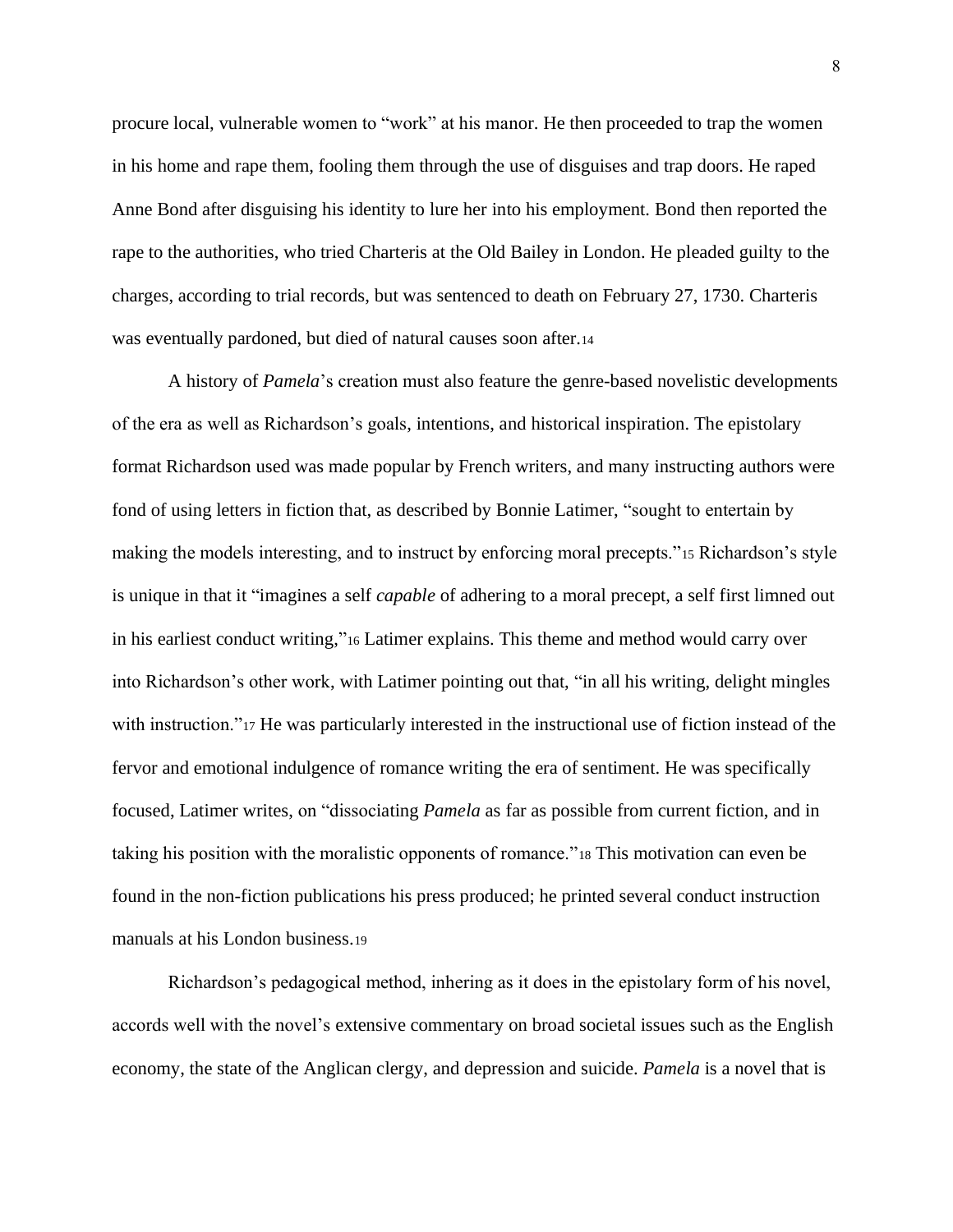<span id="page-13-0"></span>deeply in tune with the more specific world of its readers. Not only did Richardson write his novel adhering to social conventions and realistic expectations, but he also used a novelistic style with a clear and recognized purpose to instruct readers. His work appeals to its target audience by matching the audience's world, combining moral instruction with a desirable form of entertainment.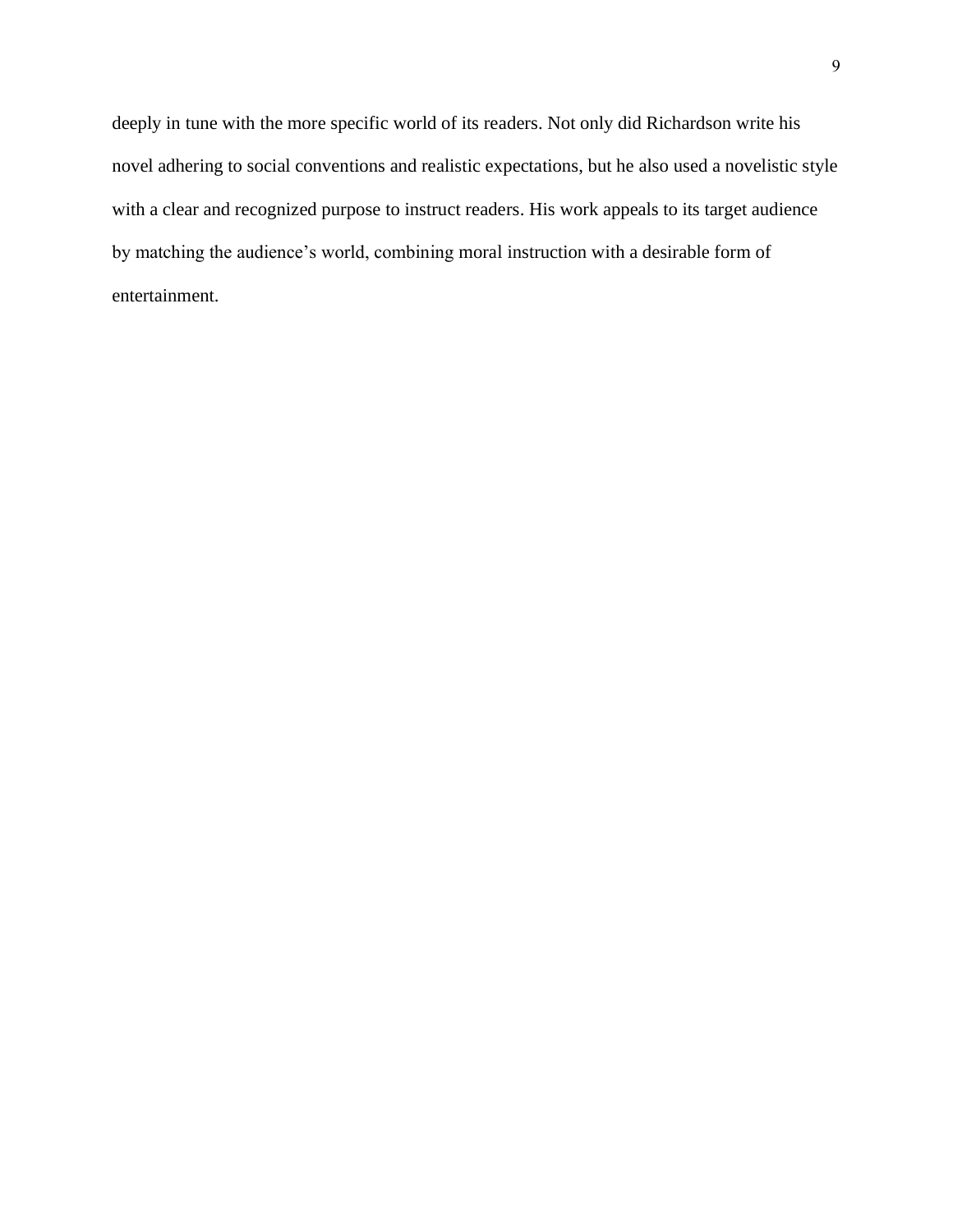# **Chapter 2 The South Sea Bubble, Economic Depression, And Pamela**

*Pamela* makes the connection between money and political power exceptionally clear while highlighting the dangers and shame of the severe poverty that many British individuals suffered during the eighteenth century. Richardson's entertaining but instructional messages often center upon a point of tragedy, such as economic depression in England. One of the most culturally significant events of the eighteenth century, the collapse of the South Sea Bubble caused economic devastation and a deep national examination of the power of banks and stockgenerated frenzy. Some modern scholars study the Bubble and consequent economic depression as the "first crash," the first example of speculative behavior gone completely awry in the public marketplace.<sup>20</sup> Because of the extent of the Bubble's influence and the inescapable mark it left on England's cultural and historical consciousness, an exploration of the circumstances surrounding the Bubble are necessary to understanding *Pamela.*

The South Sea Bubble began with a deal between the English government and the South Sea Company. Though the Company was founded in 1711 with the goal of trading in the western hemisphere, it became, primarily, a vessel for converting government debt. The Company and the government persuaded holders of government debt to exchange their shares for stock in the Company. In 1719, an initial exchange of shares for cash and yearly interest payments from the government in return for absorbing the country's debt raised the South Sea Company's stock significantly. The annual payments from the government insured the stocks holders would have a steady stream of revenue through South Sea Company stock. The government believed its investment to be sound, because it anticipated placing a tariff on the goods the boosted company would gather from South America.<sup>21</sup> The Company then proposed to convert all national debt to shares of its stock, entering a bidding war with the Bank of England.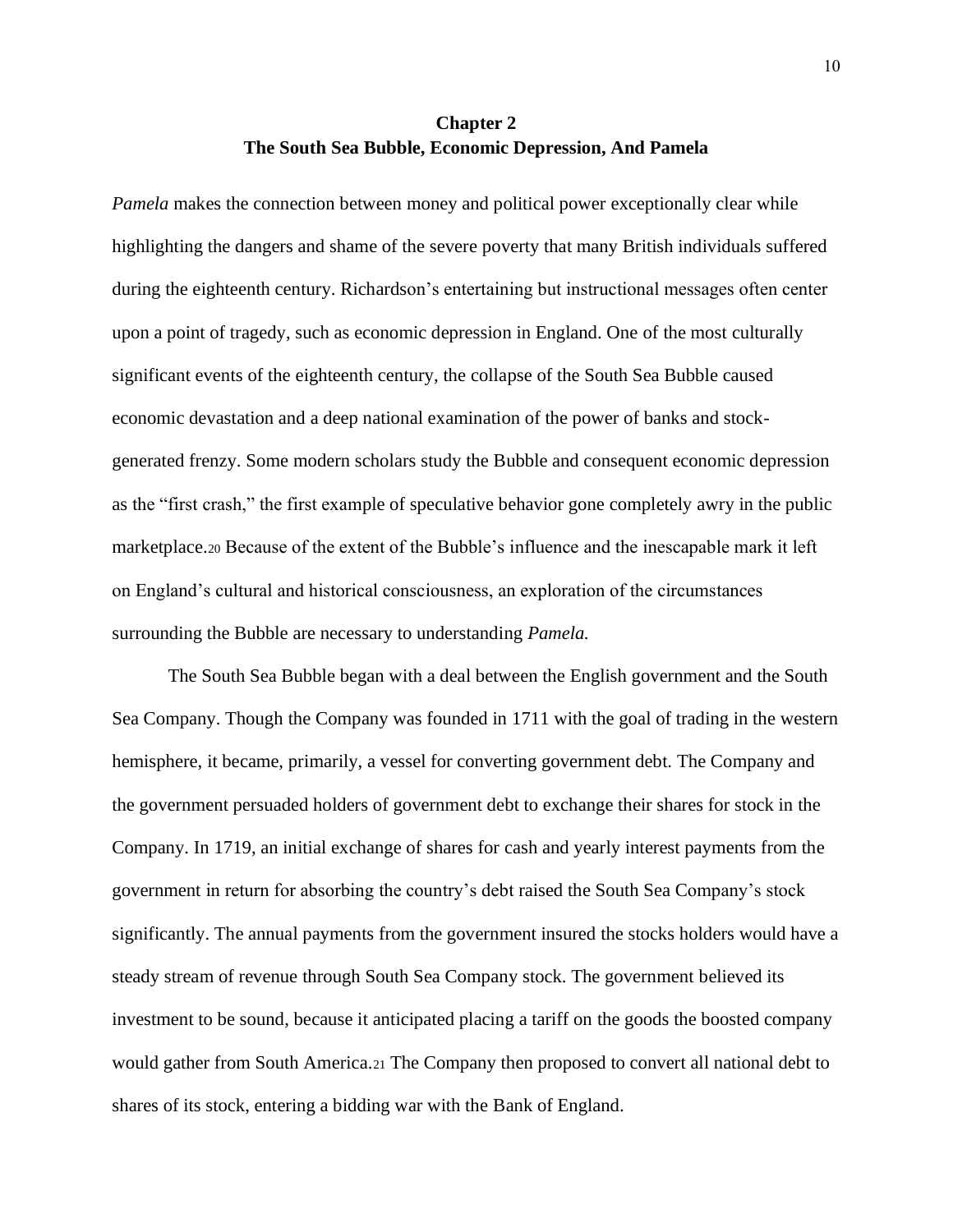In an effort to manipulate the markets, South Sea Company executives bribed government officials to approve its stock conversion proposal. At the same time, it engineered its own ability to purchase government debt at lower prices, thereby increasing demand for its shares, 1720. During this period its stock price rose astronomically, and massive trading overwhelmed its managers, forcing them to temporarily shut down trading. A similar bubble in France, centered on the Mississippi Company, was also experiencing rapid growth. Shareholders in England and across Europe became wary.<sup>22</sup> When trading began again in London, the stock experienced a massive selloff, and the Company was unable to pay its shareholders. The public discovered that Company officials had lied about the Company's overall capacity to conduct trade within its designated territory.<sup>23</sup> This caused an extreme drop in share price that began as early as August. By the middle of September, the stock's price was dropping rapidly, sometimes losing up to 200 points in one week.<sup>24</sup> Many Britons, who had purchased just as the stock was peaking and then were left stranded with worthless shares, were financially ruined,<sup>25</sup> and a "shareholder rebellion" ensued.<sup>26</sup> London banks and the Bank of England itself scrambled to import enough specie to meet the selling demand, but after a few relatively small payments to the Company in an attempt to sate the highest-level shareholders, they had run out once again.<sup>27</sup> The collapse of the South Sea Bubble, which inflicted major financial injury on many Britons, including famous figures such as Sir Isaac Newton, was complete.<sup>28</sup>

It is the aftermath of this crash that has given it its historical relevance and has planted it firmly in modern consciousness. Many scholarly analyses of the Bubble and its effects focus strictly on the economic circumstances of its rise and fall or attempt to compare it to modern economic situations and crashes. Its relevance to *Pamela,* however, is found in the cultural implications of the economic devastation it wrought upon its victims. The Bubble's collapse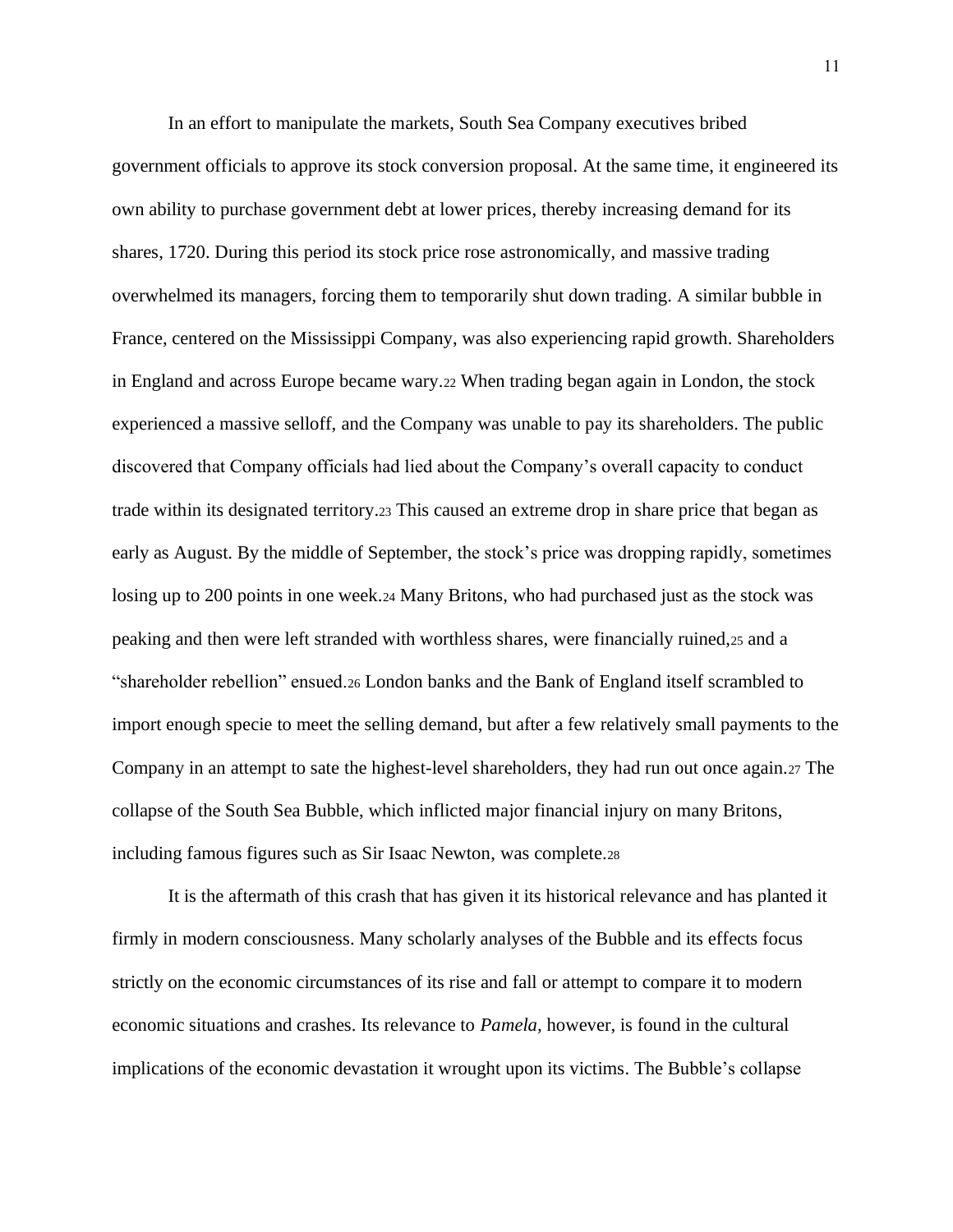immediately led to disastrous circumstances for anyone who had invested substantial savings into it. Exchange Ally in London, once full of the bustle of a thriving market place, contained investors screaming their misfortunes and crying in the street after the collapse.<sup>29</sup> The British social elite experienced some of the most intense economic misfortunes after their investments collapsed, as their luxury goods and rural homes were quickly pawned for whatever price was available.<sup>30</sup> London's luxury goods market, which thrived as the Bubble made the city's residents rich, had now completely collapsed, and once-premium goods were sold on the street at bargain prices. Land prices, especially in the rural countryside, plummeted.<sup>31</sup> Investors with families turned to their neighbors to help, only to find that they had also been ruined by the bubble.

The constant fluctuation of the Bubble itself was said to have led investors to madness and suicide even before the scheme's theatrical collapse, and newspapers contained graphic accounts of investors slitting their throats with razors or hanging themselves after succumbing to the weight of their insurmountable debts.32 Suicides became a "daily occurrence" by 1721,33 a year that saw London's suicide rate rise by 40 percent.<sup>34</sup> The investors who didn't take their own lives often fled from their debtors, leaving children and wives behind at the mercy of collectors. The following description appeared in a September 1720 edition of the *London Journal*:

One of the family upstairs is gone off this week, disposed of his fine equipage, left his W- -- and his hounds, and fled to Holland. He was a goldsmith's apprentice, and having got 50 thousand pound in about six months' time, threw off his master and his modesty together. But going out of his depth, was bit by the fall of South Sea Stock, as multitudes have been besides, is undone by a blow, and nothing left of him but what his knavery has secured from his creditors, by his running away.35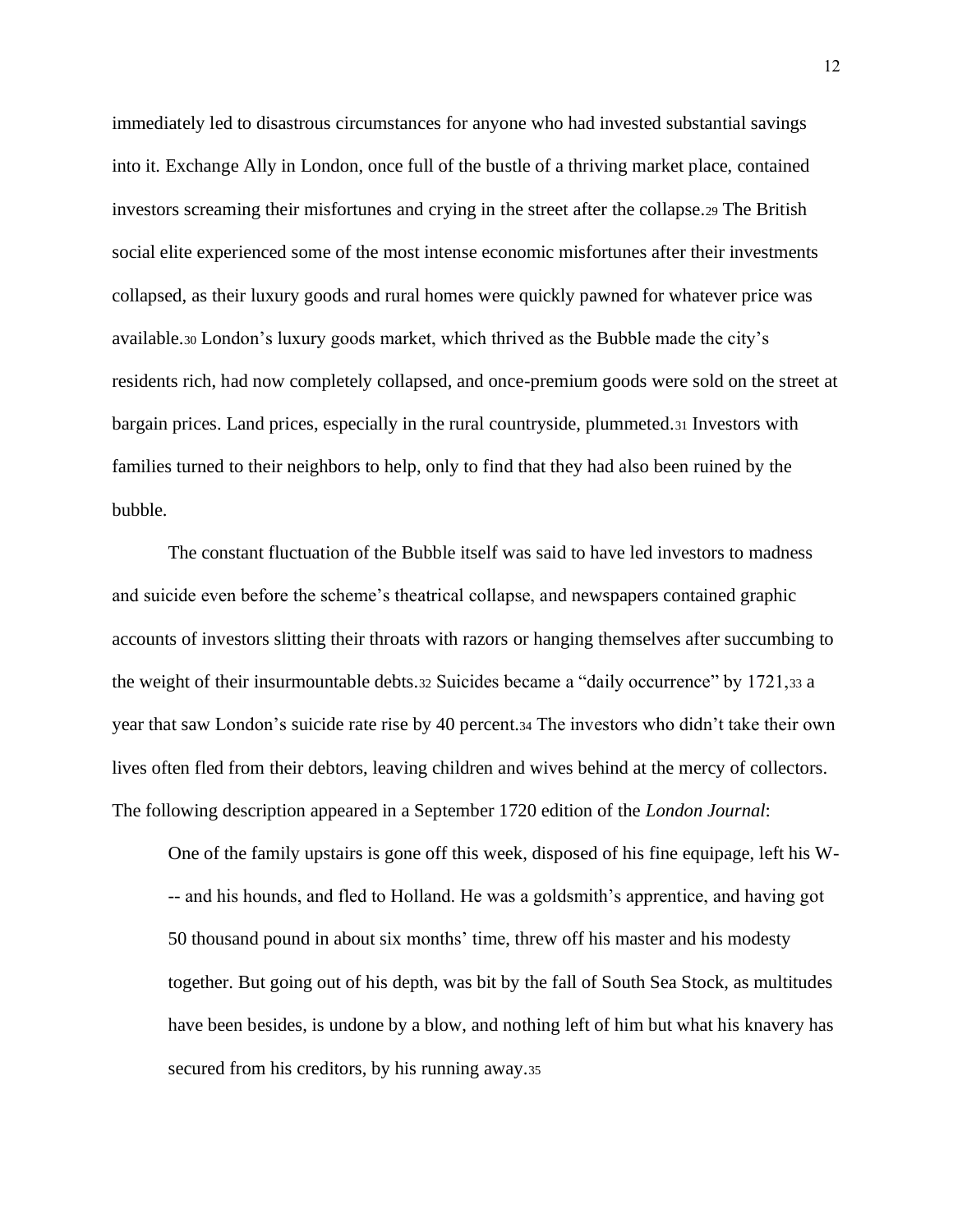The Bubble's collapse had inflicted a devastating loss on many British families, leaving many heads of households so overwhelmed by fear that taking their own lives or abandoning the families they could no longer protect seemed the only available option.

The weight of the Bubble's collapse had such a massive effect on national consciousness that it influenced every other aspect of English life. Thomas Bowles II's 1720 series of satiric engravings and playing cards titled *The Bubbler's Medley* reflects the absolute chaos that the crash unleashed on British society. The engraving is centered on the drawing of a red-faced man

behind prison bars, with a collage-like smattering of smaller illustrations and bubbles of text. "Behold a poor dejected wretch, who kept a sea coach of late, but now is glad to humbly catch a penny at the prison grate," the engraving beneath the central image reads. Around the figure are images of a crowded city square, a woman encountering a wolf in the countryside, and a group of people falling—or hanging—from a tree.<sup>36</sup> The collapse of the Bubble and the financial destruction it wrought upon the nation seeped into all aspects of daily life, causing a general mood of darkness and



**Figure 1:** Bowles's *The Bubbler's Medely or a Sketch of the Times: Being Europe's Memorial for the Year 1720*

depression that lasted for years and is reflected in the art and newspaper coverage of the period. Jonathan Swift's 1726 novel, *Gulliver's Travels,* sees the main character travel to the South Seas, where he is shipwrecked by a massive storm in a thinly veiled reference to England's financial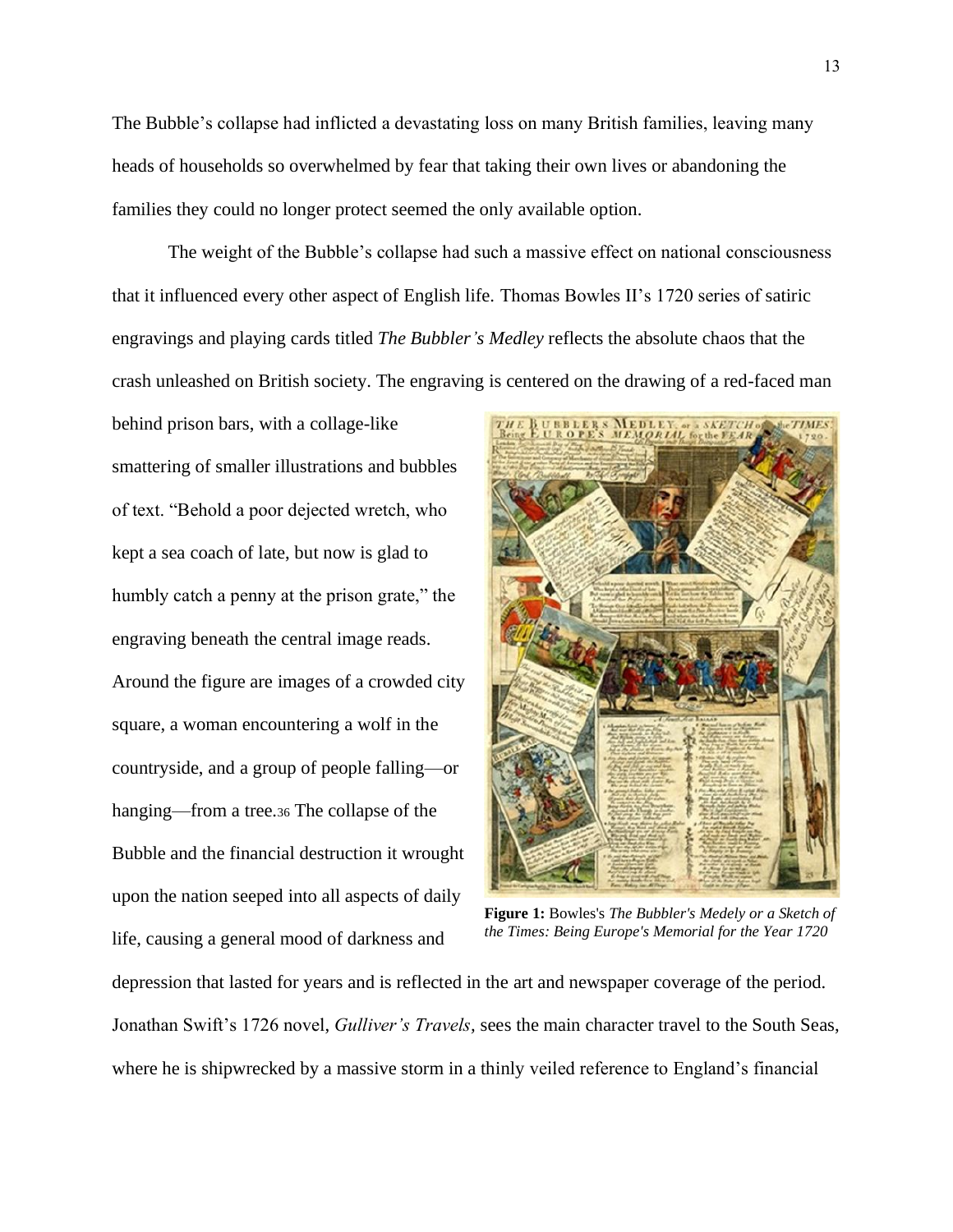calamity.<sup>37</sup> Adding to the din of creative voices trying to make sense of the crash was a crowd of "furious" pamphleteers<sup>38</sup> and ruined men writing the accounts of their misery.<sup>39</sup> Popular imagination equated the depression's effect to the Great Plague of London, which had ravaged the city less than a hundred years before and was still fresh in the minds of its citizens.<sup>40</sup>

One of the works that added to the chorus of voices discussing economic depression and a citizenry plagued by unsupported speculation was Richardson's *Pamela.* Though it was published almost twenty years following the bubble's burst, it is set soon after the crash, and its heavy emphasis on inter-class relationships and the measurement of wealth suggests that Richardson used his novel to examine economic issues as well as social trends. Economic status is inextricably tied with the characterization and arc of Pamela, her father, and Mr. B., specifically. Money is directly equated to power throughout the novel, and each character's contented ending is defined by the security of their economic condition. The central conflict of Richardson's novel is derived from class norms, and this conflict is only resolved when Pamela is officially accepted into the aristocratic arena.

The class structure of Pamela provides the foundation for its plot. Mr. B., an eligible, rich, and powerful bachelor not anxious for a wife, would find a perfect match in the fifteenyear-old Pamela. Her status as a servant girl, however, initially prevents their union. Yet their economic stations are not as clear-cut as they may initially appear. Despite his comfortable lifestyle and local influence, Mr. B. is not yet a member of the aristocracy. Instead, he is an upper-middle class gentleman who stands at its threshold. He is intensely anxious about his status and growth as an upstanding member in the community. Pamela, on the other hand, is intensely aware of her low economic status and is only concerned with saving her meager wages for her parents. Because a marriage between the two would hurt B.'s reputation and standing, he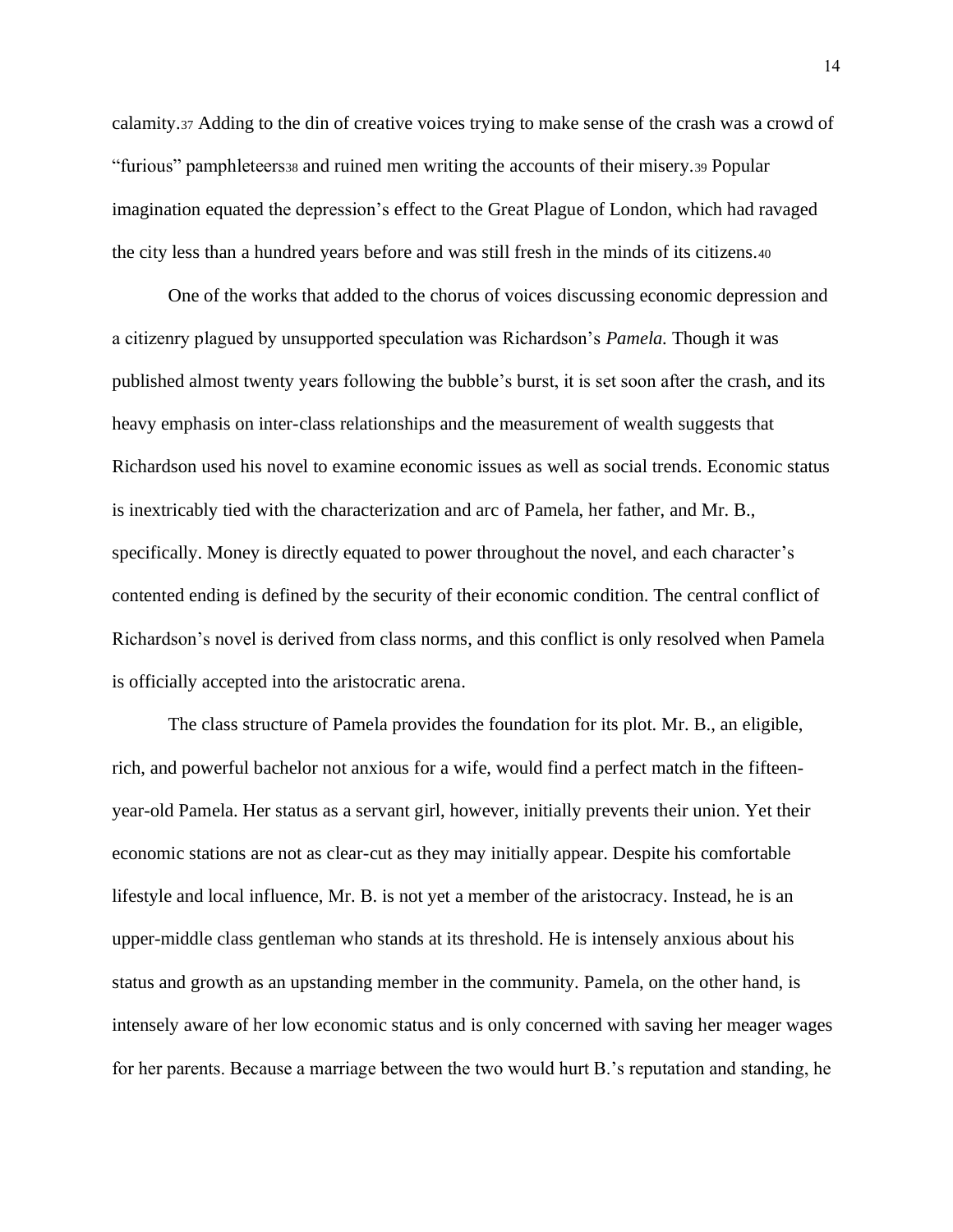has complete power over her but is not able to build the relationship morally. This conflict was one of the first points of contention for Richardson's early critics, who paid keen attention to young Pamela's dialect<sup>41</sup> and criticized Richardson when it didn't match that of a mannered, rural serving girl.<sup>42</sup>

Social station drives the narrative's plot. B. attempts to rape Pamela to satisfy his desire without damaging his social status. Pamela, in her attempts to avoid his efforts, invokes her own station: "What Good could it do him to harm such a simple maiden as me? Besides, to be sure, no Lady would look upon him, if he should so disgrace himself."<sup>43</sup> Lady Jervis reminds Pamela of this dynamic when attempting to explain B.'s actions: "I believe he loves my good Maiden, tho' his servant, better than all the Ladies in the Land; and he has try'd to overcome it, because he knows you are so much his inferior," she explains.44 Pamela finds comfort, gratification, and protection in her humble station throughout the novel. She sees it as a justification of the trials she faces and a shield against the advances of Mr. B. Many of her letters to her parents emphasize that she will take humble poverty and piecemeal textile work over the loss of her honor. "I can so contentedly return to my Poverty again, and think it less Disgrace to be oblig'd to wear Rags , and live upon Rey-bread and Water, as I use to do, than to be a Harlot to the greatest Man in the World."<sup>45</sup>

Examples of Pamela's extreme humility throughout the beginning of the novel seem to pedestalize her virtue and establish her as the exemplary character Richardson envisions. But the novel's incorporation of class and money cannot be ignored or cast off as background, plotsupporting detail. Pamela's transformation, and correspondingly her transformation of B., is marked by economic changes. By the end of the novel, she is the head of the Lincolnshire and Bedfordshire estates, no longer their prisoner, and enjoying the grounds that once suffocated her.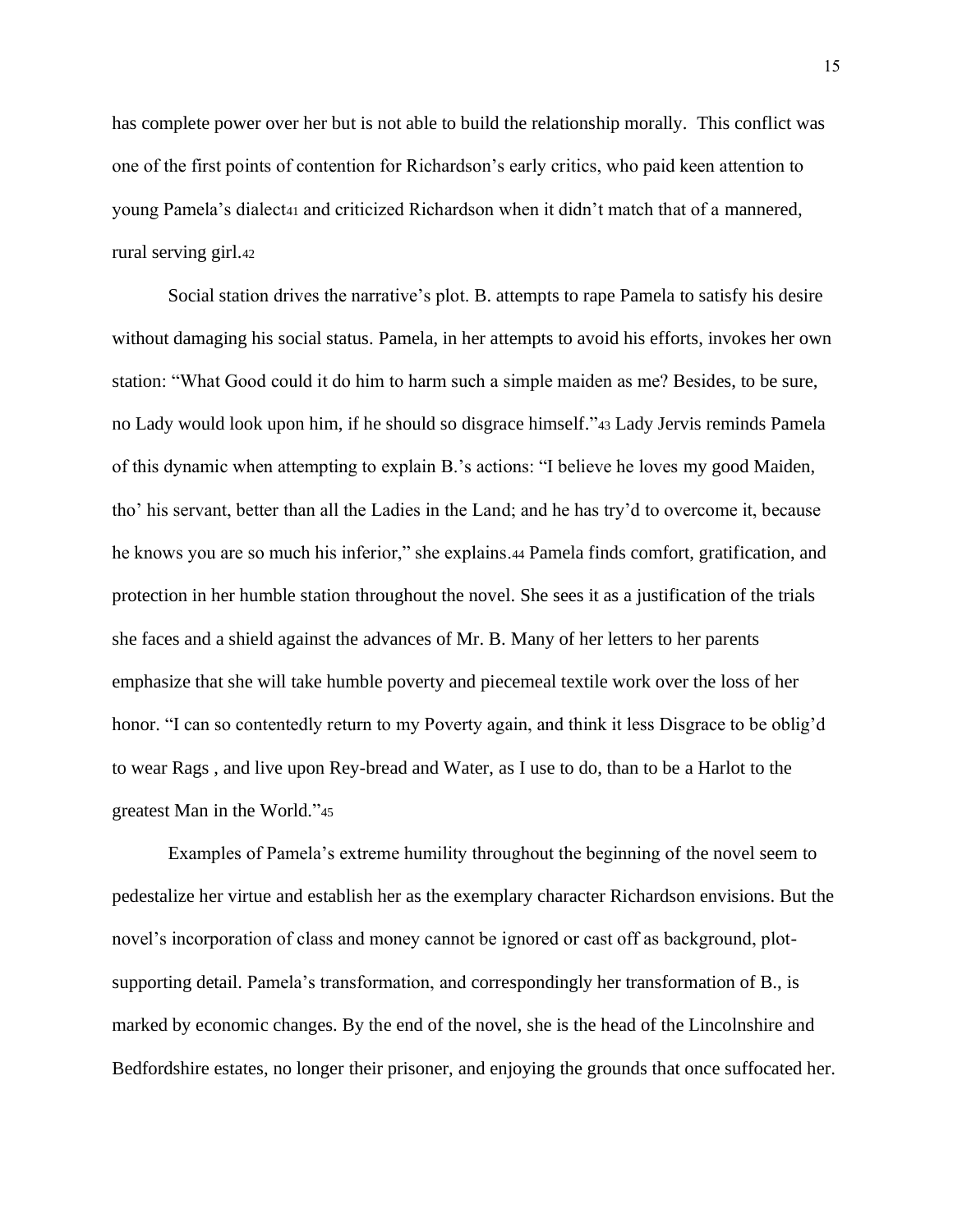The reader sees Pamela become a woman of class and manners, and in one particularly telling scene, a philanthropist. After she is helped into a chariot by a complimentary gentleman in town, she writes:

Several poor people begg'd my Charity, and I beckon'd *John* with my Fan, and said, Divide, in the further Church-Porch, that money to the Poor, and let them come tomorrow Morning to me, and I will give them something more, if they don't importune me now. –So I gave him all the Silver I had, which happen'd to be between twenty and thirty

Shillings; and this drew away from me, their clamorous Prayers for Charity.<sup>46</sup> This public display of charity, which earns Pamela the admiration of the church congregation, is a key moment in the novel because of the changes it signifies and the moment of edification it offers. Mr. B. gives small bonuses to Pamela at some of the novel's most hopeful moments, and he instructs Pamela to be similarly charitable in her interactions with servants and the townspeople. The scene in front of the church is one of Richardson's examples of the benefits of charity—Pamela is admired because of her giving, and B.'s wealth is again displayed. One of Pamela's greatest virtues is her generosity, and as Richardson's example of good conduct, her frequent giving is meant to encourage readers to do the same.

The second notable function of this scene is the change it signifies. Though Richardson would argue that Pamela's true reward for her conduct throughout the novel is her piety and purity, there is a very real fear of poverty and debt that exists in the background of the novel, always present in the great halls of B.'s estates. Pamela's earlier justification of returning to poverty sounds naively optimistic. Though she encourages her parents with her willingness to return to her home village, a severe sense of anxiety seeps into her letters. She is keenly aware, though she never admits it outright, that the skills that served her well in Bedfordshire will be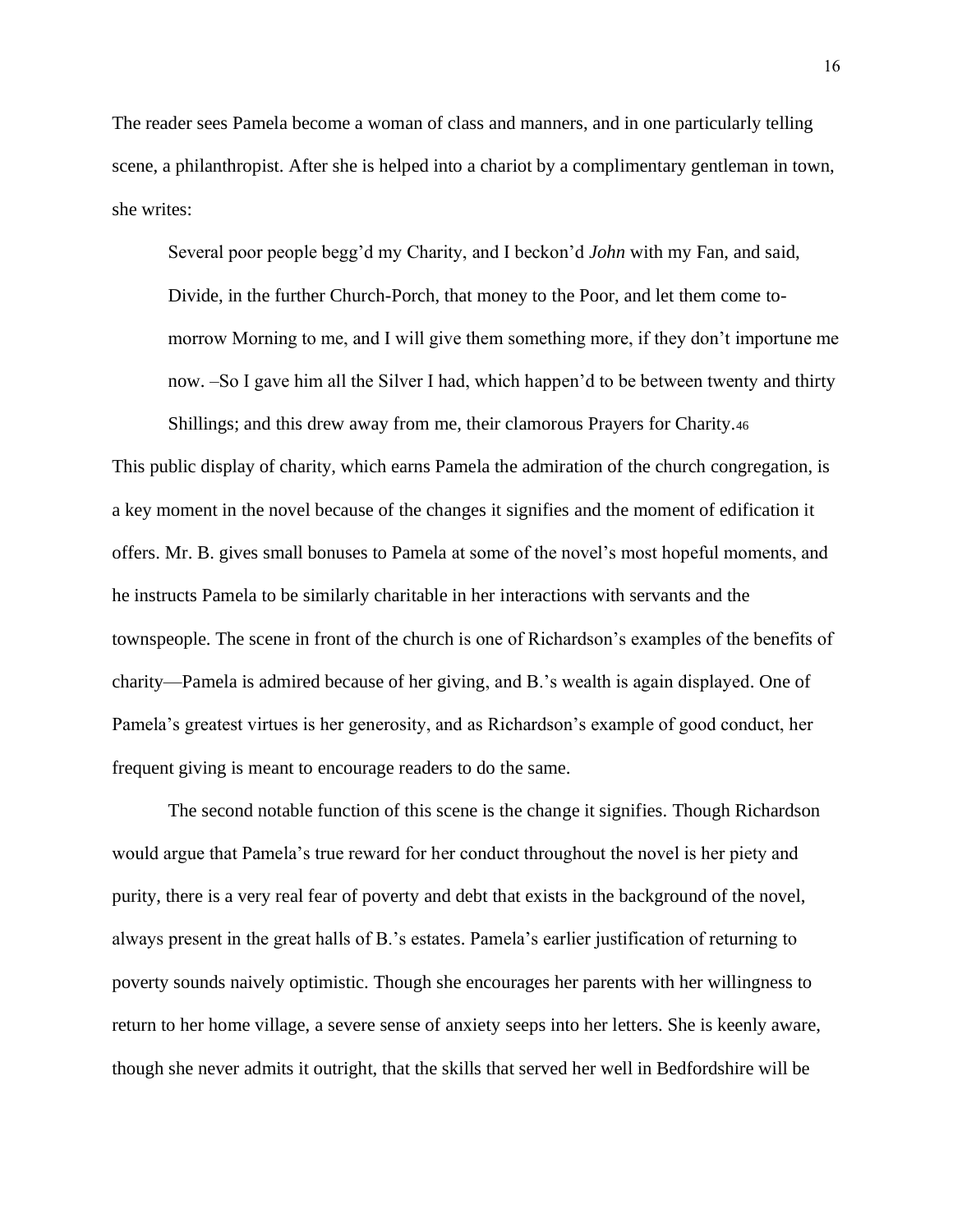fairly useless in the village economy. "I will get Mrs. Mumford to help me to some Needle-work; and fear not that I shall be a Burden to you, if my Health continues; and I know God will bless me," she writes soon after deciding to leave Bedfordshire and return home to her parents. Pamela's consistent reminders of her willingness to return to poverty are far from reassuring.

The church scene marks the end of this anxiety for Pamela, even though B. is still concerned about his station among the elites. Pamela, by this point, has become a rich and powerful woman, marking her fulfillment of a higher station. The reader sees Pamela, who was once on the verge of returning to poverty, become a rich and generous figure, empathetic to the plight of the poor. Her social grace and generosity provide the final justification of her maintenance of virtue despite B.'s attacks. Richardson captures the lack of financial security and anxiety that many of his countrymen experienced throughout the eighteenth century. The sense of relief that the reader experiences at *Pamela*'s positive ending is not only because she has survived and transformed the treacherous B. but also because she has avoided returning to the conditions that would have been more virtuous but, eventually, equally disastrous.

Pamela's relationship with money and the demonstrative quality of her charity were so important to the novel's themes that at least one revisionist wrote an entire chapter for its sequel dedicated to her charity. George Psalmanazar, the famous imposter who claimed to be a native of Formosa and convinced Europe of his false ethnicity, wrote a chapter for *Pamela: in Her Exalted Condition* and subsequently shipped his work to Richardson. The chapter was titled "Pamela and her Charities," and records have preserved Richardson's marginal notes, which criticize it without mercy. It begins with Pamela visiting her sister-in-law Lady Davers, who bursts into tears after Pamela's arrival and shouts, "Good God, what a miserable wretch I am!"<sup>47</sup> She goes on to chastise herself for enjoying the luxuries of the aristocracy, questioning how she will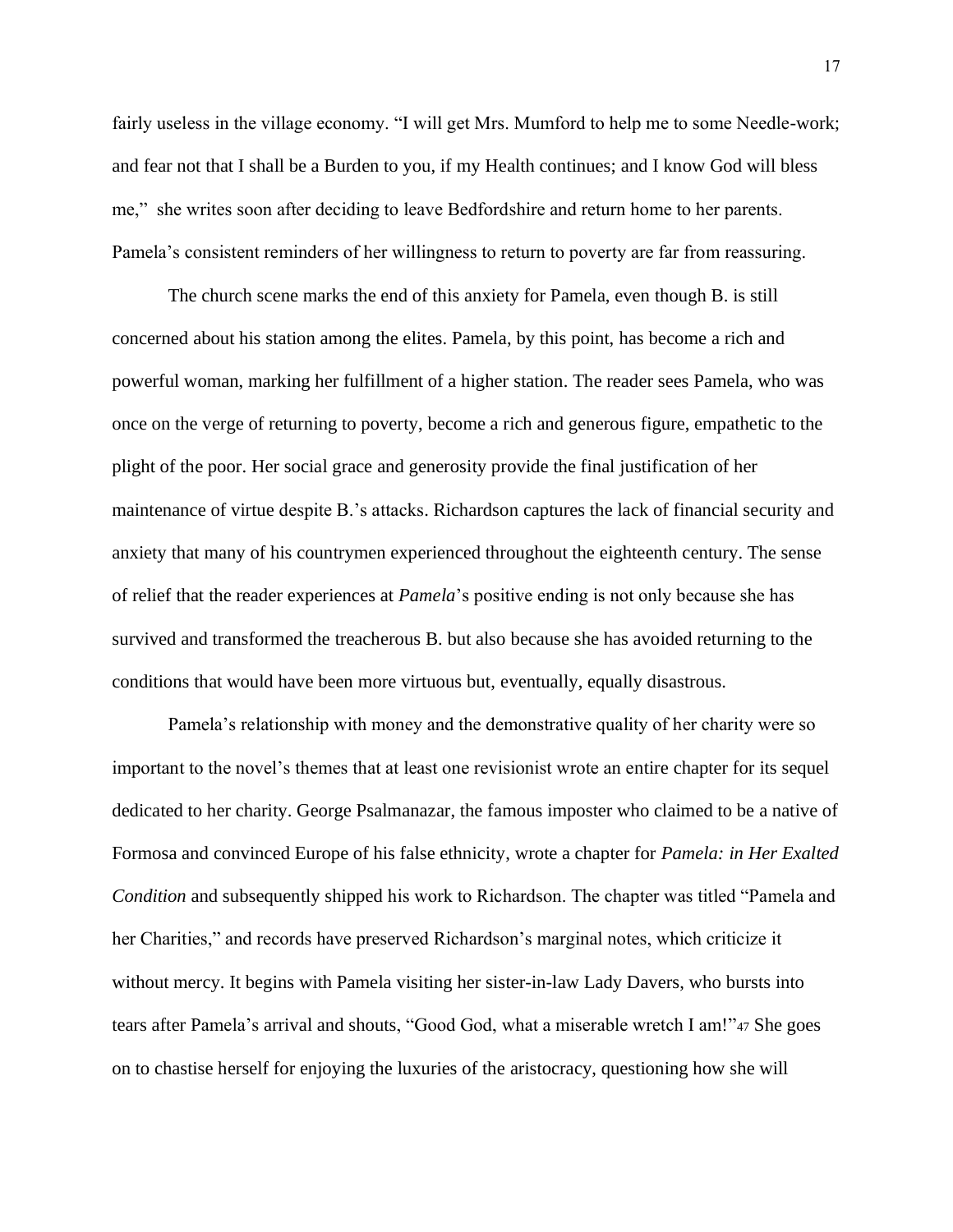explain her lavish way of living to her maker when other "poor Souls"<sup>48</sup> struggled around her. This realization sparks a charitable spirit within her, and she decides to become even more charitable to those around her after this significant realization and intense fear. Primarily, the scene serves as a moment of reconciliation between the two women. It was because of Pamela's poor station and the economic gap that existed between her and B. that Lady Davers opposed their marriage in the first novel. Psalmanazar's chapter attempts to rebuild this bridge through the same economic lens, comparing Pamela's godly virtue, humility, and charity to Lady Davers's former pride and narcissism. Pamela's counsel and insight into the nature of charity and kindness is what encourages this change within Davers, as she pushes her to forgive herself for past transgressions of pride and capitalize on the spark of a charitable and humble spirit. She even warns her of the social perils of interacting and assisting people of a lower station. The chapter ends with Pamela expressing her excitement over a planned visit to Lady Davers's estate, and the "Prospect of the good we shall by God's Assistance, do to all her poor neighborhood."<sup>49</sup>

Richardson hated Psalmanazar's proposed addition, yet it is important, because it demonstrates the ubiquity of poverty in England and the importance of Pamela's charity to the plot of the original novel. Richardson's marginal notes called Psalmanazar's chapter "ridiculous" beginning in its first paragraph, and he commented next to one passage a simple three exclamation points. Despite the author's disdain for a well-meaning addition, the chapter serves an important purpose. Psalmanazar was one of the best-known popular figures in Europe at the time, and it is considerable that he chose to focus on the charitable aspects of Pamela's character above her other virtuous characteristics. Through this rather superfluous and dramatic chapter, the importance of money and Pamela's use of it is emphasized. An essential aspect of her life as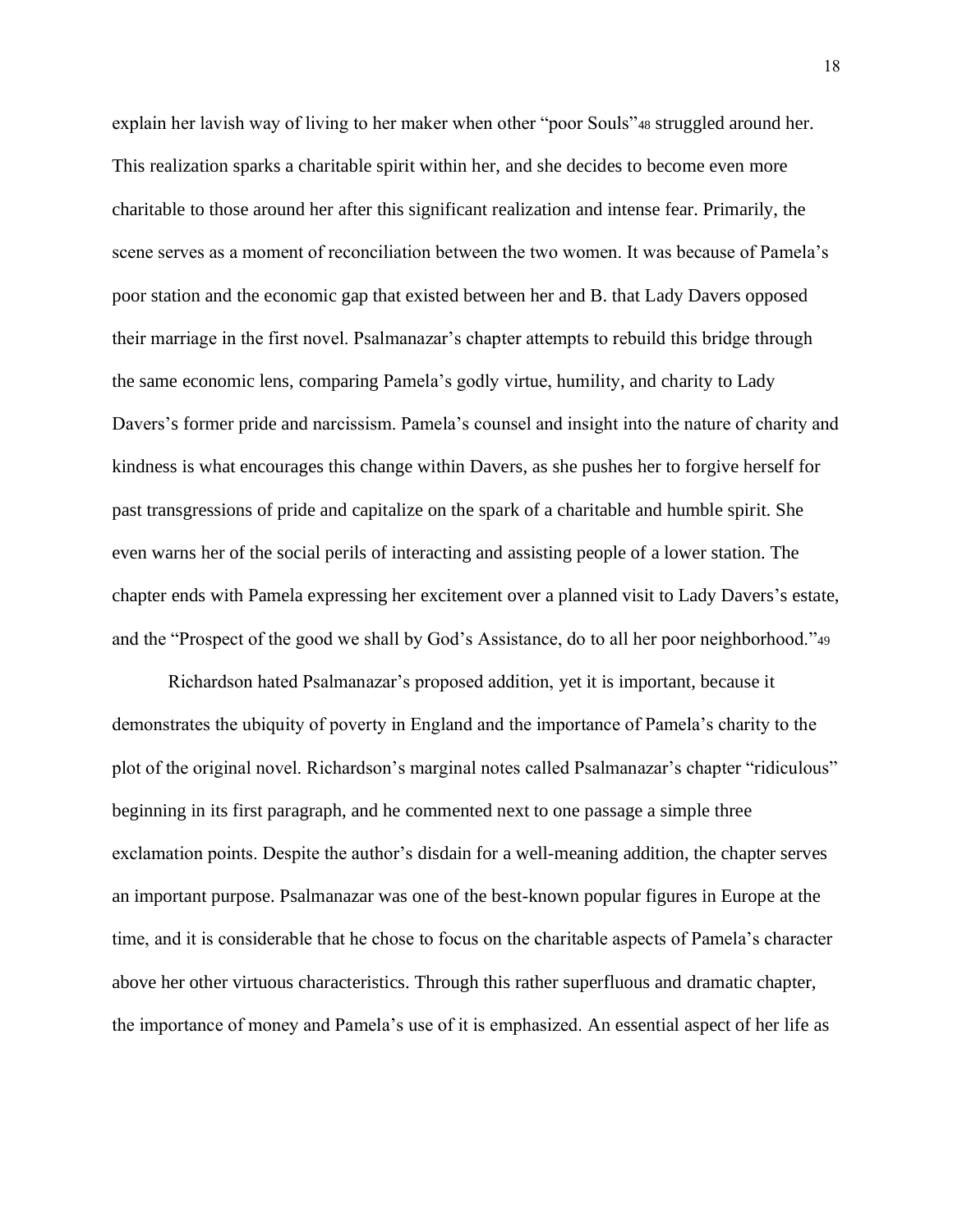a wealthy lady and as a redeeming character in Richardson's novel, Pamela's charity was clearly meant to inspire other members of higher classes to commit to helping the poor.

*Pamela* is undoubtedly focused on the lives of well-to-do Britons, but several minor characters who live on the outskirts of the world of the rich manage to slip into Richardson's plot. This exclusion and relegation to the outskirts of the novel, for Pamela's father Mr. Andrews, is due to poverty, and connects another character to the importance of means in an economically devastated society. Mr. Andrews has suffered significant economic loss because of the failure of a school he tried to found in the Andrews's home village, harsh creditors, and some significant debts incurred by Pamela's deceased brothers.<sup>50</sup> Too few children were enrolled in Andrews's school, likely because the economic state of England forced parents to remove their children from school. Pamela, living as a servant, has no money from her own family to assist in her escape from B., and it's clear that she is desperate to help her mother and father by sending home her meager earnings. B., informed of her struggle, attempts to woo Pamela by offering her riches and security that could help her family if she becomes his mistress. This economic dynamic and power struggle inform much of the novel and Mr. Andrews's character.

Mr. Andrews makes few appearances, but what is stressed for readers that he is completely powerless against Mr. B.'s grand scheme. He first appears in the novel as the recipient of his daughter's letters and sends several replies, urging her to maintain her chastity despite Mr. B.'s advances. Richardson casts Andrews primarily as an elderly and ailing father deeply concerned for his daughter's welfare. "Your Virtue has made me, I think, stronger and better than I was before," he writes.<sup>51</sup> Andrews offers no patriarchal protection against B.'s advances, however. As soon as his line of communication is cut off and censored by her master, he is left in the dark, unable to help her and with only the unreliable claims from B. to guide his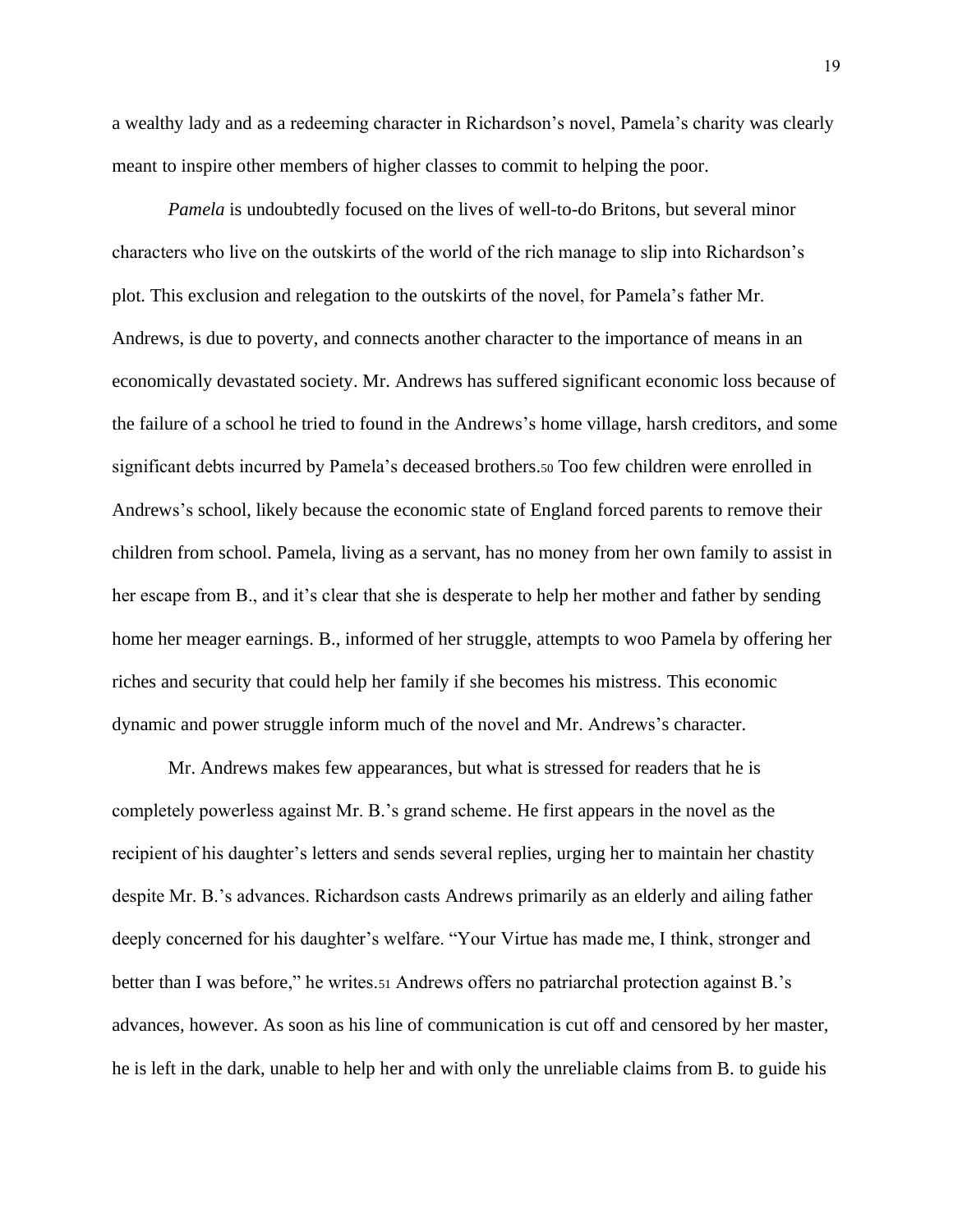search for her. Richardson clearly frames this power dynamic between the two men throughout the novel. B. not only has youth on his side in the battle for Pamela, but also the power of his vast wealth. Mr. Andrews, the reader learns in one later edition of the novel, is an educated man who attempted to build a school in the Andrews' home village, but failed and was left in poverty.<sup>52</sup> He is a figure sunk by injustice and worthy of compassion. Pamela hears of her parents' wellbeing through John the coachman: "It is a thousand Pities, he says, that such honest Hearts should not have better Luck in the World. But this is more Pride to me, that I am come of such honest Parents, than if I had been born a Lady."<sup>53</sup> Richardson suggests that hard labor has caused Andrews to age prematurely, especially because a man of his station was not previously used to difficult manual work.

Mr. Andrews's lack of power over circumstance peaks early in the novel, when he appears, hysterical, at the Bedfordshire estate in search of his daughter after walking all night. "I am not a Beggar yet, said the poor old Man; I want nothing of (B.), but my *Pamela!—*O my Child! my Child!" he exclaims, when B.'s servants find him waiting outside their manor.<sup>54</sup> He has arrived too late: Pamela has already been moved by her master to the Lincolnshire estate. Mr. B. caps the situation with a taunting lie: "She is very safe, I do assure you, Goodman Andrews; and you may take my Honour for it, I would not injure her for the world."<sup>55</sup> When Andrews questions B. further, the aristocrat becomes angry and tells him that he can only wait for his daughter to write him, that there is no bringing her back. Andrews accepts this ruling passively, and he quietly returns home. He eventually becomes a pawn in B.'s game of ensnaring Pamela— B. often offers to bring Pamela's parents out of poverty if she'll only consent to his seduction. She refuses to comply at these early moments in the novel. B. eventually rescues Pamela's parents after his moral and spiritual transformation.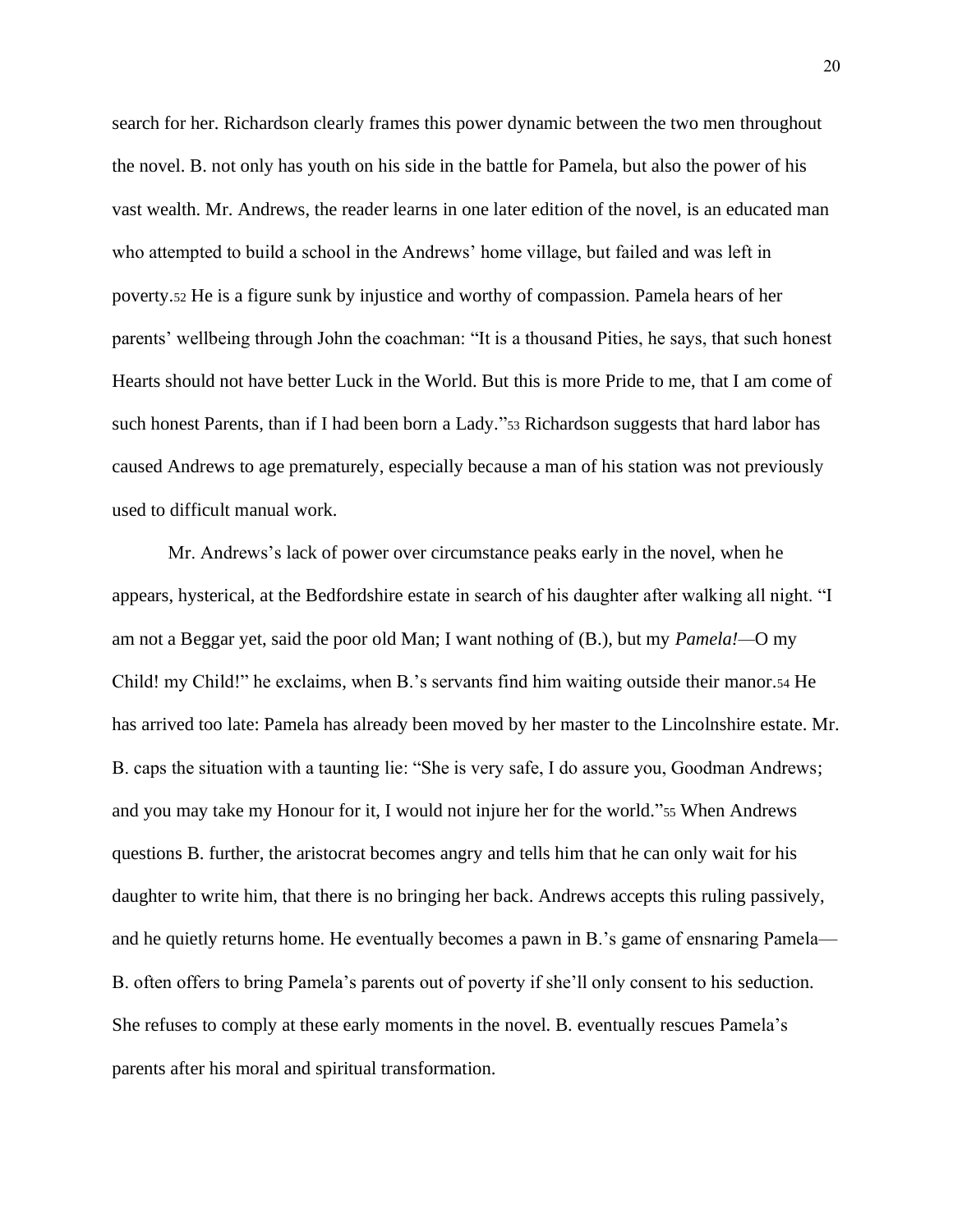Richardson's characterization of Andrews as an impotent and powerless figure is not centered on physical strength or will. It is instead centered on wealth. B. is stronger because of the power his substantial wealth earns him. Andrews, on the other hand, frequently referred to as "the poor old man," is near penniless and is therefore unable to help his daughter. Richardson's juxtaposition of these two figures shows his attention to the economic state and implications of the British marketplace. The image of Andrews appearing at the Bedfordshire estate on the verge of madness and screaming for his daughter also reflects the effects of poverty. Readers of Richardson's novel, who themselves might have experienced economic hardship as a result of the South Sea Bubble and its aftermath, would identify with Mr. Andrews's circumstance. Andrews's situation represents the cultural and moral destruction that economic depression wrought among Englishmen of all classes, even those who were relatively well-educated and worked to make their way. It is Pamela's goodness that staves off Mr. B.'s advances and purifies his character by the end of the novel, not the old man's efforts. As the novel progresses and Pamela becomes a member of the highest class, Andrews is only redeemed when she and B. offer to pay his debts, indicating once again that power and value in the novel are closely linked with personal wealth. These two characterizations—Pamela's transformation into a high-class lady and her father's continued powerlessness in poverty—represent the reality of descending into poverty and the continued necessity of wealth and standing in England at a time when many were losing massive fortunes.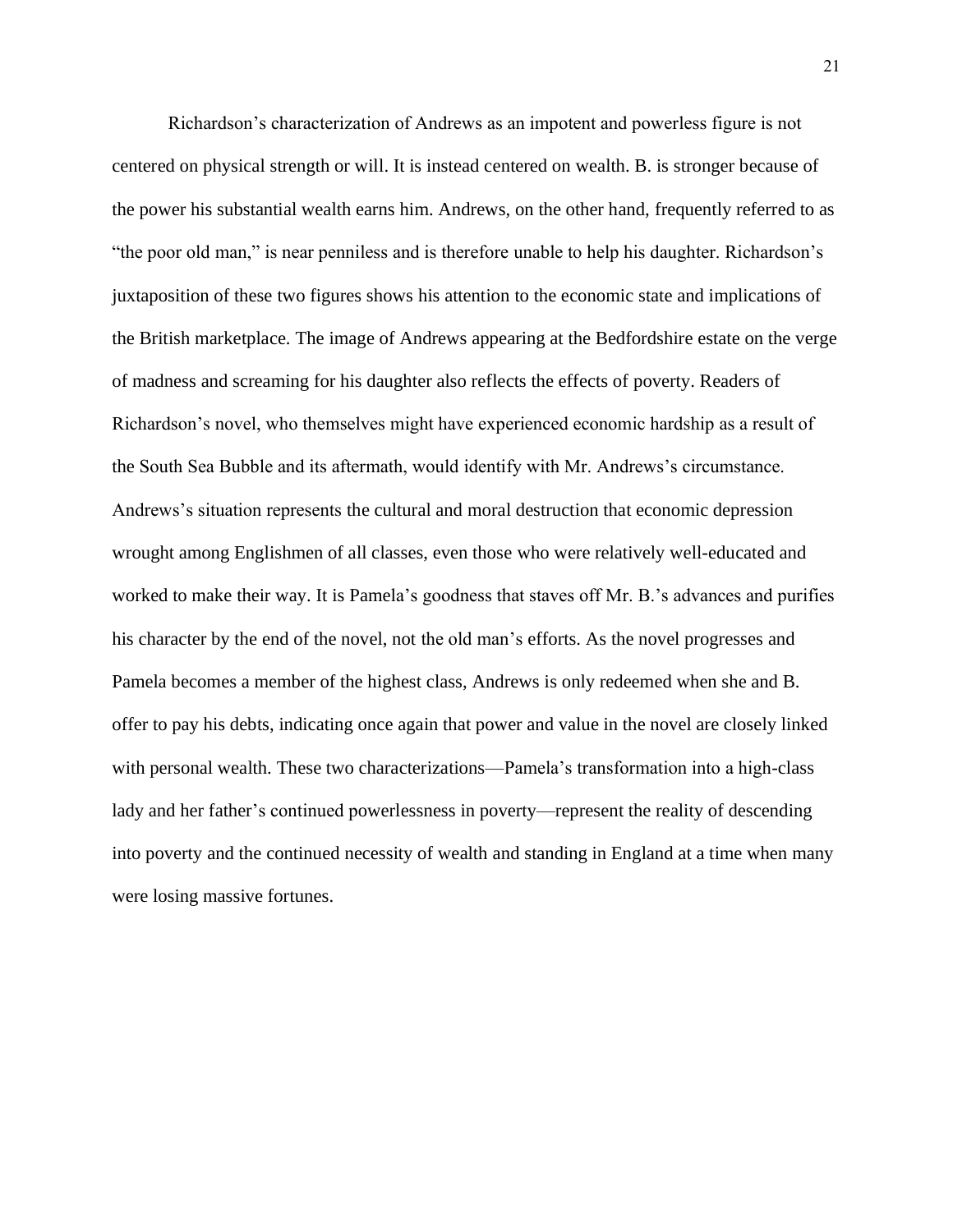# **Chapter 3 Richardson and Changing Tides for the Church of England**

<span id="page-26-0"></span>*Pamela's* focus and pedestalization of Christian virtues, such as Pamela's charity or even her father's commitment to faith in times of hardship, is clear. But Richardson's novel also criticizes the state of the struggling Anglican church by adding into the narrative characters who represent the clergy. Richardson uses another inhibited male character like Andrews—Williams, a Lincolnshire clergyman—to comment on the powerlessness and potential corruption of the Anglican institution. Pamela's most likely source of help when she arrives in Lincolnshire is Williams. B. first considers arranging for his defiant servant to marry the minister, but instead of seeing him as a potential husband, Pamela looks to him for help in escaping her new confinement. Unfortunately for Pamela, his efforts to help are insufficient, and a number of misfortunes fall his way after he fails. He's robbed at night on a local road, and B. threatens to take away his parish.<sup>56</sup> Williams emerges safely at the end of the novel to conduct the marriage ceremony of B. and Pamela, but the reader never feels as if any of his actions or authority are respected or heeded. Because of the lack of support from a local congregation and his dire economic circumstances, he is left at the mercy of a higher class. This characterization, scholars argue, goes deeper than the story's plot and reflects a larger commentary on the Anglican clergy.

Richardson uses his narrative to speak to the dependent condition of the clergy. Carol Stewart notes that Williams's dependency serves as a representation of the failure and disorganization of the church as a whole during the 1730s. Stewart argues that *Pamela* was written, in part, to encourage anew a reverence for religion that was so quickly slipping away. This characterization was so intentional, she argues, that in the sequel to *Pamela,* Richardson specifically added a section that praised the clergy in an effort to atone for his previous low representation.<sup>57</sup> This is not to say that Richardson attempted to criticize the Anglican tenants of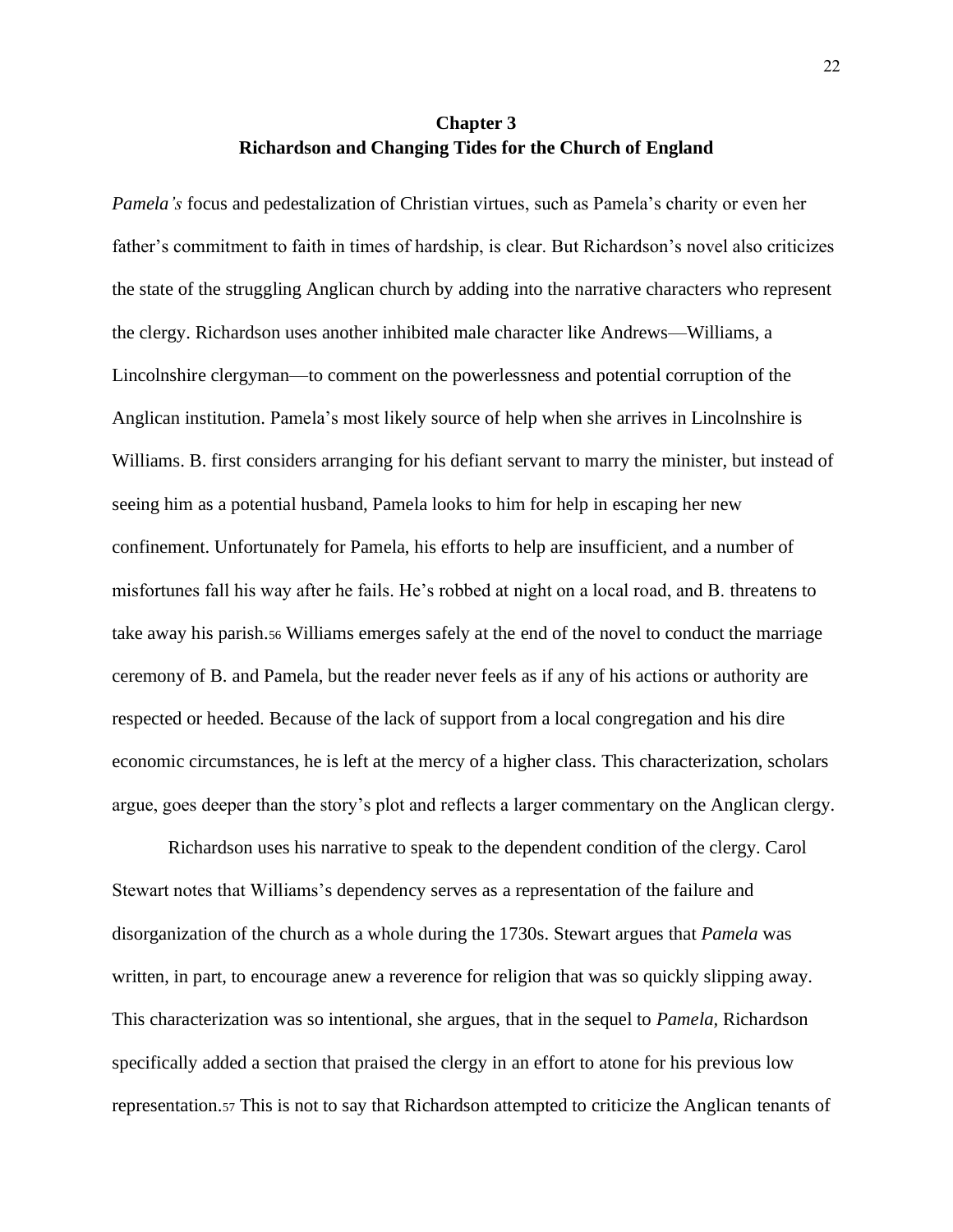faith, Stewart notes, but instead to make clear that the clergy were not performing their duty of communicating religious principles well to an ever-shrinking congregation. "Richardson might well have felt that his book and the example of Pamela herself were more likely to effect moral improvement and communicate an Anglican ethos to a youthful or popular audience, than an Anglican sermon or the example of the clergy,"<sup>58</sup> she writes. Even his inclusion of the more salacious aspects of his novel that wouldn't have been welcomed in any other religious work, he wrote to a friend, were included to catch the attention of the youth so that they could be instructed as to proper, God-fearing conduct when passions ran high.<sup>59</sup> This use of sensationalism to convey moral teachings was common practice in literature of Richardson's day.

The state of the Anglican church during Richardson's lifetime supports Stewart's claim, as numerous political shifts in the wake of the Glorious Revolution gripped the country and the now-recognized shift toward general modernity began.<sup>60</sup> Within the first twenty years of the eighteenth century, the Anglican church faced its first major division when, between 1716 and 1720, the Bangorian crisis coincided with the political "Whig schism," throwing institutions into temporary disarray. <sup>61</sup> This moment of instability occurred in spite of the Church's legally preferred status, granted by the Toleration Act of 1689.<sup>62</sup> The crisis saw Benjamin Hoadly, Bishop of Bangor, publish a sermon that questioned the overall authority of the church and argued for reform. Hoadly caused intense divisions within the Anglican order.<sup>63</sup> The institution's eighteenth-century issues didn't end there. During the 1730s, Stewart notes, it was experiencing significant corruption and appeared weak and remote. Yet the majority of England's religious citizens still belonged to the Church of England, whose ministers gathered revenue primarily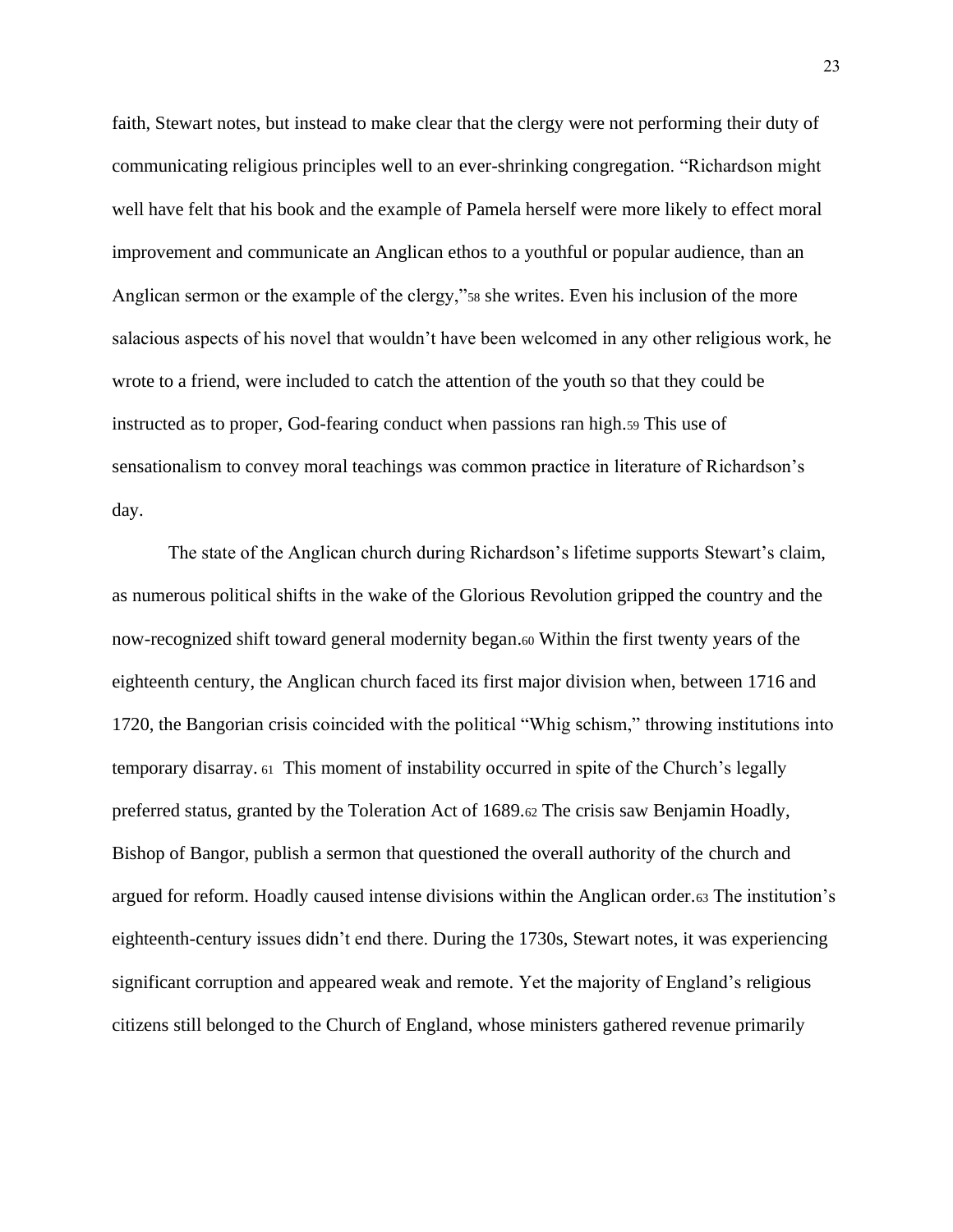through the ancient practice of collecting tithes from an ever-decreasing population of parishioners, which was often the cause of disagreements.<sup>64</sup>

Significant poverty throughout the country and economic depression had caused congregations to lose faith in their spiritual and communal leaders who, in an arrangement called pluralism, were often forced to work outside the church in order to make ends meet. Many clerics were forced to run their own farms and collect their own harvests in addition to performing their religious duties. The process of advancing through the clerical ranks became a cutthroat game of money and privilege. Political conflict between Anglicans and adherents to other denominations, including Methodists and Calvinists, was common.<sup>65</sup> John Wesley's evangelist conversion and the founding of the Methodist order itself occurred only two years before *Pamela* was published, though Wesley argued that his new order remained within the purview of Anglicanism.<sup>66</sup> The instability of parishioners led to a decrease in tax revenue and church attendance, and therefore a decrease in the quality of low-level clergymen, who lacked the time and the qualifications to properly preside over their parish. The clerical state became a mockery among citizens.<sup>67</sup> Clergymen's fixed wages remained unchanged, no matter their volume of work nor the state of economic inflation. Government legislation allowed churches to collect more money throughout the first several decades of the eighteenth century. Most notable was the establishment of Queen Anne's Bounty, a taxation system that aimed to assist all citizens living on under fifty pounds per year but especially the poverty-stricken clergy. But during the 1730s, a law prohibiting deathbed donations to the church limited individual revenue once again.<sup>68</sup> A 1733 newspaper account paints the powerlessness of clergy members in a seeming sympathetic light, emphasizing their seeming inability to effect change at any level save the lives of individual parishioners: "Let (the clergy's) frequent augmentations of small livings, their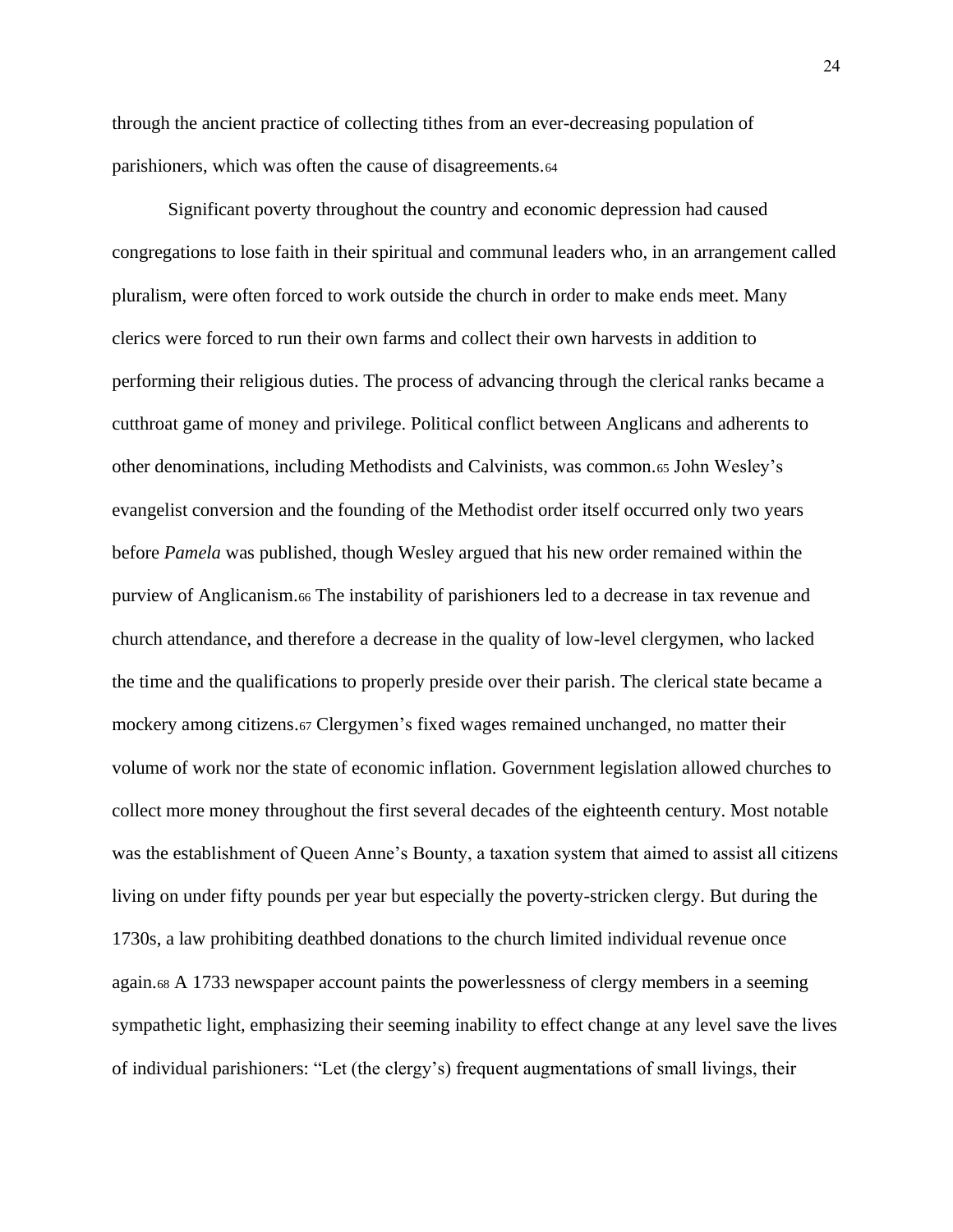annual liberality to the destitute widows and orphans of clergymen, the respect which a worthy clergyman seldom fails to meet with; let these satisfy him, that as he can have no hopes of influencing the Legislature, so neither can he raise the Ill-will of the Gentry, or the Fury of the Mob, against the whole Order."<sup>69</sup> Satiric tabloids lampooned the idea of criminal clergymen running from the law, driven by poverty to commit crimes. *The Grub Street Journal* published this notice in 1733: " A certain clergyman has gone off along with his footman, warrants being issued against him for sodomitical practices who had considerable employment in the court and the town."<sup>70</sup> One account from 1734 even told a story of an Anglican clergyman who attempted to take his own life: "On Thursday, a poor Clergyman of the Church of England attempted to hang himself on a Tree in a Ditch near the Bridge at lake Chelsea; but was happily prevented by William Draycott, of Great Chelsea, Esq. who chanced to be riding by at the Time when he was putting the Rope about his Neck."<sup>71</sup> Destitution visited clergymen as well as their congregations.

There was no shortage of reformers responding to the problems of the church, its adherents, and the clergy throughout the century. Thomas Secker's efforts to reform the church are an example of this goal. He aimed to deliver a system of reform to the institution that would restore its value as a respected establishment while effectively addressing the problems it faced. Robert Ingram explains Secker's reform efforts in a crucial age of ecclesiastical change:

In his case, (reform) meant combating those who challenged durable Christian truths. It meant promoting a new translation of the English Bible and being a generous patron of Orthodox scholars. It meant working with politicians to protect the ancient rights and privileges of the established Church…It meant giving one third of his income to the poor and badgering the rich to give as much or more to the needy…<sup>72</sup>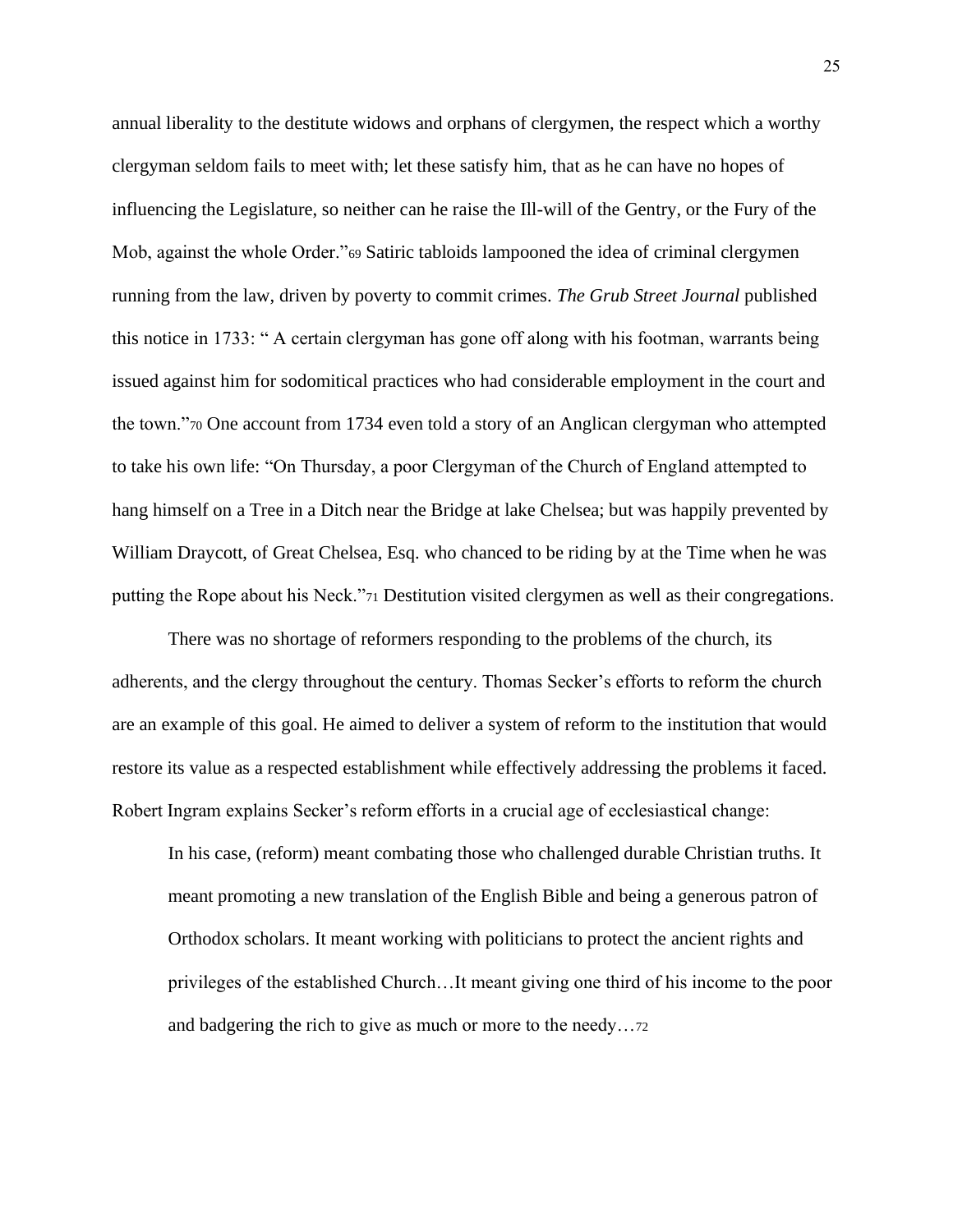Ingram also includes in this list a desire to expand the church's missionary reach to the colonies, and a renewed emphasis on warning parishioners of God's impending wrath. In short, Secker argued for a return to the stern and rigid values of old religion in order to purify the nowstruggling church.

Richardson criticizes the ineffectual clergy as Secker did. Williams's characterization is not the only element of the novel that lends itself to this interpretation of the clergy. But while Richardson is criticizing the disorganization of the Anglican order, he is also promoting the values of religious discipline and the moral teachings of religion in general. An analysis of the religious themes and allegories in *Pamela* reveal the novel's emphasis on religious themes and doctrines. These suggest an attempt to glorify and boost religious reverence in England while simultaneously pointing out the shortcomings of many of its officials and their lack of authority.

Religion primarily serves as a transformative force throughout Richardson's novel, and religious transformation marks the novel's resolution. A key example of this is the lumber room at B.'s Bedfordshire manor, which at the opening of the novel is a nondescript and broken-down space. By the end it has been converted into the manor's own miniature chapel. John Sung Hahn points out that the room's transformation from secluded, private space to public symbol of worship matches the other transformations of the novel: B. from rake to husband and gentleman, Pamela from servant girl to lady, the garden from the site of Mr. B.'s first assault to the couple's preferred place for a stroll.<sup>73</sup> The transformation from a lumber and junk room to a chapel suggests the transformative power of religion and the transition from light to dark.

The lumber room is not the only space to undergo this type of transformation. In a more obvious reference to the novel's religious themes, the local churches are also converted from unattainable dreams to places of exultation for Pamela. One of the most unacceptable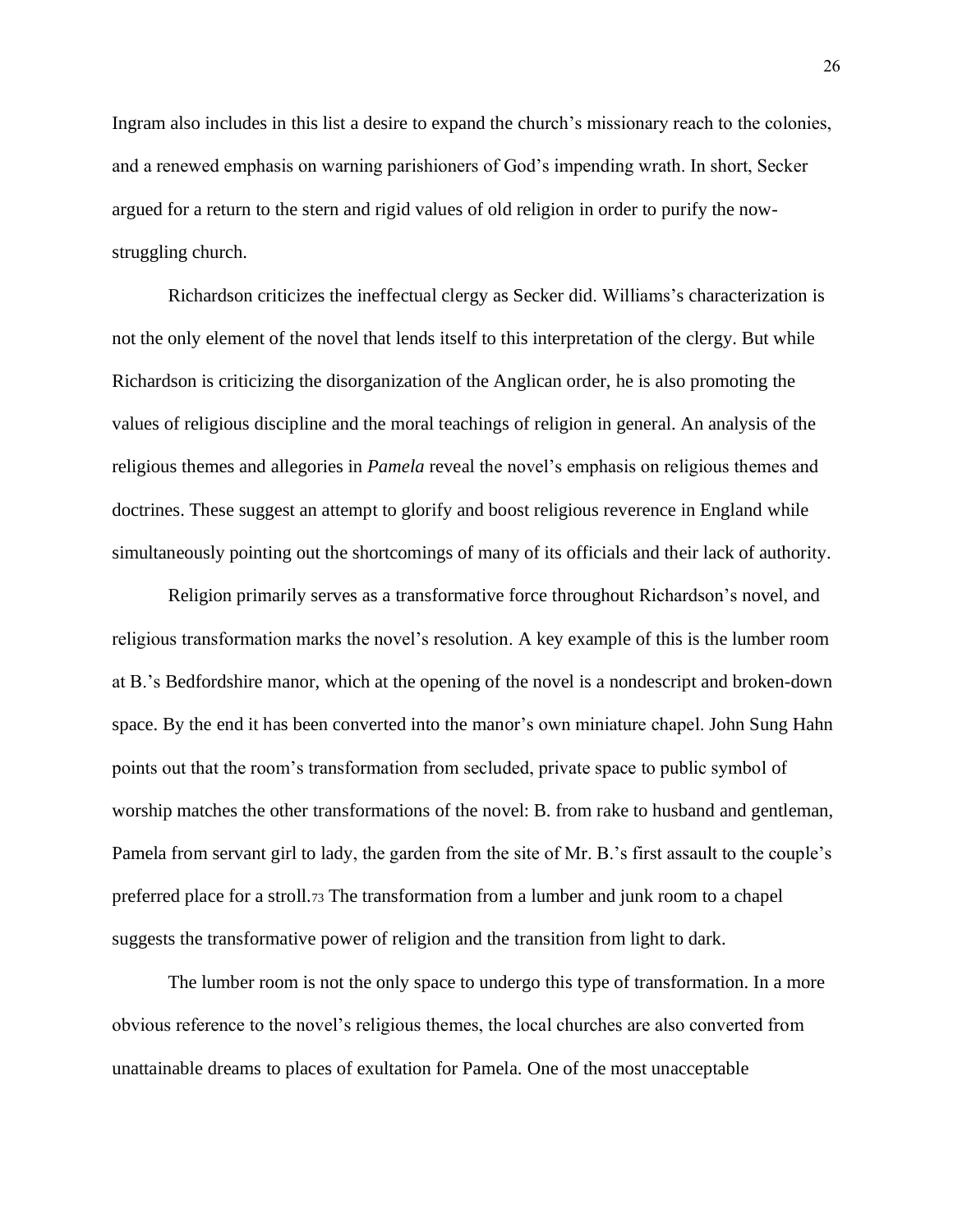punishments inflicted upon Pamela by the dangerous Mrs. Jewkes is being forbidden to go to church on Sundays. "Well, here is a sad thing!" she writes to her parents. "I am denied by this barbarous woman to go to Church, as I had built upon I might. And she has huffed poor Mr. Williams all to pieces, for pleading with me. I find he is to be forbid the house, if she pleases."74 The juxtaposition of Williams and the church forbiddance is useful, even if it is unintentional. Williams's useless but valiant intentions are equated to Pamela's complete loss of contact with the church, which not only serves as a place of refuge but also the possible site of rescue from B. Without being able to go to church, she is left isolated, alone, and in distress while the one

possibility of forming a bond with others has been taken from her. The church is quickly brought within reach by the end of the novel as the site where the final, most important act of transformation occurs when B. and Pamela are married in



**Figure 2:** Joseph Highmore's *Illustration of Pamela and B.'s Wedding*

a church setting. This moment represents the final victory of Pamela's purity over B.'s evil, and the formal completion of his translation from rake to reformed man of goodness, repentant of his previous ways.<sup>75</sup>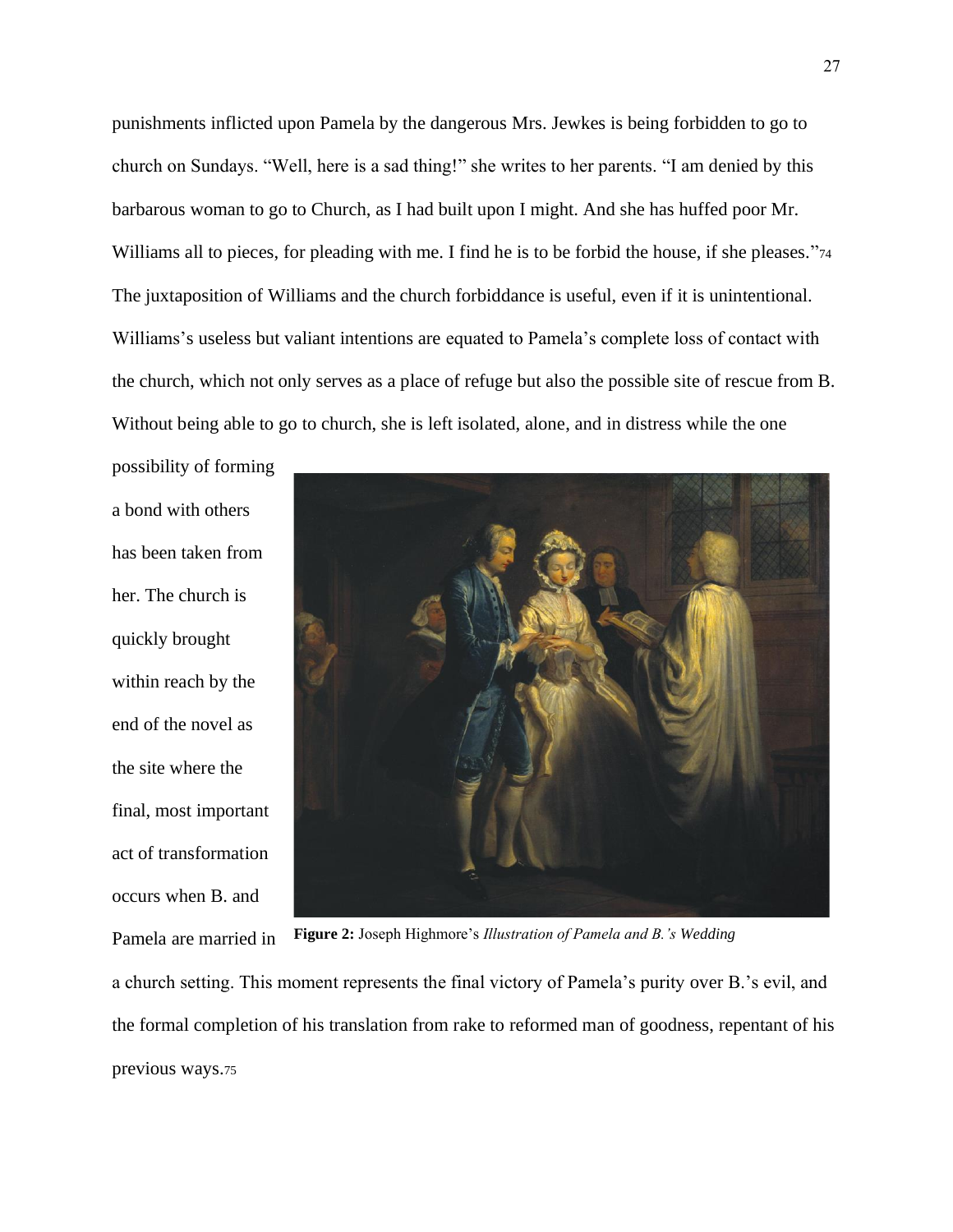We can again return to the scene that sees Pamela distributing money to the poor outside the church she and B. attend towards the novel's conclusion to see another example of a revitalized and reformed setting. Here the reader not only sees Pamela's transformation from poor to rich completed, but also her acceptance into the upper echelon of British society, standing by B.'s side. Congregation members praise her conduct and make pleasant remarks on everything from her dress to her behavior. "I had the Pleasure of hearing many Commendations, as well of my Person, as my Dress and Behaviour, and not one Reflection, or Mark of Disrespect," she writes. Later, as she waits for B. to finish conversing with a fellow churchgoer, another parishioner approaches her after she has given silver to the poor. "By all that's good, you have charm'd the whole congregation. Not a Soul but is full of your Praises. My Neighbour knew, better than any body could tell him, how to chuse for himself. Why, said he, the Dean himself look'd more upon you than his book," Pamela quotes.<sup>76</sup> Again, a religious site is transformed to a place of relief and coronation, as Pamela receives praise from a social class that threatened not to accept her. Richardson continues to transform these dark places into prominent religious spaces and then allow some of the novel's most positive scenes, in which Pamela's virtue is truly rewarded, to take place inside them.

Richardson's defense of religious virtue as a weapon against evil is also found in the arcs of his two main characters. Many scholars comment on Pamela's angelic purity and goodness and how these contrast with B.'s outright evil at the beginning of the novel. But few have taken this characterization a step further and examined B.'s relationship with demonic or satanic references throughout the first half of the novel. Richardson's characterization of Pamela is consistently based on the religious purity, chastity, and virtuousness that the novel espouses. Her status as a submissive and responsible servant matches the characterization of the Bible's humble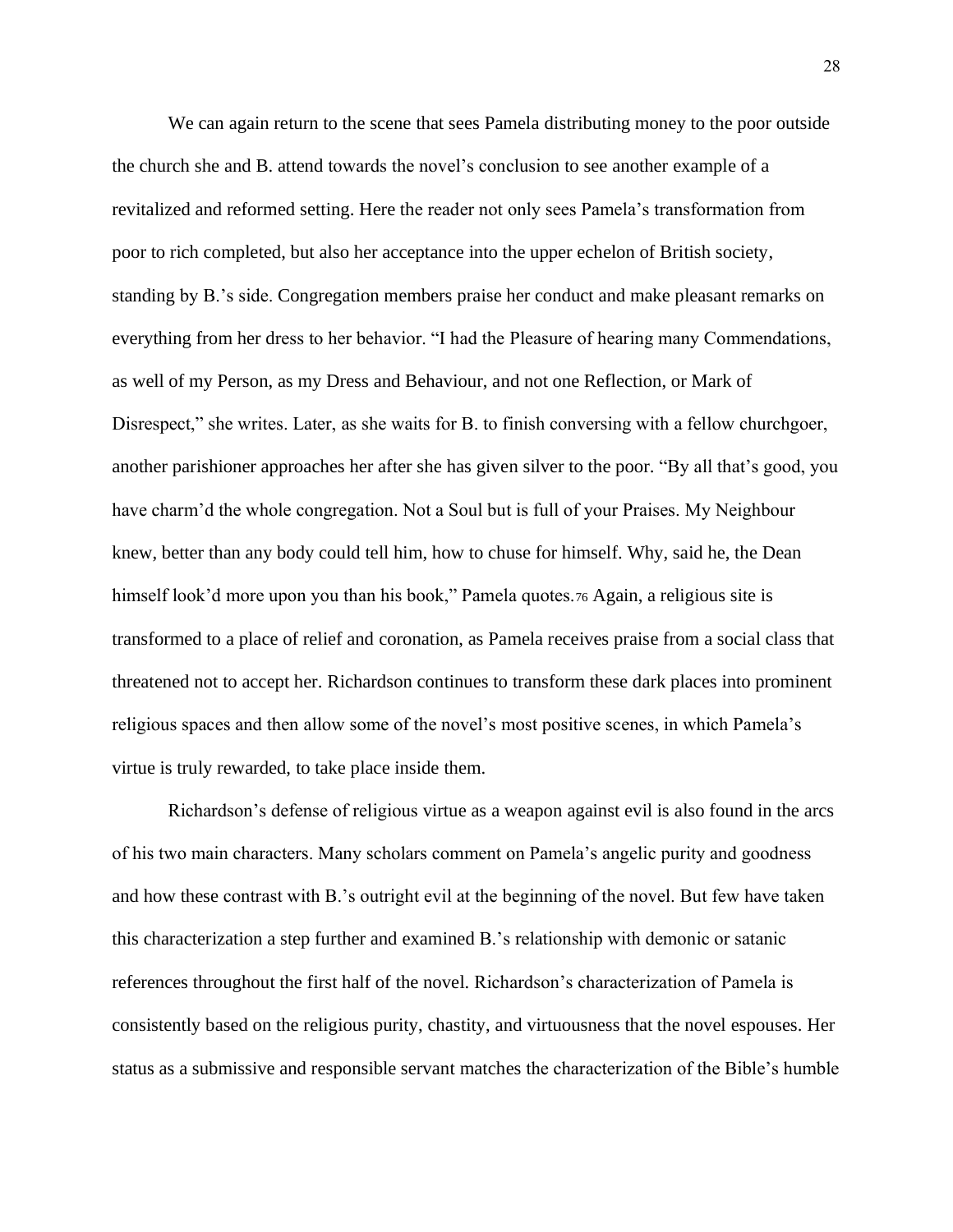servant of God. What sets her apart from her peers, however, is her beauty, which is praised by almost every other character. "Every body talks how you are come on, and what a genteel girl you are; and some say, you are very pretty," her father writes in an early letter.<sup>77</sup> Her parents continually remind her to be humble despite this confidence and to give the glory of her beauty to God. Her economic station also supports this characterization. Indeed, her willingness to return to poverty in the name of religious virtues casts her as an ideal Christian heroine. Pamela is keenly aware of her own religious identity, and she often appeals to God before confronting her most trying tests. Her letters are full of meditations and reflections on her own religious goals and ideas, and her distressing situation casts her as a martyr who is willing to die for the beliefs that cause her pain. Even the couple's wedding night, a moment that Richardson could describe with vindicated imagery and intensity, is described by Pamela with characteristic humility and understatement, unlike other wedding night descriptions of the same literary era.<sup>78</sup>

Mr. B., on the other hand, is the satanic foil to Pamela's angelic countenance. He experiences the same fall from grace that defines Satan; he is the prodigal son of the glorious house who descends into evil, contradicting his parents. His attempts to disguise himself in order to fool Pamela remind the reader of Satan's biblical ability to take different forms in order to carry out his missions. Modern readers may argue that B.'s attempts to rape Pamela are a tragic failing of the standards for servant-master interactions of the time, and not the work of a truly evil character. But B. confirms his own moral depravity when, attacking Pamela for the first time, he says: "who ever blamed Lucretia? The shame lay on the ravisher only; and I am content to take all the blame upon myself."<sup>79</sup> B.'s satanic parallels continue quite literally throughout the first half of the novel, with Pamela calling him "Lucifer" and directly comparing him to the devil at several points.<sup>80</sup> He even manipulates the line of communication she maintains with her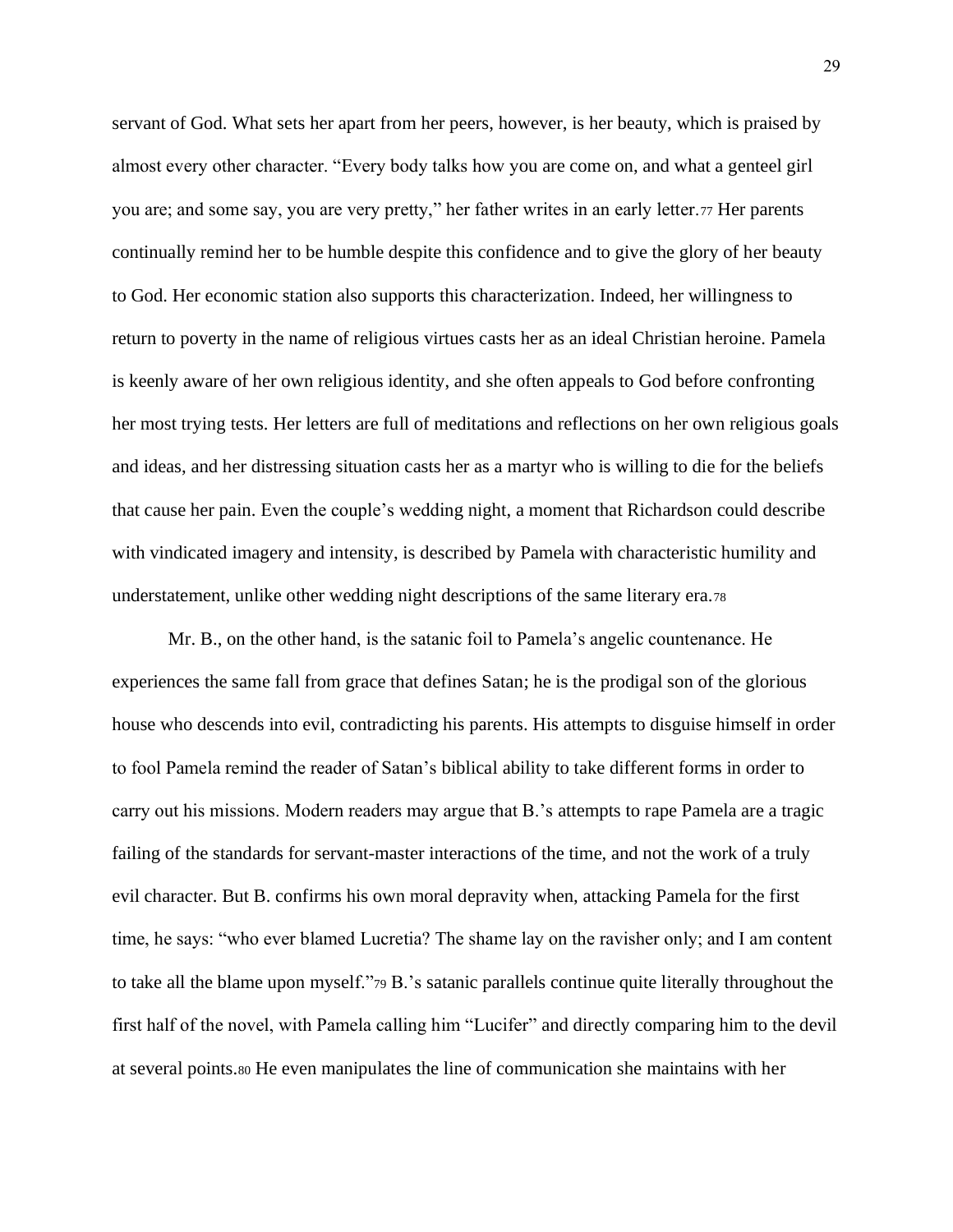parents: "I beg you will write a few Lines to them, and let me prescribe the form for it; which I have done, putting myself as near as I can in your Place, and expressing your Sense, with a Warmth that I doubt will have too much possess'd you."<sup>81</sup> He thereby attempts to manipulate the literal structure of the novel, taking the power away from its virtuous narrator.

Richardson's religious emphasis is again bolstered when these two opposite characters are fused together and Pamela and B. are married, representing a thematic parallel the biblical forgiveness and absorption of sin. This moment represents good removing evil and the persecuted loving the sinner despite the sin. Pamela forgives and reforms B. in a direct allusion to Christ's biblical assumption of sin. B.'s complete transition from domestic terrorizer to dashing husband may not be the most believable shift. But this rapid change highlights Richardson's allegory even further. Pamela's love for him appears so quickly and after so many terrible attacks that it makes the act of forgiving her master even more miraculous, and a Christlike action of glorification that casts her as an even more powerful heroine. B.'s transition from threatening menace to reformed husband is confirmed at two points in the novel: his own declaration of his new perspective, and his official marriage to Pamela. When Pamela returns to the manor after realizing that she loves him, she and B. discuss the possibility of their union. It is here that the reader sees B.'s first genuine moment of self-reflection and his attempt to explain his actions up to that point of the novel. "We People of Fortune, or such that are born to large Expectations . . . are generally educated wrong . . . We are usually so headstrong, so violent in our Wills, that we very little bear control," he tells her. "In our wise Parent's Eyes, all looks well, all is forgiven and excus'd; and for no other Reason but because we are Theirs."<sup>82</sup> B. goes on to explain the situation of the wealthy and unrestrained more thoroughly in the following paragraphs. The true importance of this passage, however, is that it represents B.'s removal from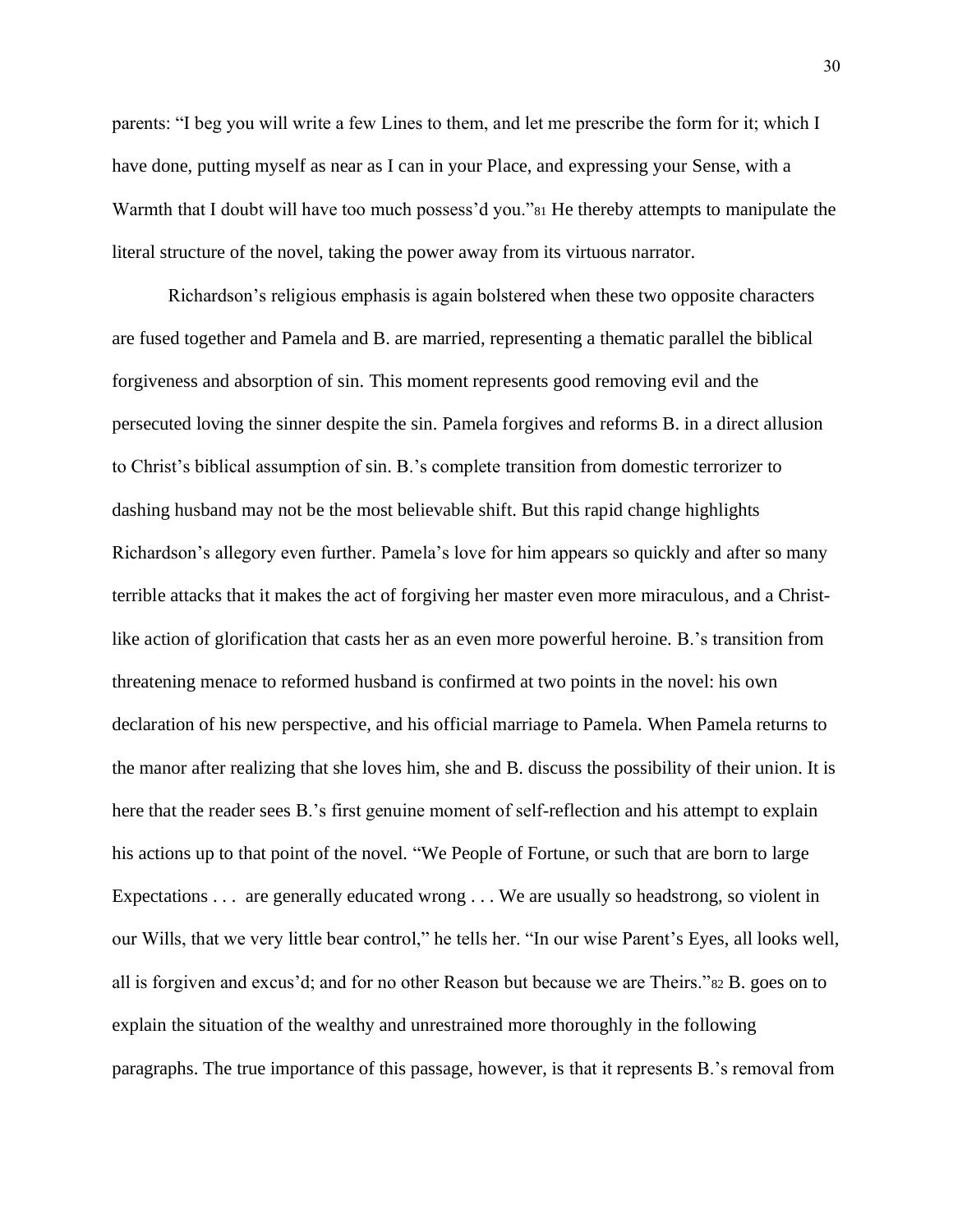the blinding passion and manipulation that caused him to pursue Pamela throughout the beginning of the novel.<sup>83</sup> He invokes her writing throughout his monologue as a catalyst for his moment of reflection. Therefore, Pamela's goodness has officially reformed B. and caused him to abandon and even repent his former ways.

The novel's religious parallels continue beyond this point. Because Pamela eventually marries B. and even accepts his illegitimate daughter into their new family, the novel ends on a decidedly Christian note. Pamela forgives B. and absorbs his former wrongs, represented by his out-of-wedlock daughter, Miss Goodwin, into her own character of goodness. In addition to this act of forgiveness, she and B. have children of her own. This development casts her in the revered role of the virtuous mother and features considerable development in the sequel. In having children of their own, Pamela and B. commit another, more powerful act of unity, reestablishing forgiveness and oneness through the creation of a child. Forgiveness and acceptance are critical aspects of Christianity and Christ's assumption of sin as the Bible explains it, further representing the Christian themes and parallels of *Pamela.*

Richardson's representation of the clergy in *Pamela* and the state of the Anglican church at the time the book was published was undeniably critical to the novel's pedagogical message.<sup>84</sup> We should recognize the Christian themes that Richardson incorporates into the text as a promotion of religion in general, even if the weakening of the church concerns him. His intent of instructing English youth on virtuous conduct outlined in the prologue of the novel is partially accomplished by including these religious themes and thereby promoting the teachings of Christianity in an engaging way. For Richardson, the church and belief are two complementary parts of his novel's message. While criticizing the church in his novel, he supports the reforming and virtue-promoting influence of Anglican conduct and beliefs.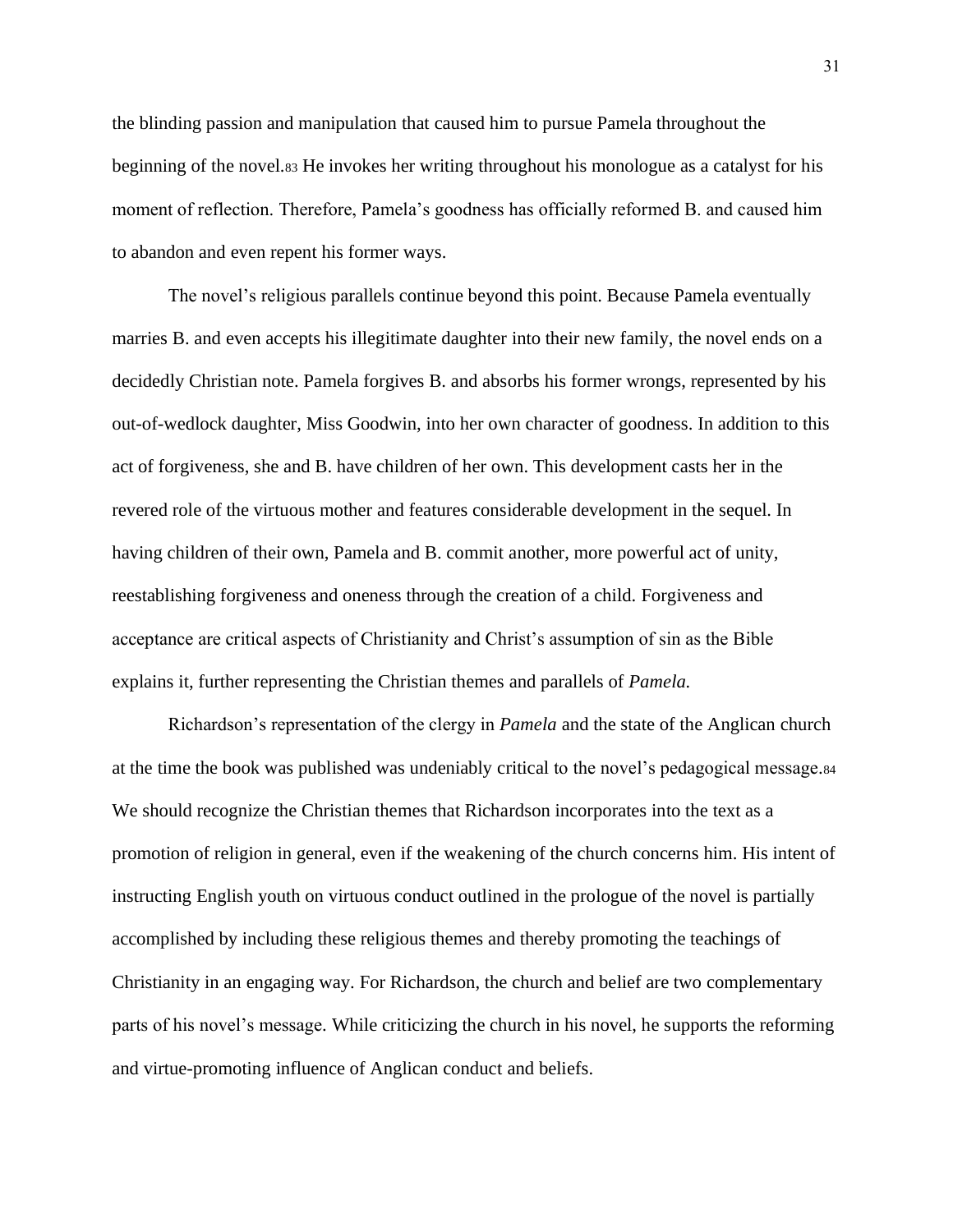# <span id="page-36-0"></span>**Chapter 4 Literary, Historical, and Textual Connections of Melancholy and Suicide in** *Pamela*

Richardson works religious themes into the novel's discussion of the phenomenon of melancholia and suicide in England. Matching the general narrative trends of the day, Richardson's heroine is intensely introspective and often somber when not pushed to terror. He addresses these moments with faith—Pamela reacts to her own melancholy and suicidal thoughts with appeals to God, and she perseveres by embracing religious principles. The novel's focus on Pamela's despair and thoughts of self-destruction is important because of its historical relevance. The novel's treatment of depression and suicide reflects a time in which both issues were serious societal problems. Richardson takes his discussion of suicide a step further, however, by denouncing it as an immoral and ultimately sinful act. This is another of Richardson's instructional moments—he is attempting to turn his readers away from melancholia and the consideration of suicide because of how common it seemed to be at the time.

Readers first see Pamela's shift towards total despair during her voyage to B.'s Lincolnshire estate. Tricked by B. and her driver, she is taken to the country estate instead of her parents' home, where she is confined under the watchful eye of Mrs. Jewkes and an army of other servants at B.'s command. The reader now sees Pamela's situation as one of entrapment. When she is held and continually harassed by Mr. B. in Bedfordshire, her problem appears to be whether she will decide to leave the estate and how she will return home, not if she will be permitted to leave. Her internal debates are centered on how she will fare when she returns to poverty and how she will finish embroidering an article of linen for her master before her departure. These dialogues vanish as soon as she realizes her plight at Lincolnshire. Pamela is now officially trapped, and her chastity and ability to return home are under threat. Even on the road to Lincolnshire, before her fate is known, she is trying to escape her entrapment after she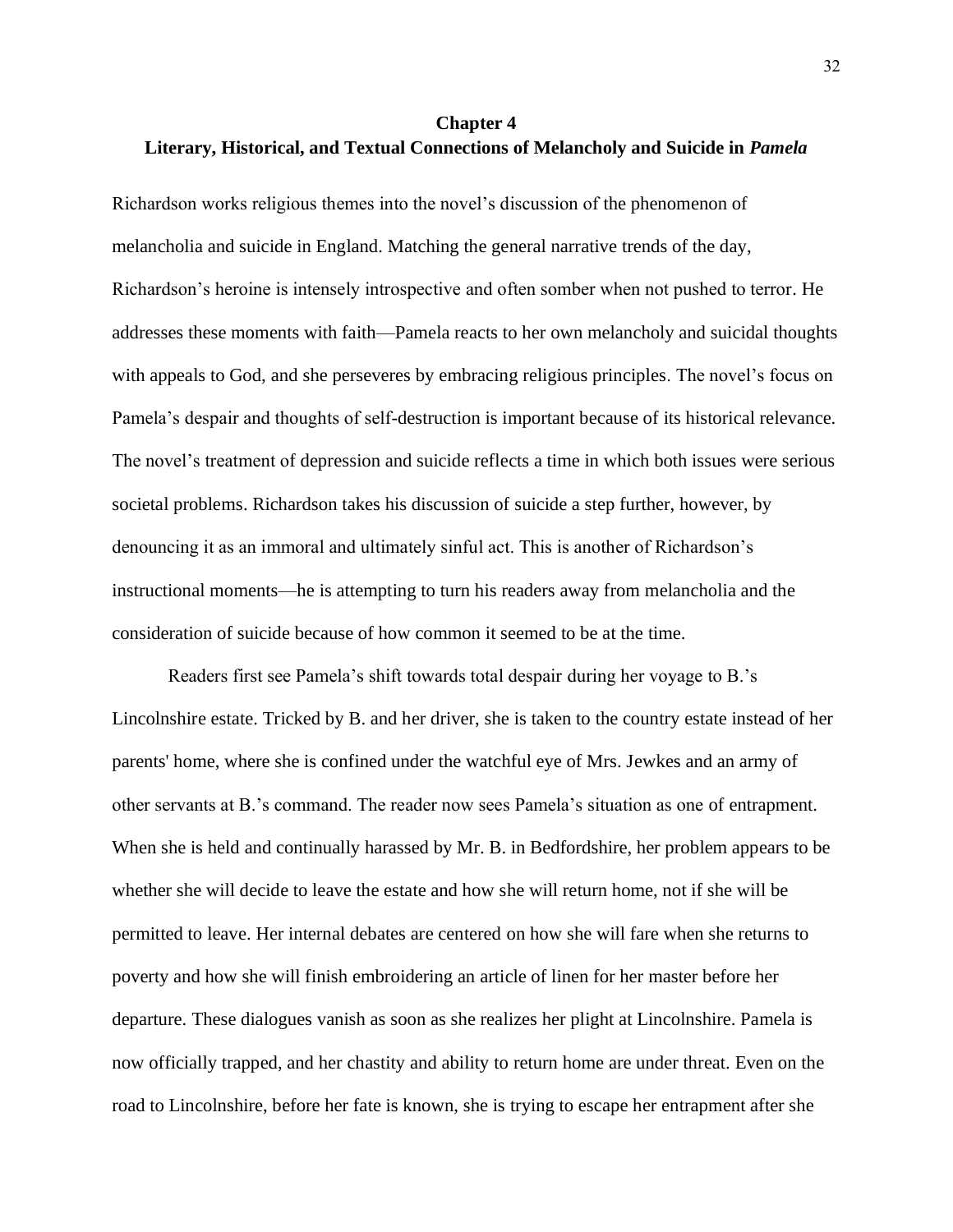realizes she has been tricked. She appeals to innkeepers and townspeople before B.'s carefully

wrought plans "deprive [her] of all hopes of freeing myself from his power."<sup>85</sup>

Pamela's panic and desperation eventually give way to complete suicidal despair, even as she works to find an escape with the clergyman Williams and the surrounding townspeople. Richardson uses this scene to provide an internal, moralistic discourse. The reader becomes privy to her description of the thought process that eventually leads Pamela to decide against suicide. Richardson's teaching motives are visible throughout the passage. Pamela's contemplation of suicide marks the most important instance of his heroine's questioning of her own morals and desires. We see her despondency peak after an



**Figure 3:** One of a series of engravings produced by Hayman and Gravelot that depicted the novel's plot. This particular scene depicts Pamela fishing alongside Mrs. Jewkes at the Lancashire Estate at the same pond where she eventually considers drowning herself.

evening escape attempt gone wrong, when she contemplates drowning herself in the estate's pond. "Young poor Pamela has escap'd from an Enemy worse than any she ever met with, an enemy she never thought of before; and was hardly able to stand against,"<sup>86</sup> she later writes to her parents. After her escape attempt fails, Pamela walks toward the estate's pond, slowed by the bruises she has sustained in attempting to climb one of the estate's walls. As she approaches the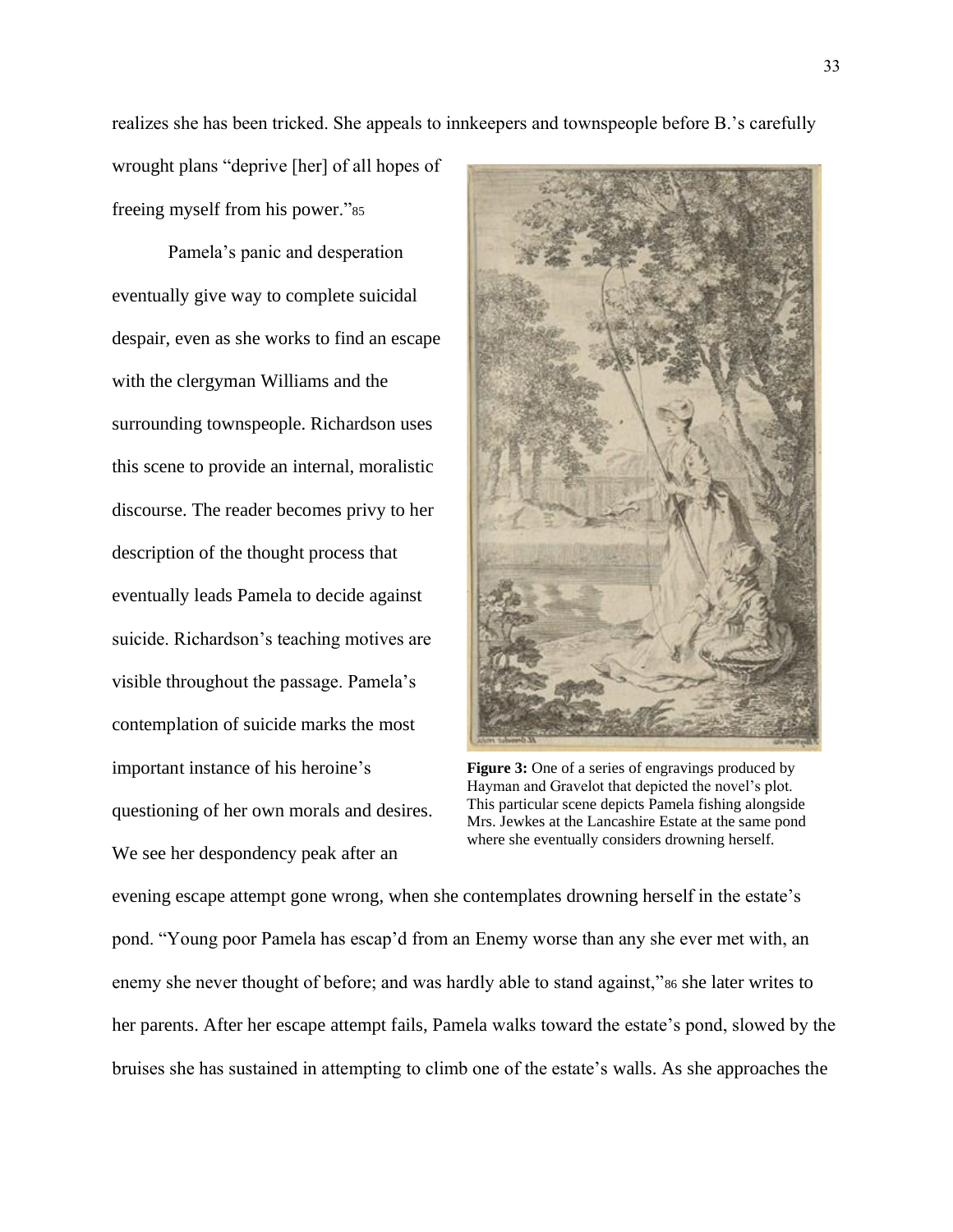pond, she considers throwing herself into it and taking her own life in order to "put a Period to all my Griefs in this World!"<sup>87</sup> Suicide, as Pamela characterizes it, would offer the ultimate escape from her current tribulations. But Richardson uses her internal struggle with the situation as a proof against suicide, and a justification of suffering in the name of faith.

Pamela initially considers suicide not only as an escape from her miserable condition but also a sin worth committing to maintain her honor and virtue. In imagining B.'s reaction to the news of her death, she writes: "now I do see she preferr'd her honesty to her Life, will he say, and is no Hypocrite, nor Deceiver, but really was the innocent Creature she pretended to be!"<sup>88</sup> After she thinks through this possibility, Pamela quickly defers to a sense of humility and selfcriticism for a perceived lack of faith. "Who authoriz'd thee to put an End to it, when the Weakness of thy Mind suggests not to thee a Way to preserve it with Honour? How knowest thou what Purposes God may have to serve, by the Trials with which thou art now tempted?"<sup>89</sup> With this revelation, Pamela leaves the banks and returns to the house. Though the passage features little physical action and movement, it immediately stands out to the reader for several reasons. It represents one of the few moments in the novel when Pamela's thoughts and an internal debate are placed center-stage instead of her interactions with other characters or attempts to escape. It is also one of Richardson's longest single scenes, with little movement or action other than the struggle waged in Pamela's mind. By the time the letter ends and Pamela has decided not to act on her suicidal urges, the reader feels as if they've just experienced a sermon on the necessity of worldly trials. Richardson invokes biblical terms and phrases in Pamela's explanation: "wickedness," "affliction," "tempt not God's goodness," "divine will." He encourages his readers to endure the darkest "sufferings," which God will eventually turn to "benefits." The terror and despair of Pamela's experience, exhibited through her meditation by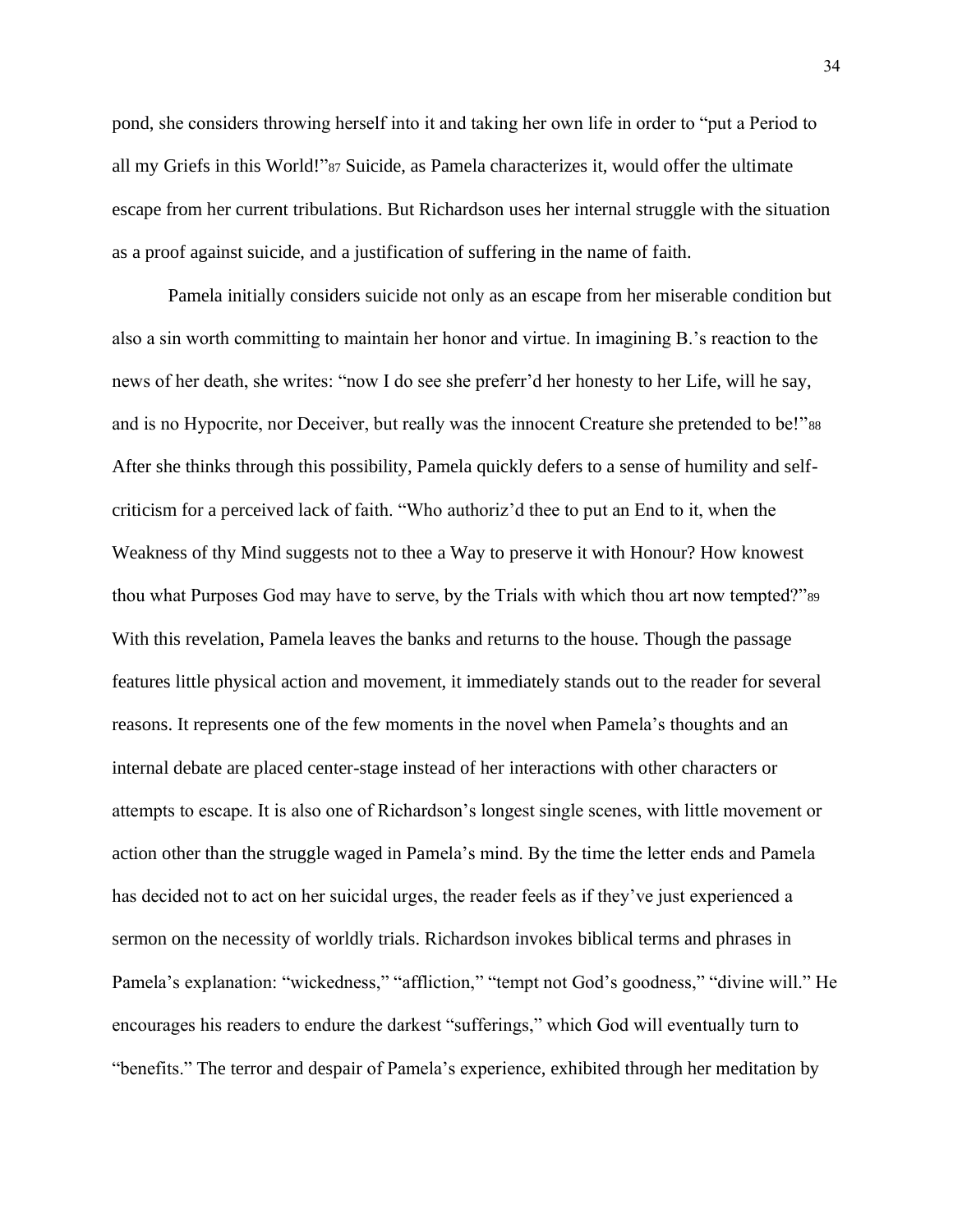the pond, often gives way to a sense of languid despondency expressed throughout the novel, even in situations when her circumstances begin to improve.

Pamela's underlying tendency toward what was known throughout the eighteenth century as melancholia or low-spiritedness, is featured at moments when she contemplates her entrapment. Her melancholia, akin to the modern consideration of depression, is made clear in several instances throughout the novel. As she rides away from B.'s Bedfordshire estate for the first time, sure that she is on her way to her parents' house with her chastity intact, she attempts to "banish the gloomy Side from my Mind; tho' too it return'd now-and-then."<sup>90</sup> These references to depression and self-harm appear in the speech of other characters as well: when John the coachman reveals that he has shown Pamela's letters to Mr. B, he tells her that he was "ready to hang myself."<sup>91</sup> Pamela relates suicide to virtue during Mr. B.'s first assault: when he invokes the story of Lucretia to convince her that she will be blameless in her own rape, she asks him: "May I, said I, Lucretia like, justify myself with my Death, if I am used Barbarously?"<sup>92</sup> At her lowest points, she expresses a reserved indifference to her fate or "whatever becomes" of her.<sup>93</sup> Mr. Williams, one of the novel's melancholic and sympathetic characters, is not only beaten and robbed but also spotted taking solitary walks on shady paths early in the morning. His presence inspires pity in the newly reformed heart of Mr. B.: "See there," he says to Pamela, "there's poor *Williams,* taking his solitary walk again, with his book."<sup>94</sup> These scenes and fragments of dialogue connect *Pamela* to the larger, cultural glorification of melancholy and melancholic figures, a trope that would lead to the glorification of mental illness and general sadness in the literature of the period.<sup>95</sup>

Discussions of mental illness and suicide were based on a growing interest and concern about self-harm in England. Scholars throughout the twentieth century used Emile Durkheim's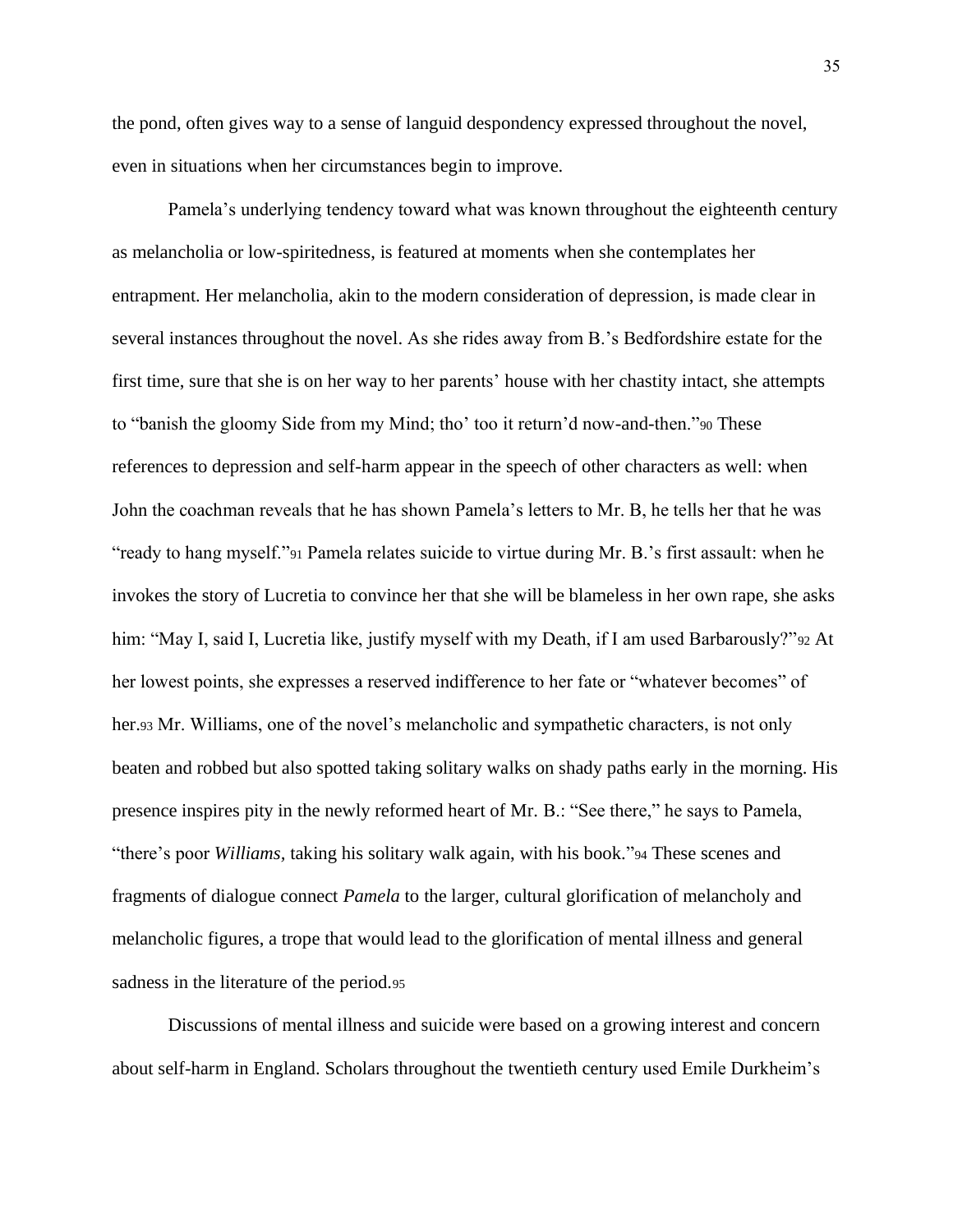*Le Suicide,* which attempted to illuminate the role of society in the death of victims of suicide, as a model for analyzing early modern and modern historical trends of suicide. Though his theory has been contested and expanded since its publication in 1897, the historical study of the phenomenon of suicide remains a growing field, and is applicable, in this case, to an examination of the importance of suicide in *Pamela.* From the turn of the eighteenth century onward, suicide had weighed heavily on the English conscience, so heavily, in fact, that England developed a reputation among neighboring countries as a nation plagued by a suicide epidemic, where citizens committed suicide "at the slightest provocation."<sup>96</sup> This idea is expressed blatantly, even in the fiction of the period. "When we observe the English, their laws, writings, and conversation, and at the same time mark their countenances, manors and the frequency of suicide among them, we are apt to believe that wisdom and happiness are incompatible," claims a French character in Anne Radcliffe's *Romance of the Forest. <sup>97</sup>*

The belief in suicide as a damnable sin persisted throughout the eighteenth century across Europe. Scholars report that in Germany, individuals committed grave crimes only to be executed and thereby avoid the damnation that would have befallen them if they were to kill themselves by their own hand.<sup>98</sup> Suicide remained an illegal act, yet reports of suicide continued to increase across England. The literary tendency to cast main, upper-class members of society as vulnerable and depressed supports the historical trends of citizens from every class, not only the tragic poor falling victim to melancholia and suicide. Richardson was alive and writing at a time when suicide was becoming common among victims of the South Sea Bubble crash, when those ruined financially took their own lives.<sup>99</sup> Foreigners argued that England's gloomy climate was the chief reason for the supposed epidemic, but scholars argue that the English tendency to discuss suicide as a national problem led to its reputation as well.<sup>100</sup> By the 1720s, London's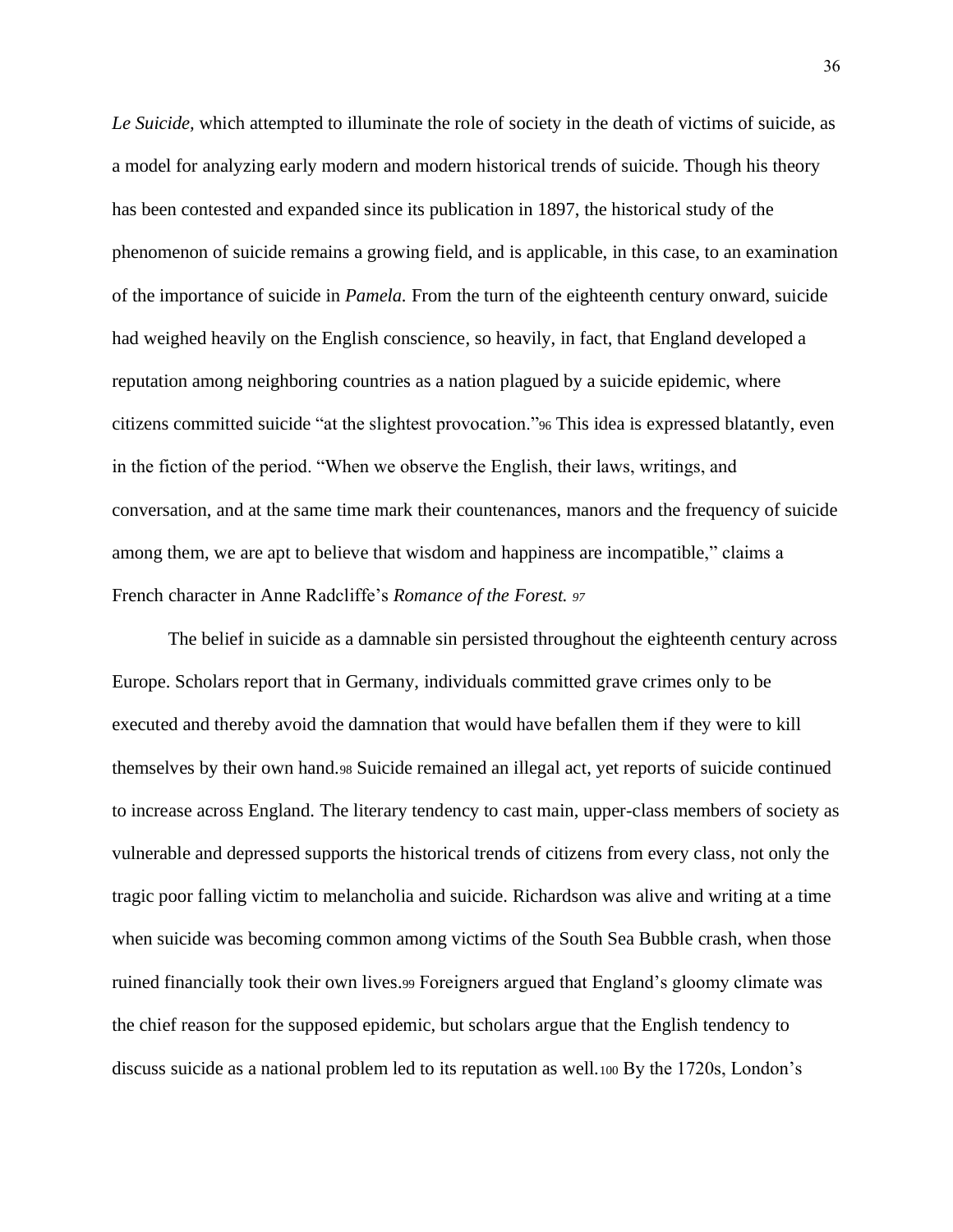twelve newspapers were publishing detailed narrative reports of suicide instead of the basic, nondescript accounts of death by suicide that had been published from the late seventeenth century onward. They published descriptive accounts of what was often dubbed "self-murder," while pamphleteers and city dwellers debated new laws against the act in the opinion sections of the daily newspapers.

These accounts of suicide reportedly gripped Britons and their colonial counterparts with their graphic and dramatic depictions of death. They were often accompanied by a moralistic message or sermon on the evil of the act of taking one's own life. Kelly Maguire notes, in her history of suicide in England, that the desire for this intense and gruesome coverage was driven by increased competition for readers. She speculates that it was also related to the South Sea Bubble crash and that by learning the circumstances of the suicide, readers could often connect the victim's death to the circumstances that caused them to take their own life.<sup>101</sup> These descriptions treated suicide as a theatrical event and appealed to the emotions of an audience that found a sort of grim entertainment in the accounts. "We hear from Pangbourne, in Berkshire, of a very shocking self-murder committed there," reads the first line of a report in a 1739 edition of London's *Daily Gazetteer.* The victim, the story goes on to describe, "ript himself open from the pit of his stomach to his naval" with his knife after cutting his throat in two places.<sup>102</sup> Nevertheless, suicide was described in terms of a damnable pathology of the weak, and the civic question of suicide prevention also seemed to weigh on the mind of the eighteenth-century social conscience.

While Benjamin Rush developed an extensive plan of suicide prevention in the colonies,<sup>103</sup> Britons were debating their own methods across the Atlantic. "The many shocking instances of self-murder that have prevail'd of late years call aloud for the interposition of the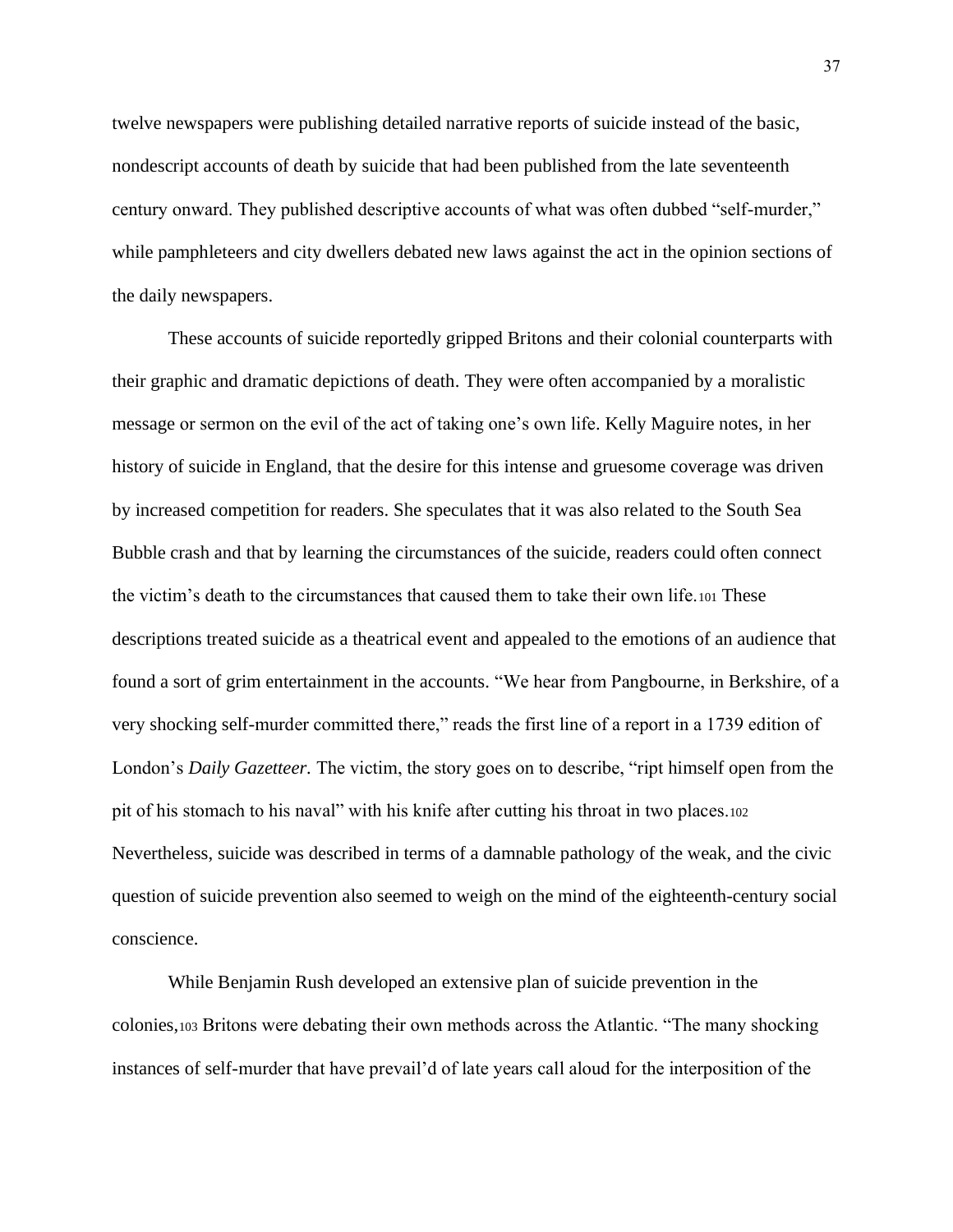legislature to provide more effectually against it," argues a letter to the editor of the *London Evening Post* in 1755. After a religious dissertation on the devil's ability to tempt men to annihilate themselves, the author condemns victims of suicide, calling for even harsher punishments to be inflicted on them even in death. The self-murderer, whose act constitutes a "willfull state of rebellion against his god and savior," should not be pardoned for madness but subjected to the same punishment as the murderer who kills another, the author argues.<sup>104</sup> This letter references a pamphlet on the ethics of self-murder that also begins with an acknowledgement of the frequency of suicide among Englishmen at the time. The pamphlet takes a much more active tone than the emotional letter, outlining the causes of suicide and offering methods to "fix the mind."<sup>105</sup> These published accounts in newspapers and pamphlets are the most reliable records of suicide in England throughout the eighteenth century. This poses a problem when it comes to determining the actual number of suicides that occurred in England throughout the century. One weekly journal published thirty four reports of suicide in 1731 but only half as many the next year, which exhibits the subjectivity of news coverage and data collection of the number of victims of suicide. "The task of determining how frequently suicide was reported is next to impossible," Maguire notes. "Papers were selective in terms of what they chose to cover and when." <sup>106</sup>

That suicide was frowned upon in the mid-eighteenth century might indicate the intense changes that were taking place across Europe. Cultural shifts sparked by Enlightenment breakthroughs in science and the general secularization of thought led to a new conception of self and the goal of human life. Christianity, as we have seen in the case of the Anglican denomination, was losing the influence over public perception of morals and propriety that it had so long enjoyed. At the same time, revolutionary philosophers like John Locke and Jean Jaques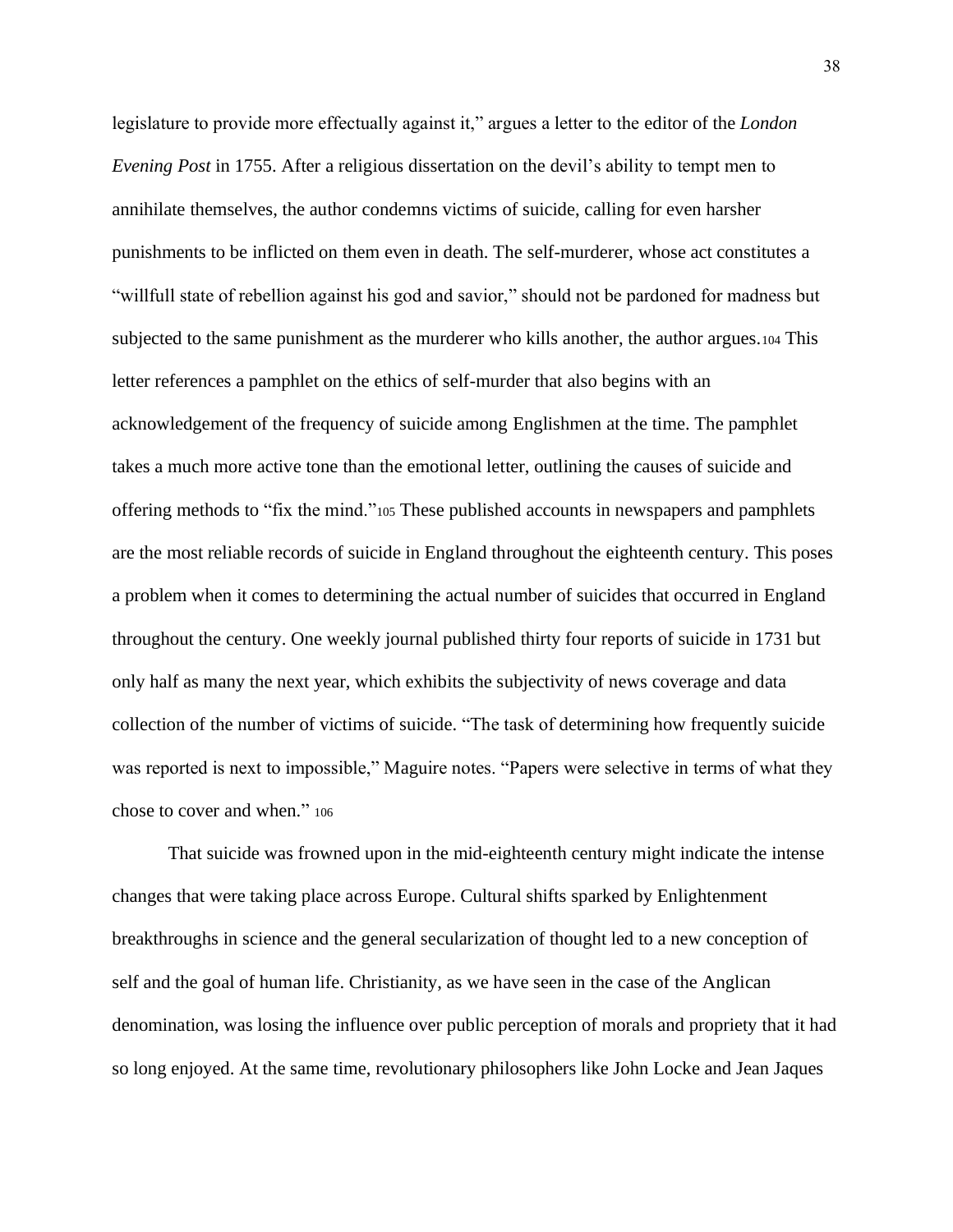Rousseau were writing on a secularized version of life on Earth that put a premium on personal happiness in this world, not current suffering in order to find it in the next. The Enlightenment, therefore, increased the value of personal happiness and encouraged individuals to make their own contentment in life a priority for the first time. Accompanying this idea was an updated sense of self that validated interiority and feeling as reflected in the genre of the romantic and sentimental novel. It isn't surprising, therefore, that individuals who were unable to find contentment felt the effects of their unhappiness with a greater degree of intensity than their predecessors. When life's goal became the attainment of personal happiness, the justification of suffering in the name of religious advancement no longer held the same weight in helping individuals to persevere.

This conflict -- between the religious value of suffering and the newly emphasized importance of happiness -- plays out in Pamela's mind as she sits by the pond. She considers suicide as an escape from the terrible circumstances that crush her chances of happiness completely. But her eventual decision to reenter the house represents a victory for Richardson's belief in the religious value of trials and suffering. The scene, therefore, offers another defense of the importance of religion when viewed in this intellectual context.

Changing definitions of happiness and the defense of religious faith in *Pamela* are rarely examined in detail. But a closer look at the connections between these two concepts are necessary to understanding how the novel captures the cultural attitudes of eighteenth-century England, a nation moving swiftly in the modern era while still preserving a general sense of religious dogmatism. Vivasvan Soni, one of the few scholars to examine *Pamela's* pond scene in detail, connects Pamela's victory over her suicidal urges to the enlightenment ideal of happiness. Soni argues that Pamela's survival specifically establishes the novel as a trial narrative, where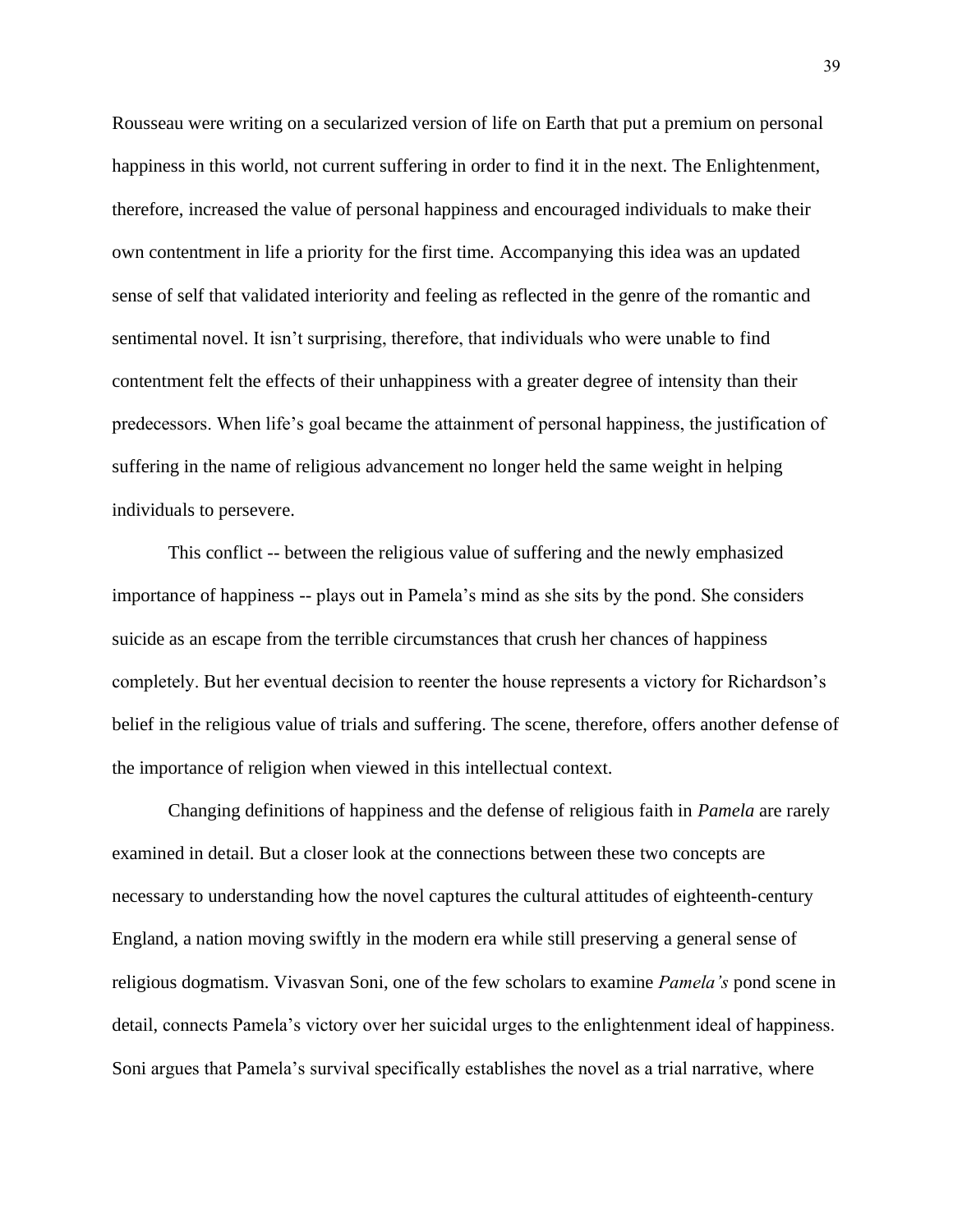*Pamela* does not escape from her trials through suicide but instead engages with them and is rewarded at the end of the novel. But he mischaracterizes Richardson's use of religion to justify his decision. As Soni phrases it, "Richardson does not haphazardly insert the Christian prohibition against suicide here as a conduct-book piety for the edification of readers or as an unreflected dogma."<sup>107</sup> Richardson's religious emphasis throughout the novel, the length of Pamela's internal debate throughout the scene, and the author's supposed motives suggest that the invocation of the religious argument is deliberate and meant to edify the reader. Despite this questionable claim, Soni is correct in characterizing *Pamela's* ascent to happiness as a collision between literature and historical trends. His essay concedes that the Enlightenment hermeneutic of happiness<sup>108</sup> is incompatible with the trials Pamela faces. Even so, it is through these trials and Pamela's victory over them that the reader is instructed to "accept as necessary and even valuable the conditions that produce unhappiness."<sup>109</sup> Soni's examination of the suicide scene recognizes Pamela's inner dialogue as a collision between despair and doctrine, of inner desire and societal norms. More importantly, the scene offers the reader a glimpse of Richardson's interaction with the novel's historical context. In writing Pamela's struggle using such vivid detail and substantial length, Richardson is indicating that the issue of suicide and mental health was a prominent one in British culture at the time. The historical data supports this assessment. British suicide figures and literal trends of the time suggest that melancholia and suicide weighed heavily on the minds of mid-eighteenth-century Britons. Siding with the laws that condemned suicide as a sin, Richardson provides a religious and moral argument against it, claiming that to take one's own life is to escape only from unnecessary trials.

My own reading of *Pamela* seeks to underscore how Richardson used religion to edify his readers. Richardson indicates his goal to instruct the youth of his day in the novel's prologue.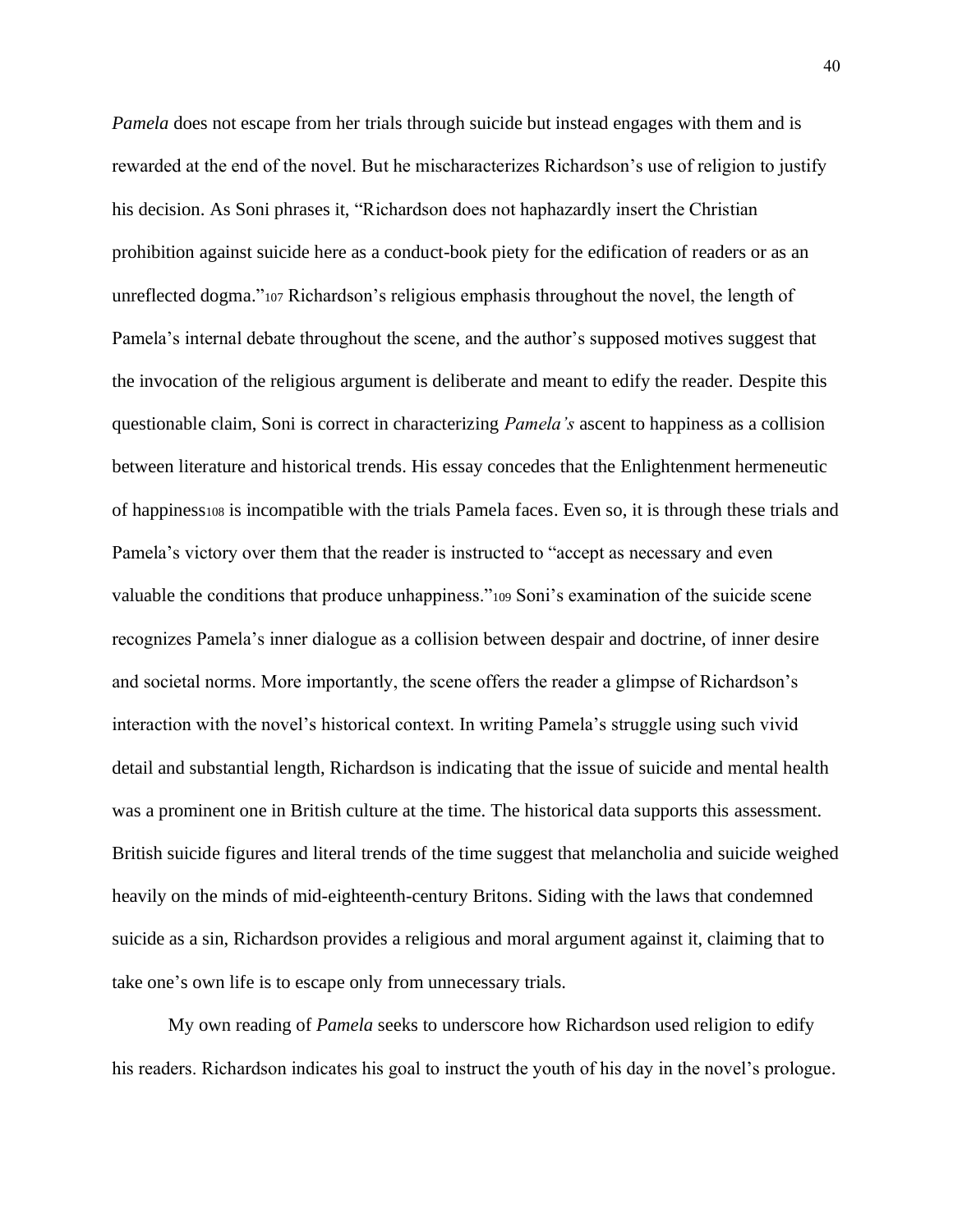His own religious convictions, scholars have argued, are hazy, and the reviews and endorsements that came from his print shop cannot be taken as an indication of his own religious beliefs.<sup>110</sup> However, the length and intensity with which Richardson works through the problem of suicide in *Pamela* suggests that regardless of the sincerity of his religious allusions, he employed biblical themes to make an important point about British culture. The suicide rate was rising in Britain, especially in urban centers such as London. To my thinking, Richardson included this instance as a social commentary on a cultural problem and was attempting to provide a solution, albeit a stern and unforgiving one, for minds afflicted with melancholy and depression.

Richardson's obvious attention to the passage and the topic of suicide and depression were not actually unique. But his discussion of melancholy seems more based on instruction than to invite the interest of a wider base of readers or adhere to literary convention. Later eighteenthcentury literature, critics have noted, stylized melancholy and the melancholic character, capitalizing on a tradition that can be traced to through the Middle Ages through the Renaissance and the plays of Shakespeare. *Pamela's* first edition was published thirty four years before Goethe's *The Sorrows of Young Werther*,<sup>111</sup> the highly famous controversial epistolary novel that ends with the main character's suicide. English authors, however, contemplated suicide and depression throughout the romantic era using the medium known as the melancholic novel or character. Melancholia became a "fashionable disease,"<sup>112</sup> explained by the dysfunction of the human humoral system, during the eighteenth century. Like the romanticized condition of consumption, victims of severe melancholy died without markings of their suffering, making them the perfect, emotive symbols of cathartic tragedy. Gloomy introspection and the ponderance of immortality and the natural world were seen as upper-class activities required of well-educated and sophisticated individuals. Some writers subjected the melancholic to comedy,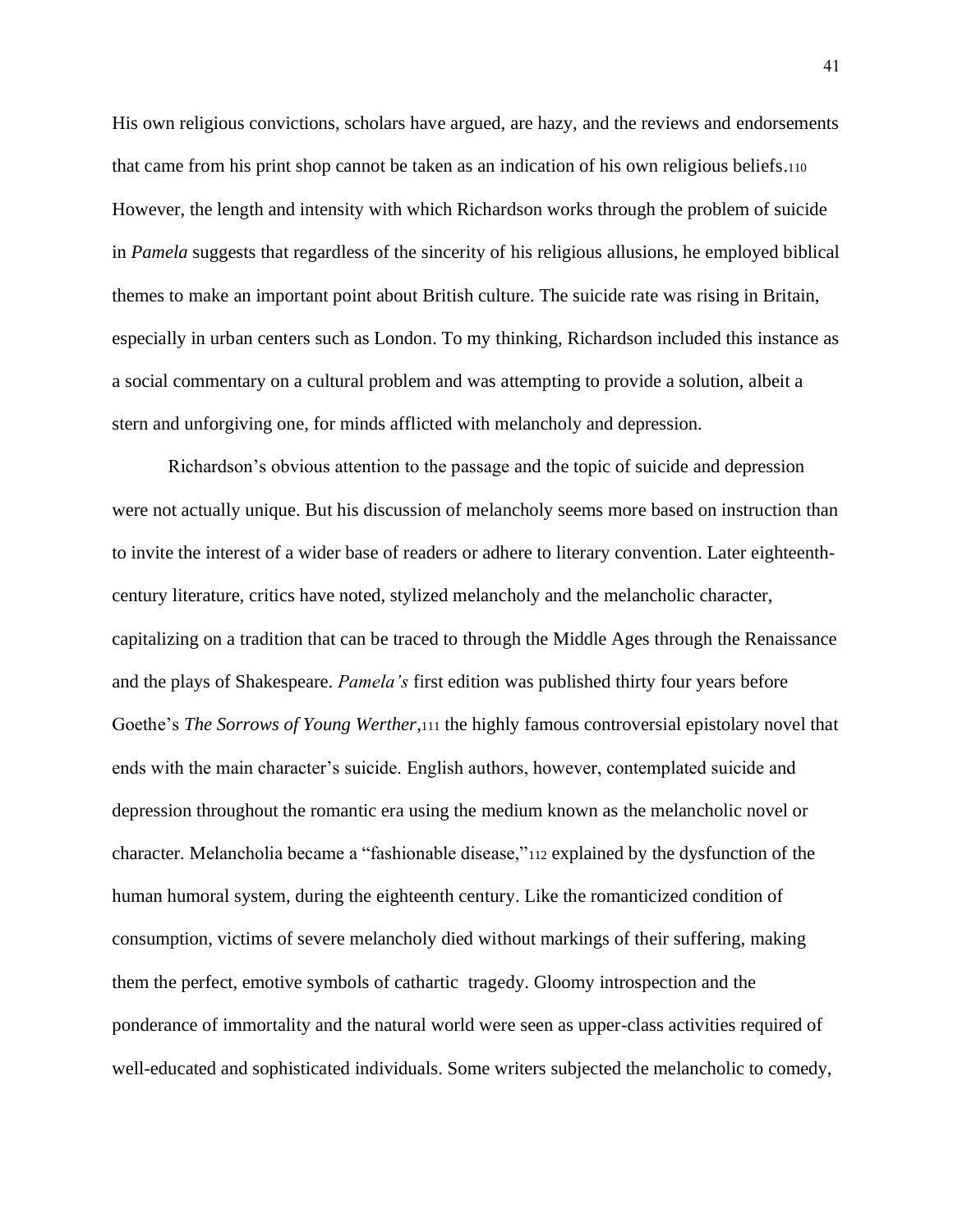but others featured the melancholic person as an object of sympathy and insight. Figures of genius in literature were almost guaranteed to show some sort of melancholy. Indeed, creativity and intellectual capacity were almost infallibly said to feed on a sense of sadness or darkness within the individual.

The literary line separating comfortable and contemplative melancholy from what modern audiences would consider to be clinical depression was thin in eighteenth-century writings. Facilities dedicated to the treatment of the mentally ill didn't become prominent until the end of the century, when religious groups began to open retreats dedicated to the treatment of the insane. Other, urban facilities, however, continued to induce vomiting and bleed mentally ill patients. Medical and cultural conceptions of melancholia and mental illness were jumbled, and this is reflected in many novels of the romantic era.<sup>113</sup>

Melancholy moods worked their way into poetry as well as fiction, with the midcentury publications of the "Graveyard Poets" featuring many of the characteristics of contemplative melancholy in their mortality-focused poems. Their work further emphasizes the ubiquity and popularity of melancholy literature among readers and writers alike. At times, their work addresses similar themes and includes similar imagery to that of the pond scene in *Pamela*. Thomas Gray and his poetic contemporaries ushered in these dark subjects famously, with poems such as "Elegy Written in a Country Churchyard" by Gray. Robert Blair's "The Grave" also describes contemplative and existential themes and settings. Thomas Warton, now considered a member of this contemplative group, titled a twenty four-page 1747 poem "The Pleasure of Melancholy*.*" *"*O lead me, black-brow'd/to solemn glooms*/*Cogenial with my soul, to chearless shades/To ruin'd seats, to twilight cells and bow'rs/Where thoughtful Melancholy loves to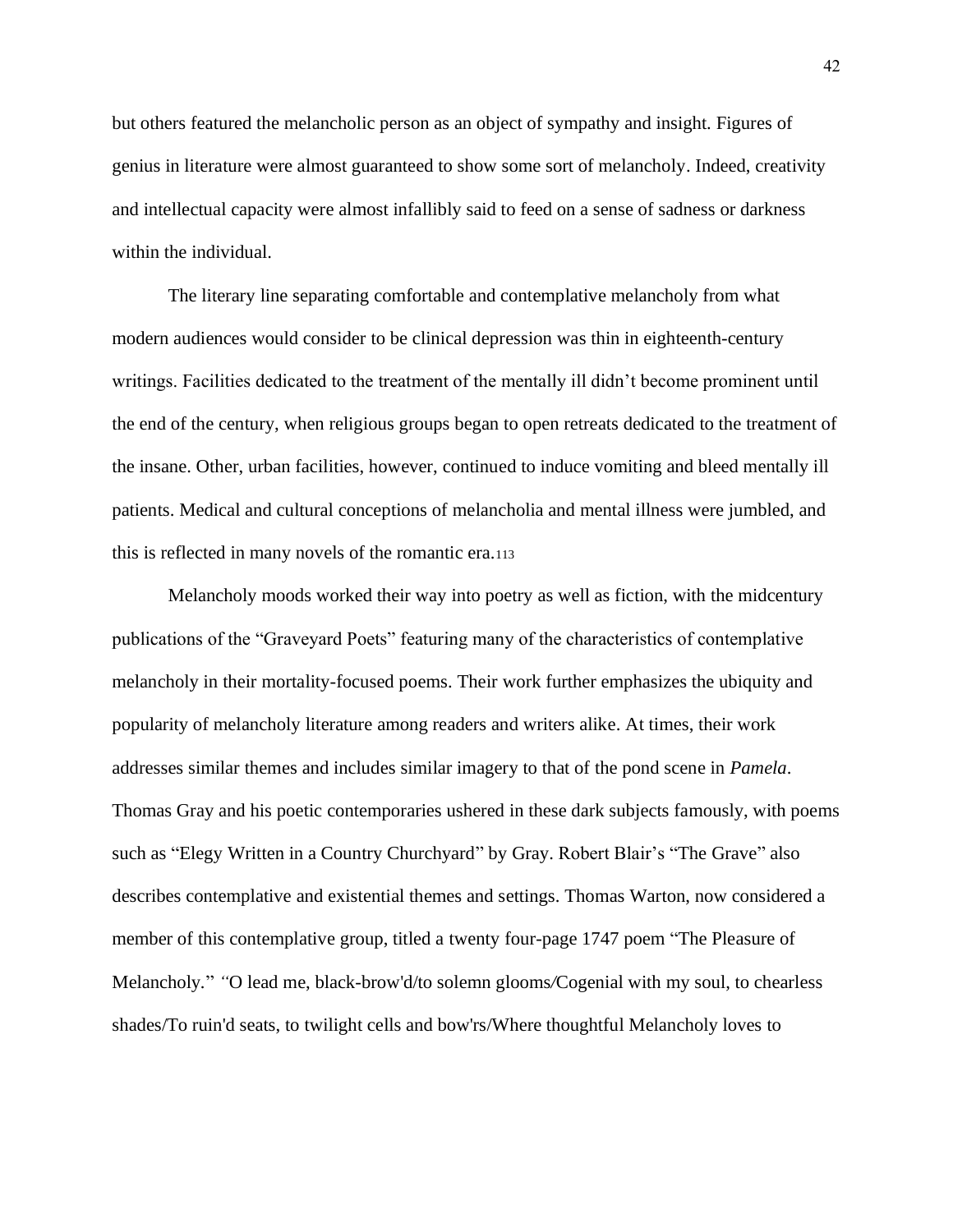muse,*"* he writes in his ode to a melancholic attitude. Warton's poem blends melancholic gloom with the trademark graveyard setting.

Melancholia became a regular fixture in the contemplative environment of the preromantic or sentimental novel, as well, specifically the subgenre of the Gothic in prose fiction. Anne Radcliffe's *Romance of the Forest,* published in 1791, upholds melancholy in its sweetest form as characters contemplate their mortality, shortcomings, and tragic circumstances while wandering through shaded forests and massive ruins. One of Radcliffe's characters observes that her protagonist, Adeline "was charmed with the features of the country and desirous of amusing her melancholy, which, notwithstanding her efforts, was often too apparent."<sup>114</sup> Horace Walpole's *The Castle of Otranto* ends with almost universal melancholy, as the novel's two protagonists marry only because they share the same grief for lost true loves. These expressions of melancholy tend to be associated with both male and female characters, though melancholia in female characters and historical individuals was not upheld as a genius-inducing characteristic like it was for many men.115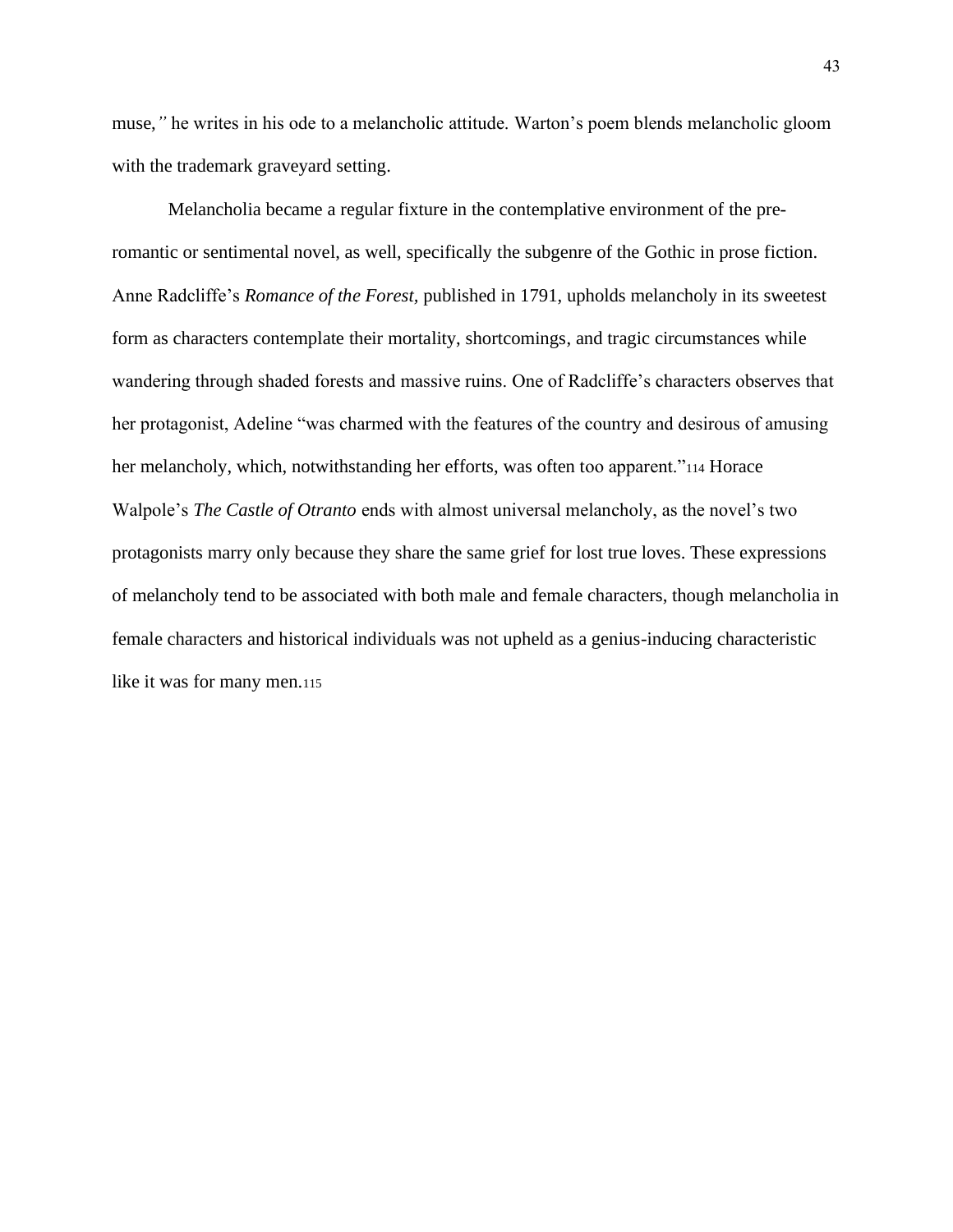# **Conclusion** *Pamela* **as an Historical Artifact: Richardson's Modern Meaning**

<span id="page-48-0"></span>"To Divert and Entertain, and at the same time to Instruct, and Improve the Minds of the youth of both Sexes," Richardson writes, defining his purpose for writing in the preface to *Pamela.* Richardson was a decidedly instructional writer who believed in fiction's power to literally teach its readers a lesson. In delivering "practical examples" in an engaging manner that allowed his readers to entertain themselves, Richardson believed that he could somehow preserve the old morals that were rapidly shifting around him. Its specific direction toward the "youth" and the absolutes of its plot make Richardson's motivations clear and cohesive.

Richardson's work has transitioned over centuries from a firm attempt to bring the youth of a nation back to the traditions of Richardson's generation. It now serves as a cultural artifact that captures the social climate and details several major historical events of a long and eventful century that changed English society and intellectual thought forever. Richardson's writing blends societal context with a popular genre and popular narrative, epistolary technique. Through Richardson's fiction, the reader finds traces and records of history chronicled by an author who painted major events as they were experienced. In *Pamela's* economic subtext, the reader learns of the cultural impact and longevity of the crash of the South Sea Bubble. The novel's use of money in characterization makes the importance of wealth and the terror of poverty clear. From the novel's religious scenes and characters, the reader sees the Anglican church as it appeared in the eighteenth century—corrupt, weak, and failing in the eye of the public. Remaining true to Richardson's defined moral goal, however, *Pamela* continues to uphold religious values through its characters' actions, religious metaphors, and themes. And finally, the novel's inclusion of depression, melancholia, and suicide addresses a serious topic that is often overlooked in the study of Richardson's work and history of the period in general.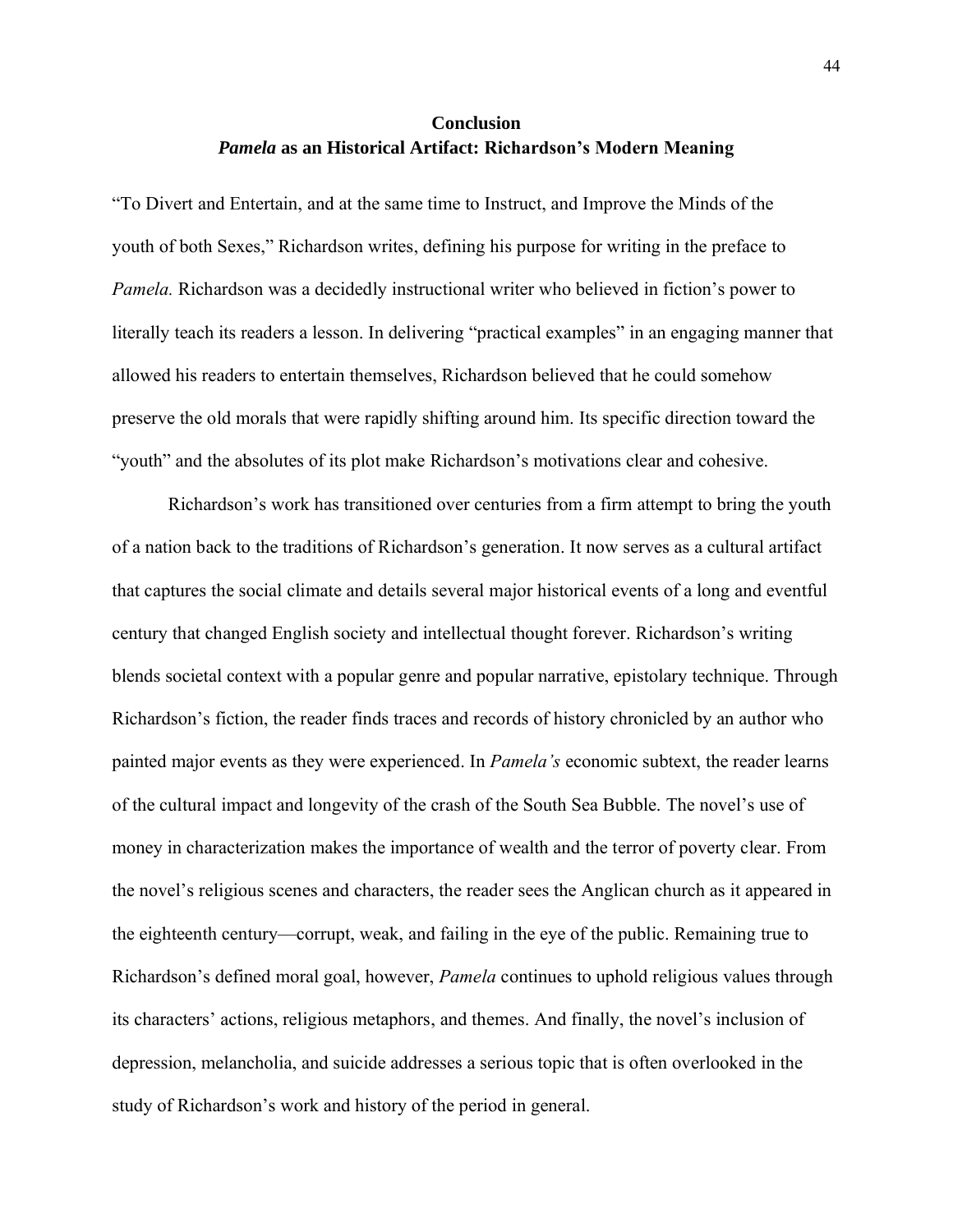*Pamela's* value extends outside its literary merit as one of the first English novels and a pioneering effort of domestic fiction. Examining the novel in context allows modern readers to understand the important societal issues of eighteenth-century England from the perspective of a citizen, businessman, and authoritative voice in tune with its many social strata. *Pamela,*  therefore, can be analyzed as a primarily realistic novel with extensive commentary on real and important historical events, concepts, and issues. Samuel Richardson's commentary is important to a complete understanding of *Pamela* because of the novel's status as an instructional work. Through this historical analysis of *Pamela,* we learn of the significant cultural events and problems of Richardson's day and understand how they were perceived by England's literary class. But most importantly, we learn through the novel how Richardson advised his readers to handle these issues and survive significant hardship. *Pamela's* literary status and significance is therefore only complete when it is examined as a portrait of an era and as a manual for navigating that era's most dangerous potential pitfalls.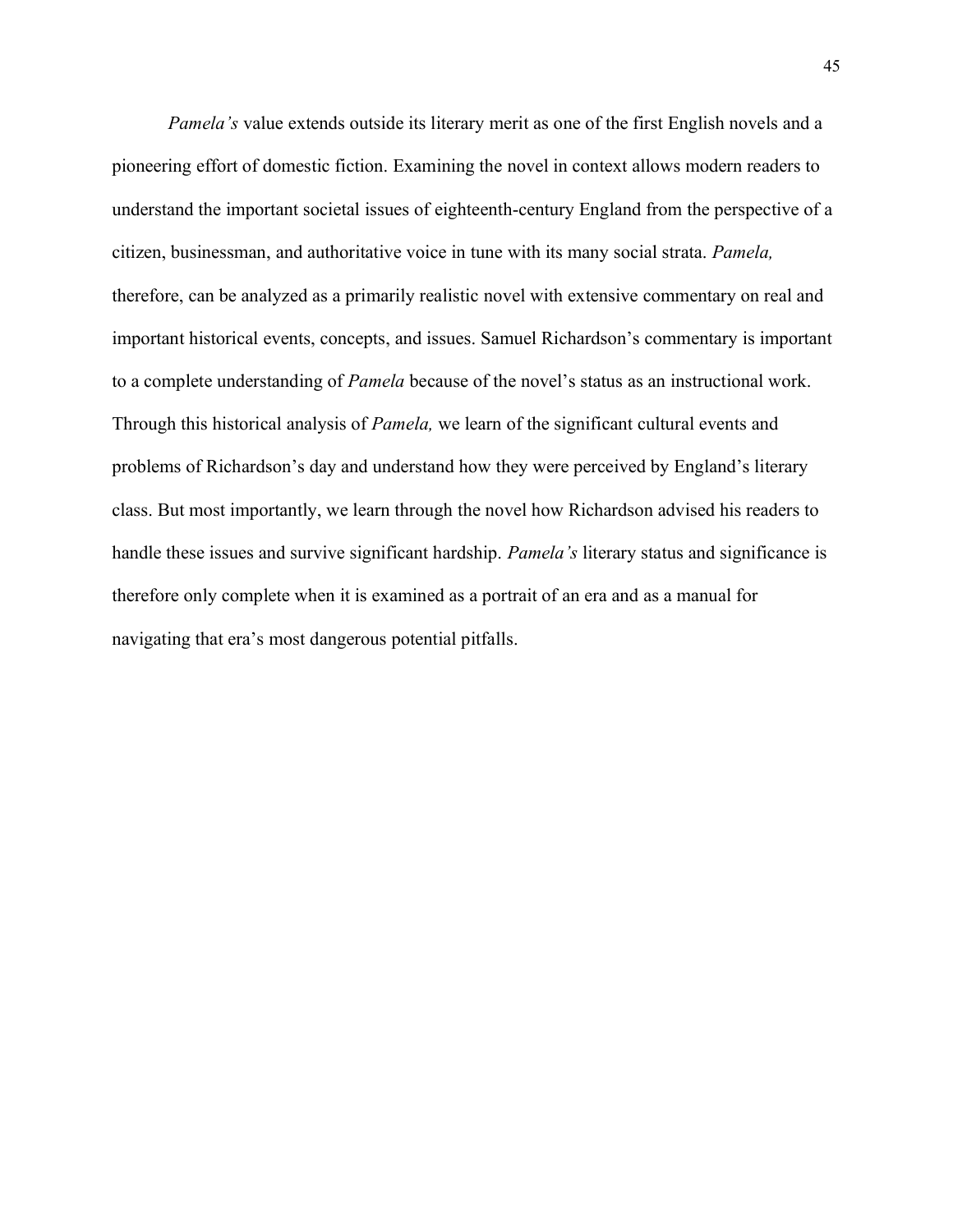#### **NOTES**

<span id="page-50-0"></span>John Shelby Watson, *The Life of William Warburton, D.D.: With Remarks on his Works,* 

(London: Longman, Green, Longman, Roberts, & Green, 1863), 212.

Adele Waldman. "The Prude Who Invented the Modern Novel" (2016).

Rachel Bowlby. "'Speech Creatures': New Men in "Pamela" and "Pride and

Prejudice"." *Paragraph* 32, no. 2 (2009): 240.

Mary Hunter. ""Pamela": The Offspring of Richardson's Heroine in Eighteenth-Century

Opera." Mosaic: A Journal for the Interdisciplinary Study of Literature 18, no. 4 (1985): 61.

 Thomas Keymer, "Portraying the Life," in *Samuel Richardson in Context,* ed. Peter Sabor and Betty A. Schellenberg (Cambridge, UK: Cambridge University Press, 2017), 18.

 Alan D Boehm, "'The Well and Good Government of the Chappel': A Note on Printing-House Customs, c. 1680-1750," *The Papers of the Bibliographical Society of America* 103, no. 1 (March 2009): pp. 89.

Keymer, "Portraying the Life," 6.

Keymer, "Portraying the Life," 7.

 Alan D. McKillop, *Samuel Richardson: Printer and Novelist* (Chapel Hill, North Carolina: The University of North Carolina Press, 1936), 16-17.

Mckillop, *Samuel Richardson: Printer and Novelist* 28-31.

Mckillop, *Samuel Richardson: Printer and Novelist* 28-31.

 Peter Sabor, "Publication History" in *Samuel Richardson in Context,* ed. Peter Sabor and Betty A. Schellenberg (Cambridge, UK : Cambridge University Press, 2017), 21.

 Thomas Keymar, "Introduction." In *Pamela: Or Virtue Rewarded*. (Oxford: Oxford University Press, 2001), xxviii.

 Antony E. Simpson, "Popular Perceptions of Rape as a Capital Crime in Eighteenth-Century England: The Press and the Trial of Francis Charteris in the Old Bailey, February 1730," *Law and History Review* 22, no. 1 (2004): pp. 32.

Mckillop, *Samuel Richardson: Printer and Novelist,* 17.

 Bonnie Latimer, "Educational Writing" in *Samuel Richardson in Context*, ed. Peter Sabor and Betty A. Schellenberg (Cambridge, UK : Cambridge University Press, 2017), 171.

Latimer, "Educational Writing" in Richardson in *Samuel Richardson in Context*, 170.

Mckillop, *Samuel Richardson: Printer and Novelist,* 50.

Latimer, "Educational Writing," 171.

 Richard Dale, *The First Crash: Lessons from the South Sea Bubble*, (Princeton: Princeton University Press, 2004).

 Patrick Walsh, "The South Sea Bubble: A Parable for Our Own Time," *History Ireland* 17, no. 2 (2009): pp. 6.

Dale, *The First Crash: Lessons from the South Sea Bubble*, 131.

Patrick Walsh, "The South Sea Bubble: A Parable for Our Own Time," 6.

Malcolm Balen, *The Secret History of the South Sea Bubble,* (New York: Fourth Estate,

Harper Collins, 2002), 136.

*Evening Post*, August 2, 1720.

Dale, *The First Crash: Lessons from the South Sea Bubble,* 133.

Dale, *The First Crash: Lessons from the South Sea Bubble,* 133.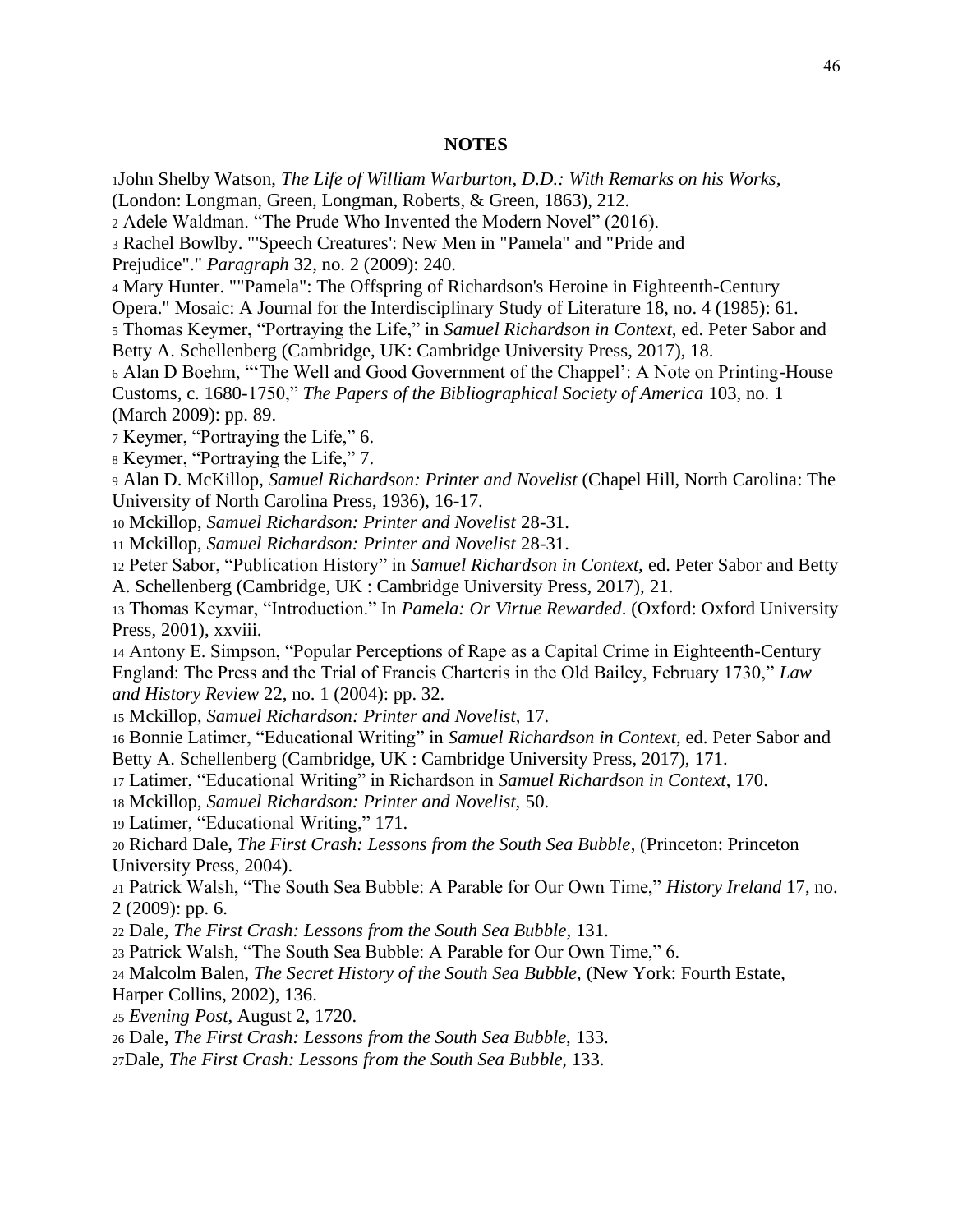Peter Temin and Hans-Joachim Voth, "Riding the South Sea Bubble*." The American Economic Review* 94, no. 5 (December 2004): 1654–68.

Balen, *The Secret History of the South Sea Bubble,* 144.

Balen, *The Secret History of the South Sea Bubble,* 142.

Balen, *The Secret History of the South Sea Bubble,* 143.

Balen, *The Secret History of the South Sea Bubble,* 144.

 Julian Hoppit "The Myths of the South Sea Bubble." *Transactions of the Royal Historical Society* 12, (2002): 141–65.

 Michael MacDonald and Terrence R Murphy, *Sleepless Souls : Suicide in Early Modern England.* (New York: Oxford University Press, 1990), 220.

*London Journal*, September 3, 1720, LIX edition.

 "Image Gallery: The Bubblers Medley, or a Sketch of the Times: Being Europe's Memorial for the Year 1720," British Museum, accessed October 21, 2019.

Balen, *The Secret History of the South Sea Bubble,* 142.

Dale, *The First Crash: Lessons from the South Sea Bubble,* 133.

Balen, *The Secret History of the South Sea Bubble,* 154.

Balen, *The Secret History of the South Sea Bubble,* 156.

 Richardson's critics categorized many of Pamela's expressions throughout the novel, such as her use of "curchee" in place of "curtsy." Richardson revised these points of slipping dialect in later versions of the novel, reflecting his constant need to please his critics. His inclusion of these low-class terms, however, may also be interpreted as a sign of the author's keen awareness of the class disparity his novel addresses. They highlight the cultural and economic gap that exists between B., a British official and a powerful landowner, and the young, poor woman he preys upon. See Keymer, "Introduction."

Keymar, "Introduction." In *Pamela: Or Virtue Rewarded*, xvii.

 Samuel Richardson, *Pamela; or, Virtue Rewarded* (Oxford: Oxford University Press, 2001), 19.

Richardson, *Pamela; or, Virtue Rewarded,* 41.

Richardson, *Pamela; or, Virtue Rewarded,*41.

Richardson, *Pamela; or, Virtue Rewarded,* 488.

 Frederic J. Foley, *The Great Formosan Imposter* (St. Louis, MO: St. Louis University Press, 1968), 107.

Foley, *The Great Formosan Imposter,* 108.

Foley, *The Great Formosan Imposter,* 117.

Richardson, *Pamela; or, Virtue Rewarded,* 455.

Richardson, *Pamela; or, Virtue Rewarded,* 37.

Richardson, *Pamela; or, Virtue Rewarded,* 14.

Richardson, *Pamela; or, Virtue Rewarded,* 17.

Richardson, *Pamela; or, Virtue Rewarded,* 94.

Richardson, *Pamela; or, Virtue Rewarded,* 95.

Williams' robbery in a rural setting also suggests the dire economic state of many Britons,

furthering Richardson's commentary on poverty and the economy in the novel.

 Carol Stewart, "Pamela and the Anglican Crisis of the 1730s." *Journal for Eighteenth-Century Studies* 32, no. 1 (March 2009): 38.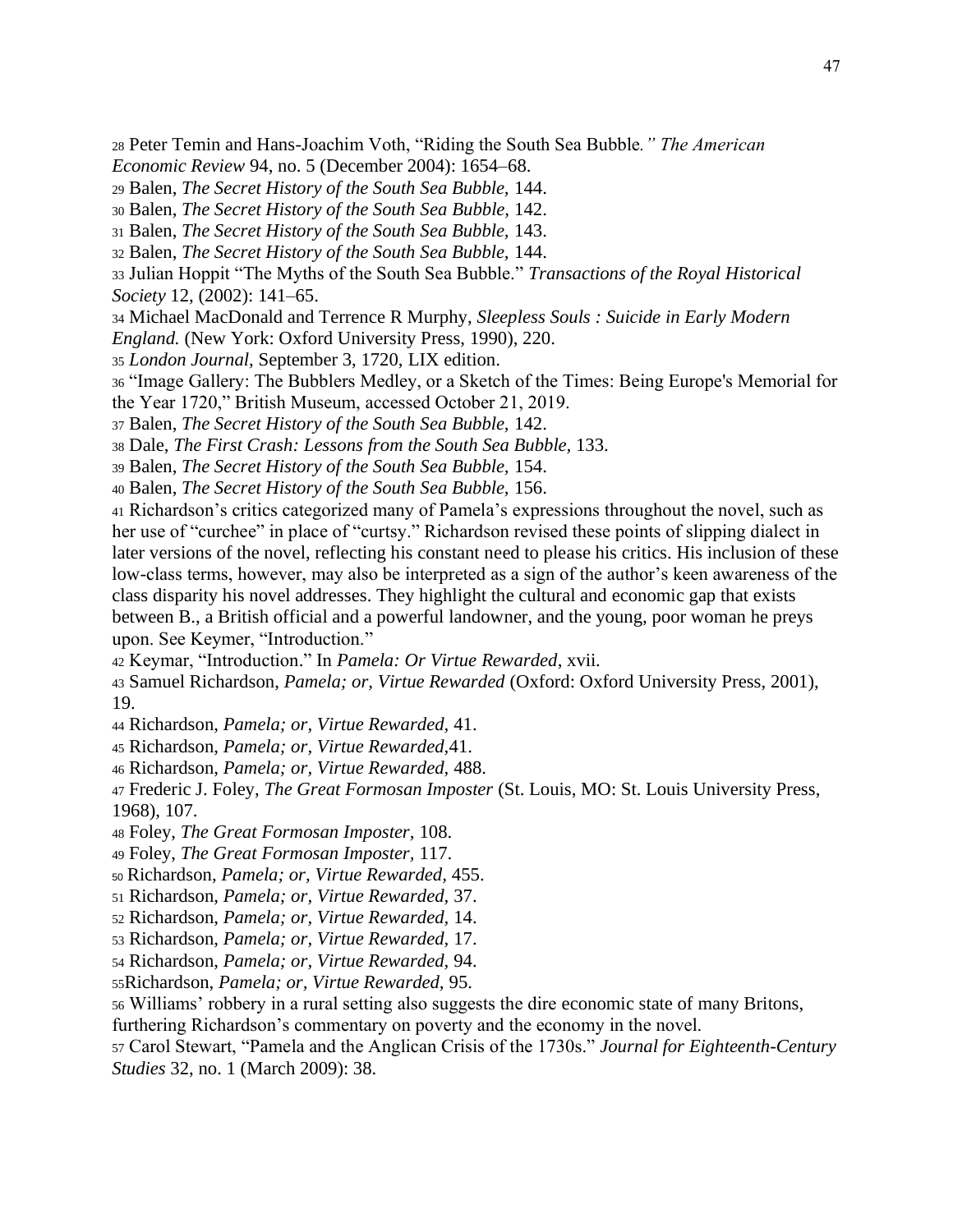<sup>58</sup> Stewart, "Pamela and the Anglican Crisis of the 1730s," 39.

<sup>59</sup> Stewart, "Pamela and the Anglican Crisis of the 1730s," 48.

<sup>60</sup> Robert G. Ingram, *Religion reform and modernity in the Eighteenth Century: Thomas Secker and the Church of England* (Rochester: Boydell Press, 2007), 8.

<sup>61</sup> Robert Ingram argues that the Glorious Revolution and the turn of the century lead to a complete shift in England's societal structure in conjunction with Enlightenment beliefs. This included more representative systems of government, a consumer revolution, a social hierarchy with an even greater emphasis on propriety and manners, a decline in the long-held faith in the British monarchy, and an overall trend toward secularization. See Ingram, *Religion, Reform and* 

*Modernity in the Eighteenth Century: Thomas Secker and the Church of England.*

<sup>62</sup> Ingram, *Religion reform and modernity in the Eighteenth Century: Thomas Secker and the Church of England,* 9.

<sup>63</sup> Andrew Starkie, *The Church of England and the Bangorian Controversy, 1716-1721,*  (Woodbridge: Boydell Press, 2007), 7.

<sup>64</sup> Gordon Rupp, *Religion in England, 1688-1791* (New York: Oxford Press, 1986), 493.

<sup>65</sup> Stewart, "Pamela and the Anglican Crisis of the 1730s," 7.

<sup>66</sup> Ingram, *Religion reform and modernity in the Eighteenth Century: Thomas Secker and the Church of England,* 154.

<sup>67</sup> Rupp, *Religion in England, 1688-1791* 495.

<sup>68</sup> Stewart, "Pamela and the Anglican Crisis of the 1730s," 43.

<sup>69</sup> *Weekly Miscellany* , April 14, 1733, XVIII edition.

<sup>70</sup> *Weekly Miscellany* , April 14, 1733, XVIII edition.

<sup>71</sup> *Universal Spectator and Weekly Journal* , May 25, 1734.

<sup>72</sup> Rupp, *Religion in England, 1688-1791* 16.

<sup>73</sup> John Sung Han, "A Lumber-Room of Her Own: Attics in Pamela and Jane Eyre," *Interior Spaces and Narrative Perspective Before 1850* 48, no. 4 (2014): 1.

<sup>74</sup> Richardson, *Pamela; or, Virtue Rewarded,* 113.

<sup>75</sup> Bowlby,"'Speech Creatures': New Men in *Pamela* and *Pride and*

*Prejudice,*" 240.

<sup>76</sup> Richardson, *Pamela; or, Virtue Rewarded,* 489.

<sup>77</sup>Richardson, *Pamela; or, Virtue Rewarded,* 13.

<sup>78</sup> Will Pritchard, "Pamela's Wedding Night," *SEL Studies in English Literature 1500-1900* 57, no. 3 (2017): pp. 521-529, 522.

<sup>79</sup> Richardson, *Pamela; or, Virtue Rewarded,* 32.

<sup>80</sup> Richardson, *Pamela; or, Virtue Rewarded,* 87.

<sup>81</sup> Richardson, *Pamela; or, Virtue Rewarded,* 116.

<sup>82</sup> Richardson, *Pamela; or, Virtue Rewarded,* 444.

<sup>83</sup> Rachel Bowlby focuses on this passage specifically in her essay 'Speech Creatures': New Men in "Pamela" and "Pride and Prejudice." She argues that in both *Pamela* and Jane Austin's *Pride and Prejudice*, the primary male characters announce their moral reformation to the women they eventually marry through elaborate speeches that cement their new identities. She emphasizes their focus on their education and early life as the genesis of their inability to restrain themselves. These speeches are important because they mark the crux of the novel—the moment when love and marriage between two conflicting characters seems possible. In Richardson's case it means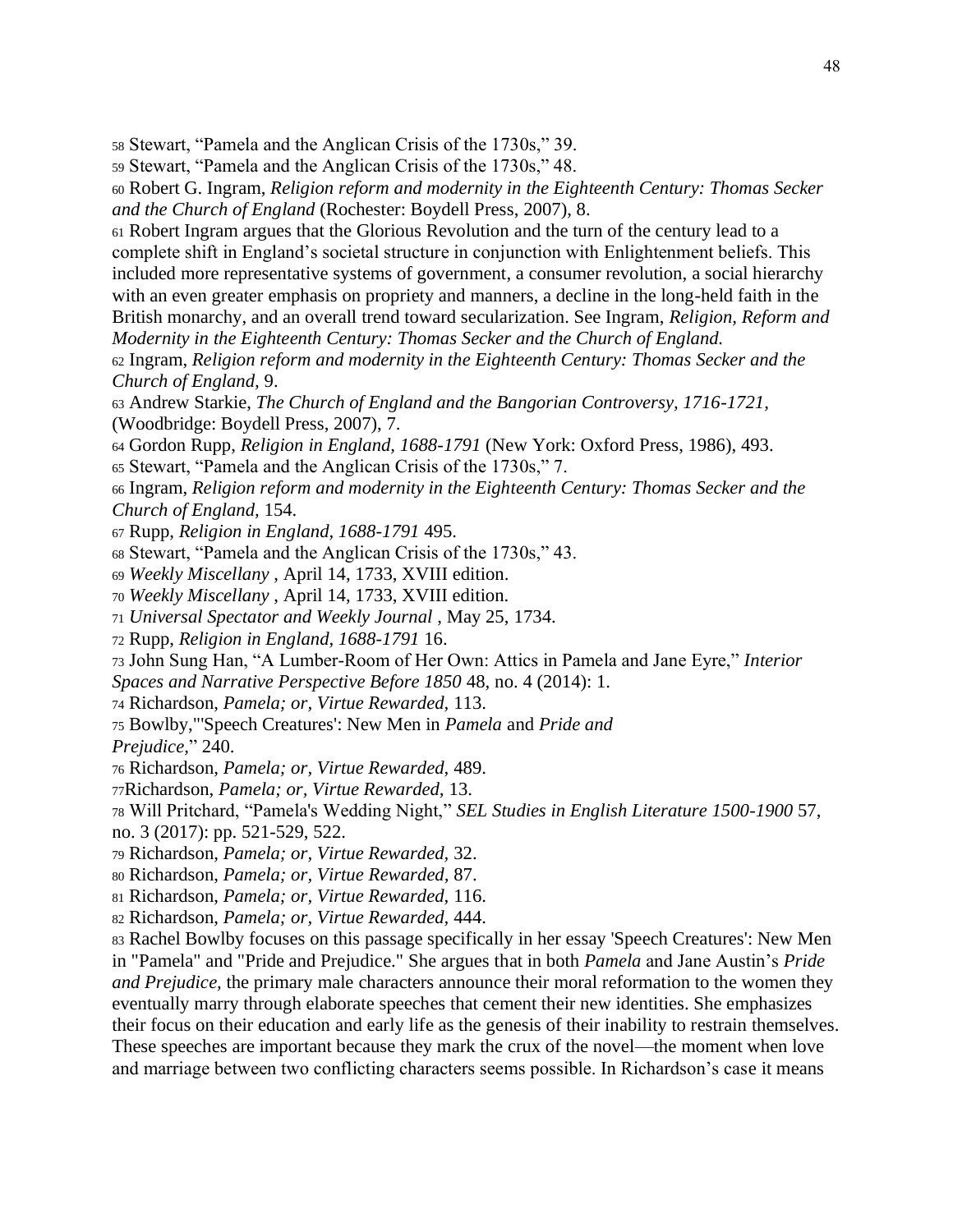even more, as the moment when Pamela's goodness triumphs over B.'s evil. See Bowlby,

"'Speech Creatures': New Men in "Pamela" and "Pride and Prejudice."

Stewart, "*Pamela* and the Anglican Crisis of the 1740s," 37.

Richardson, *Pamela; or, Virtue Rewarded*, 105.

Richardson, *Pamela; or, Virtue Rewarded,* 170.

Richardson, *Pamela; or, Virtue Rewarded,* 171.

Richardson, *Pamela; or, Virtue Rewarded,* 172.

Richardson, *Pamela; or, Virtue Rewarded,* 173.

Richardson, *Pamela; or, Virtue Rewarded,* 102.

Richardson, *Pamela; or, Virtue Rewarded,* 119.

Richardson, *Pamela; or, Virtue Rewarded,* 32.

Richardson, *Pamela; or, Virtue Rewarded,* 39.

Richardson, *Pamela; or, Virtue Rewarded,* 304.

 Clark Lawlor, "Fashionable Melancholy." Essay in *Melancholy Experience in Literature of the Long Eighteenth Century,* (Hampshire: Palgrave Macmillan, 2011), 42-55.

Roland Bartel, "Suicide in Eighteenth-Century England: The Myth of a Reputation."

*Huntington Library Quarterly* 23, no. 2 (1960), 146.

Radcliffe, *The Romance of the Forest,* 403.

 Kathy Stuart, "Suicide by Proxy: The Unintended Consequences of Public Executions in Eighteenth-Century Germany." *Central European History* 41, no. 3 (2008), 415.

 Richard Bell, *We Shall Be No More: Suicide and Self-Government in the Newly United States,*  (Boston, Massachusetts: Harvard University Press, 2012), 21.

Bartel, "Suicide in Eighteenth-Century England: The Myth of a Reputation," 3.

 Paul Seaver and Kelly Maguire, *The History of Suicide in England: 1650-1850*, vol. 4 (London: Pickering & Chatto, 2012), 8.

*The Political State of Great Britain* LVIII, (1739), 193.

 Eric Vallee, "'A Fatal Sympathy': Suicide and the Republic of Abjection in the Writings of Benjamin Rush and Charles Brockden Brown." *Early American Studies: An Interdisciplinary Journal*, (2017), 332–51.

*The Political State of Great Britain* LVIII, (1739), 194.

*Old Whig or The Consistent Protestant*, August 5, 1736.

Paul Seaver and Kelly Maguire, *The History of Suicide in England: 1650-1850,* 7.

 Vivasvan Soni, "The Trial Narrative in Richardson's Pamela: Suspending the Hermeneutic of Happiness." *Novel: A Forum on Fiction 41, no. 1 (2007), 13.*

 Soni's essay argues that the events of the Eighteenth Century and the intellectual embrace of Enlightenment ideals lead to a change in the narrative of happiness that modern historians often fail to comprehend. This transition allowed individuals to covet individual happiness through overcoming the trials of live instead of simply suffering through them in the hopes of a better afterlife. "The secret achievement of the trial narrative is that it wrenches the idea of happiness free from its ground in narrative and roots it in the body and affect," he writes. See Soni, "The Trial Narrative in Richardson's Pamela: Suspending the Hermeneutic of Happiness," 6. Soni, "The Trial Narrative in Richardson's Pamela: Suspending the Hermeneutic of Happiness," 13.

Stewart, "Pamela and the Anglican Crisis of the 1730s," 2.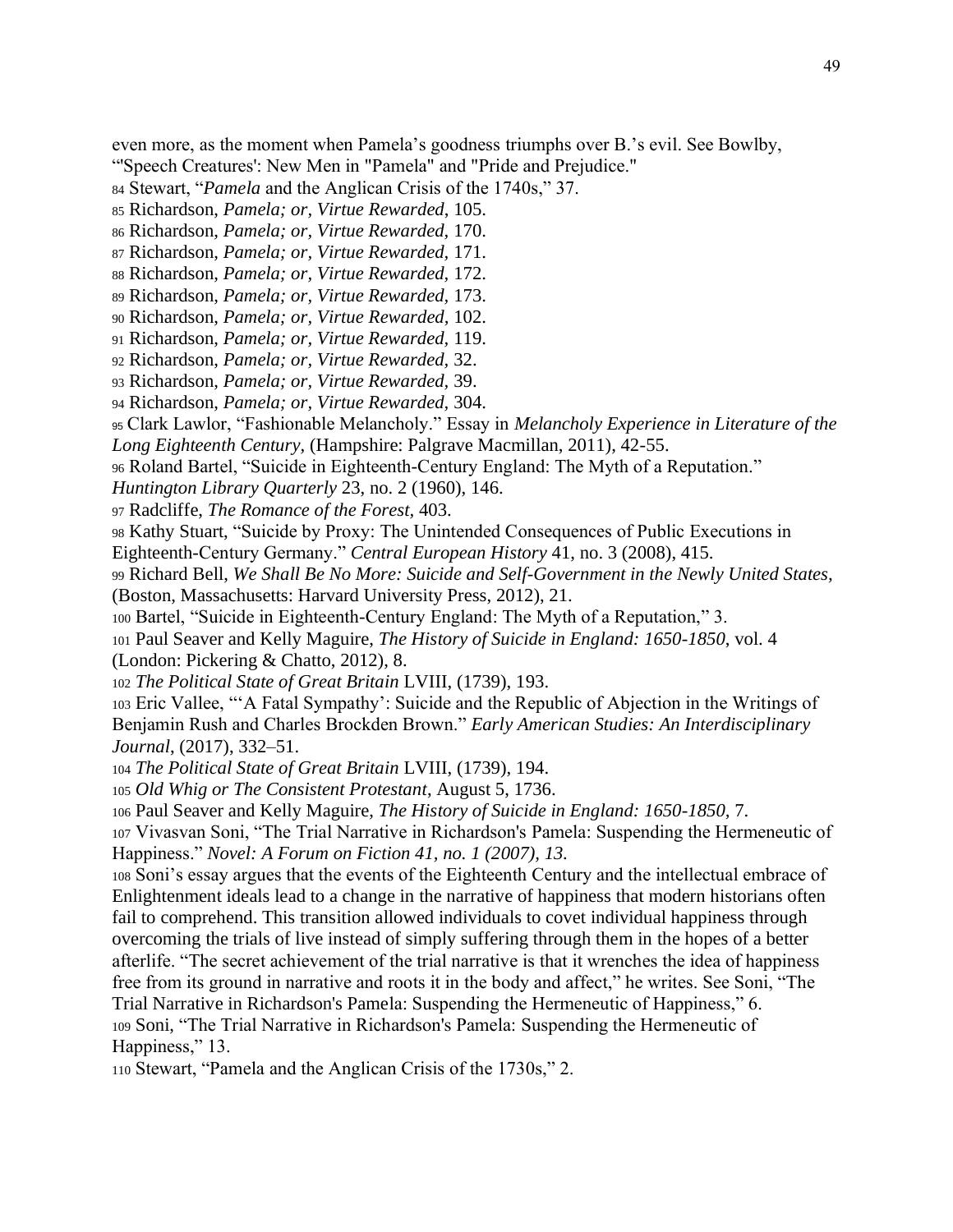<sup>111</sup> *Werther's* literary influence is well documented through what came to be known as the Werther Effect, defined as the phenomena of young European men dressing like Goethe's character and proceeding to take their own lives when met with similar circumstances. The book was banned by the Catholic Church in many areas. See Bell, *We Shall Be No More: Suicide and Self-Governance in the Newly United States.*

<sup>112</sup> Lawlor, "Fashionable Melancholy," 48.

<sup>113</sup> Lawlor, "Fashionable Melancholy" 47.

<sup>114</sup> Anne Radcliffe, *The Romance of the Forest,* (New York: Oxford World Classics, 2009), 263.

<sup>115</sup> Lawlor, "Fashionable Melancholy," 43.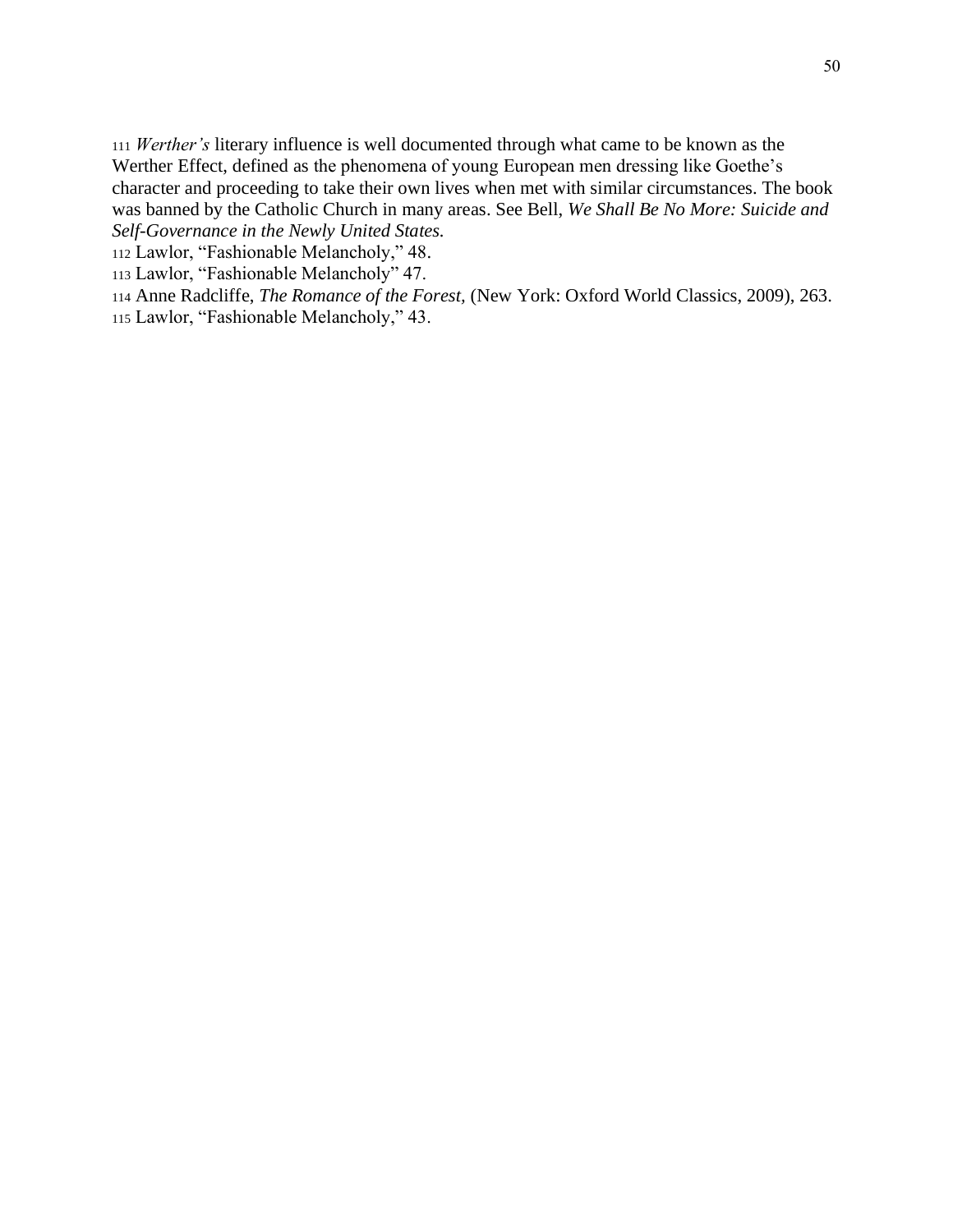### **BIBLIOGRAPHY**

- <span id="page-55-0"></span>Balen, Malcolm. *The Secret History of the South Sea Bubble*. 1st ed. New York, NY: Fourth Estate, HarperCollins, 2002.
- Bartel, Roland. "Suicide in Eighteenth-Century England: The Myth of a Reputation." *Huntington Library Quarterly* 23, no. 2 (February 1960): 145–58.
- Bell, Richard. *We Shall Be No More: Suicide and Self-Government in the Newly United States*. Boston, Massachusetts : Harvard University Press, 2012.
- Boehm, Alan D. "'The Well and Good Government of the Chappel': A Note on Printing-House Customs, c. 1680-1750." *The Papers of the Bibliographical Society of America* 103, no. 1 (March 2009): 89–97.
- Bowlby, Rachel. "'Speech Creatures': New Men in Pamela and Pride and Prejudice." *Paragraph* 32, no. 2 (2009): 240–51.
- Bowles , Thomas. "The Bubbler's Medely or a Sketch of the Times: Being Europe's Memorial for the Year 1720." *The British Museum*. London: Carington Bowles. The British Museum . London, England . Accessed April 17, 2020. https://research.britishmuseum.org/research/collection\_online/collection\_object\_details.asp x?objectId=1637922&page=1&partId=1&peoA=93944-2-70&people=93944.

Brown, William Hill. *The Power of Sympathy*. London: Penguin Classics, 1996.

- Dale, Richard. *The First Crash: Lessons from the South Sea Bubble*. Princeton, NJ: Princeton University Press, 2004.
- "Evening Post ." *Evening Post* . August 2, 1720.
- Ferguson , Oliver W. "Warton and Keats: Two Views of Melancholy." *Keats-Shelley Journal* 18 (1969): 12–15.
- Foley, Frederic J. *The Great Formosan Imposter*. St. Louis, MO: St. Louis University Press, 1968.
- Han, John Sung. "A Lumber-Room of Her Own: Attics in Pamela and Jane Eyre." *Style* 48, no. 4 (2014): 529–42.
- Hayman, Francis, and Gravelot. "Illustration for Richardson's Pamela." A woman fishing with another lying beside her at the edge of a pond. . *The British Museum*, 1742. The British Museum.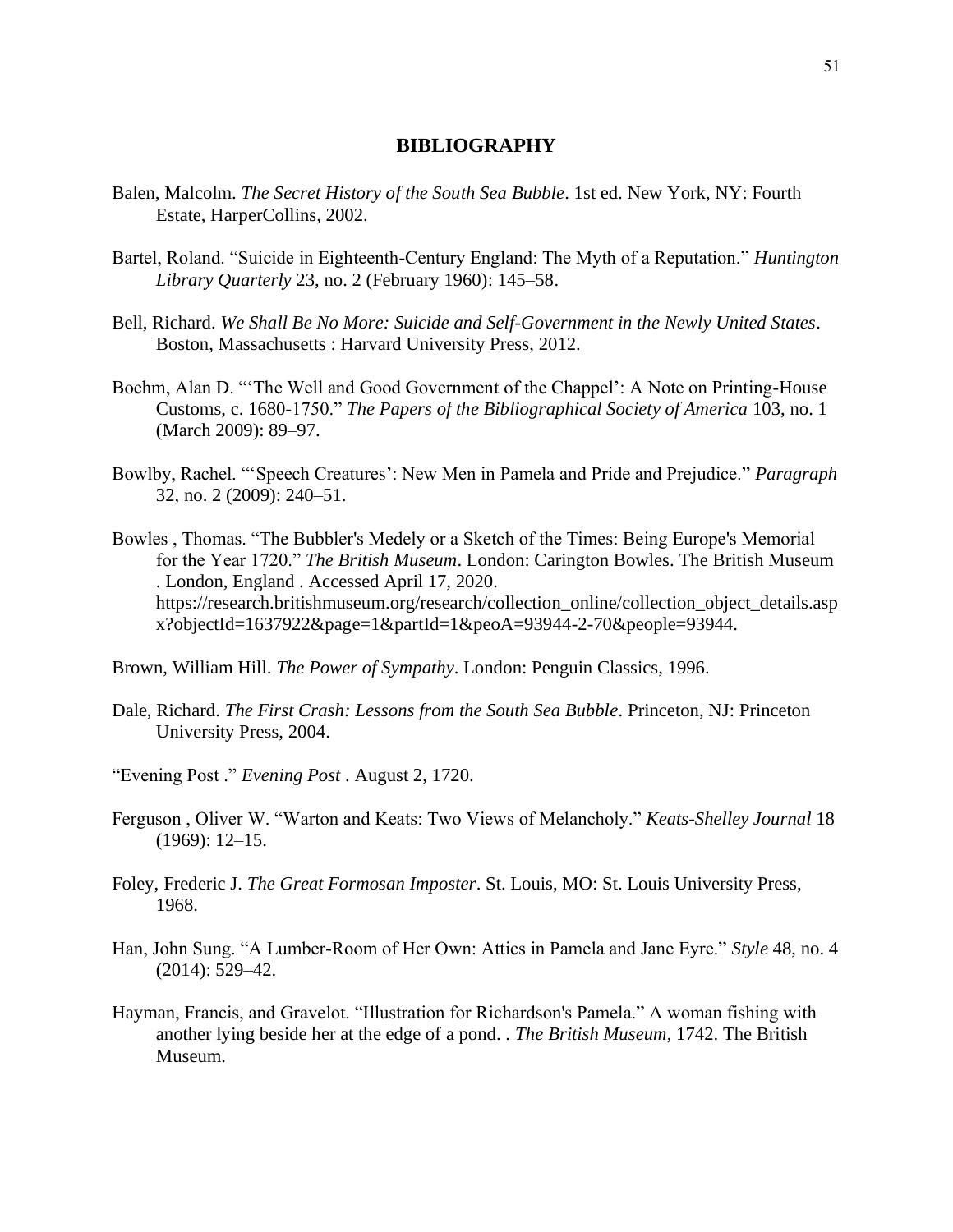Highmore, Joseph. "IX: Pamela Is Married." *Tate*, 2016. Tate.

- Hoppit, Julian. "The Myths of the South Sea Bubble ." *Transactions of the Royal Historical Society* 12 (2002): 141–65.
- "Image Gallery: The Bubblers Medley, or a Sketch of the Times: Being Europe's Memorial for the Year 1720." British Museum. Accessed October 21, 2019. https://www.britishmuseum.org/research/collection\_online/collection\_object\_details/collec tion image\_gallery.aspx?assetId=142098001&objectId=1637922&partId=1.
- Ingram, Robert G. *Religion, Reform and Modernity in the Eighteenth Century : Thomas Secker and the Church of England*. Rochester, New York: Boydell Press, 2007.
- Keymar, Thomas. "Introduction." In *Pamela: Or Virtue Rewarded*. Oxford: Oxford University Press, 2001.
- Lawlor, Clark. "Fashionable Melancholy." Essay. In *Melancholy Experience in Literature of the Long Eighteenth Century*, edited by Allan Ingram, 1st ed., 25–23. Basingstoke, Hampshire: Palgrave Macmillan, 2011.
- "London Journal." *London Journal*. September 3, 1720, LIX edition.
- MacDonald, Michael, and Terrence R Murphy. *Sleepless Souls : Suicide in Early Modern England*. New York, New York: Oxford University Press, 1990.
- McKillop, Alan D. *Samuel Richardson: Printer and Novelist*. Chapel Hill, NC: The University of North Carolina Press , 1936.
- *Old Whig or The Consistent Protestant*. August 5, 1736.
- *The Political State of Great Britain* LVIII (1739): 193.
- Pritchard, Will. "Pamela's Wedding Night." *SEL Studies in English Literature 1500-1900* 57, no. 3 (2017): 521–29.
- Radcliffe, Anne. *The Romance of the Forest*. New York: Oxford World Classics, 2009.
- Richardson, Samuel. *Pamela: Or Virtue Rewarded*. Oxford: Oxford University Press, 2001.
- Rupp, Gordon. *Religion in England, 1688-1791*. New York: Oxford Press, 1986.
- Sabor, Peter, and Betty A. Schellenberg. *Samuel Richardson in Context* . Cambridge, UK : Cambridge University Press, 2017.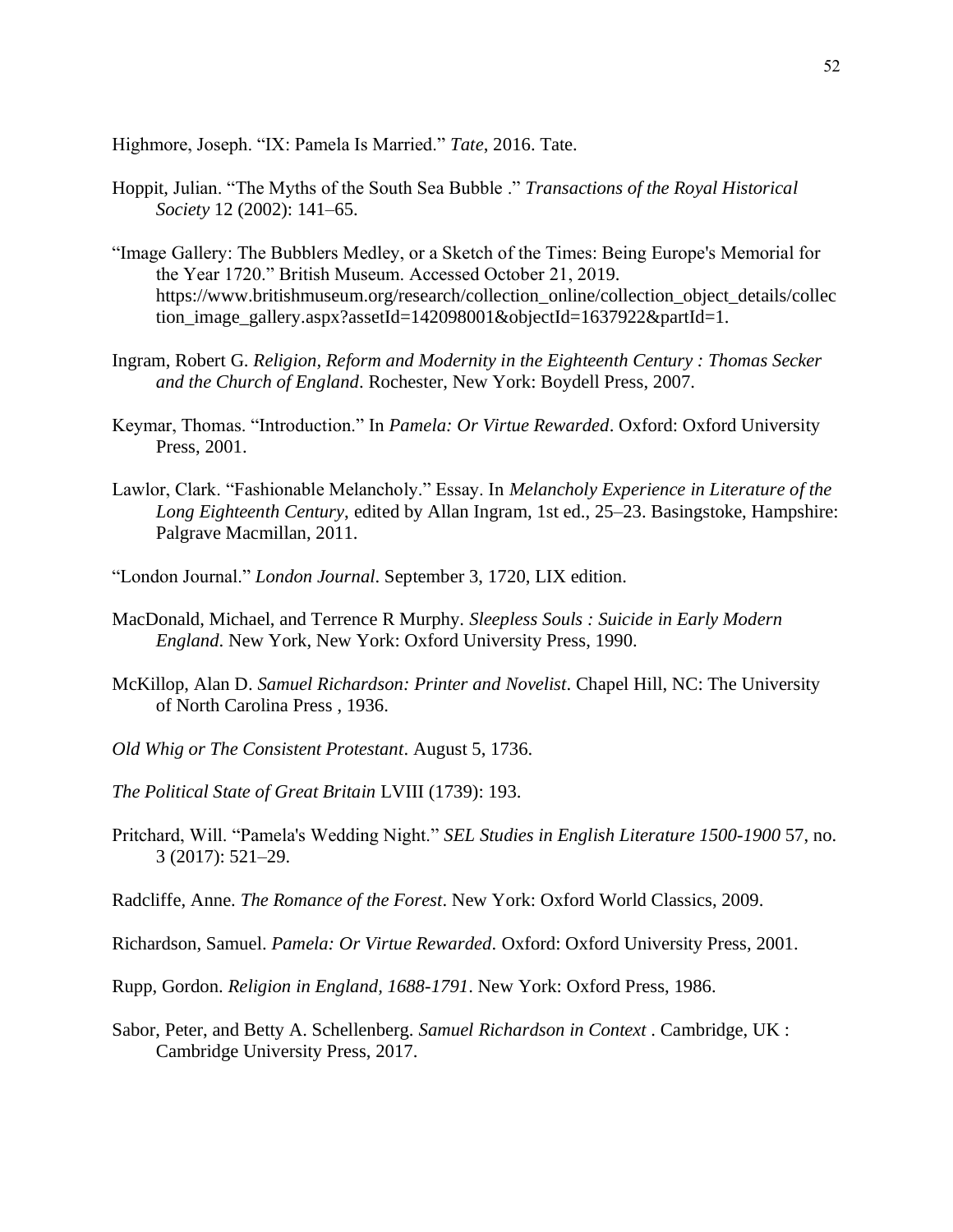- Seaver, Paul, and Kelly Maguire. *The History of Suicide in England: 1650-1850*. Vol. 4. London: Pickering & Chatto, 2012.
- Shelby Watson, John. *The Life of William Warburton, D.D.: With Remarks on His Works*. London: Longman, Green, Longman, Roberts, & Green, 1863.
- Simpson, Antony E. "Popular Perceptions of Rape as a Capital Crime in Eighteenth-Century England: The Press and the Trial of Francis Charteris in the Old Bailey, February 1730." *Law and History Review* 22, no. 1 (2004): 27–70.
- Soni, Vivasvan. "The Trial Narrative in Richardson's Pamela: Suspending the Hermeneutic of Happiness." *Novel: A Forum on Fiction* 41, no. 1 (2007): 5–28.
- Starkie, Andrew. *The Church of England and the Bangorian Controversy, 1716-1721*. Woodbridge: Boydell Press, 2007.
- Stewart, Carol. "Pamela and the Anglican Crisis of the 1730s." *Journal for Eighteenth-Century Studies* 32, no. 1 (March 2009): 37–51.
- Stuart, Kathy. "Suicide by Proxy: The Unintended Consequences of Public Executions in Eighteenth-Century Germany." *Central European History* 41, no. 3 (2008): 413–45.
- Temin, Peter, and Hans-Joachim Voth. "Riding the South Sea Bubble." *The American Economic Review* 94, no. 5 (December 2004): 1654–68.
- "Universal Spectator and Weekly Journal ." *Universal Spectator and Weekly Journal* . May 25, 1734.
- Vallee, Eric. "'A Fatal Sympathy': Suicide and the Republic of Abjection in the Writings of Benjamin Rush and Charles Brockden Brown." *Early American Studies: An Interdisciplinary Journal*, 2017, 332–51.
- Waldman, Adelle. "The Prude Who Invented the Modern Novel." The New Yorker. The New Yorker, May 9, 2016. [https://www.newyorker.com/magazine/2016/05/16/samuel](https://www.newyorker.com/magazine/2016/05/16/samuel-richardson-inventor-of-the-modern-novel)[richardson-inventor-of-the-modern-novel.](https://www.newyorker.com/magazine/2016/05/16/samuel-richardson-inventor-of-the-modern-novel)
- Walsh, Patrick. "The South Sea Bubble: A Parable for Our Own Time." *History Ireland* 17, no. 2  $(2009): 6 - 7.$

"Weekly Miscellany ." *Weekly Miscellany* . April 14, 1733, XVIII edition.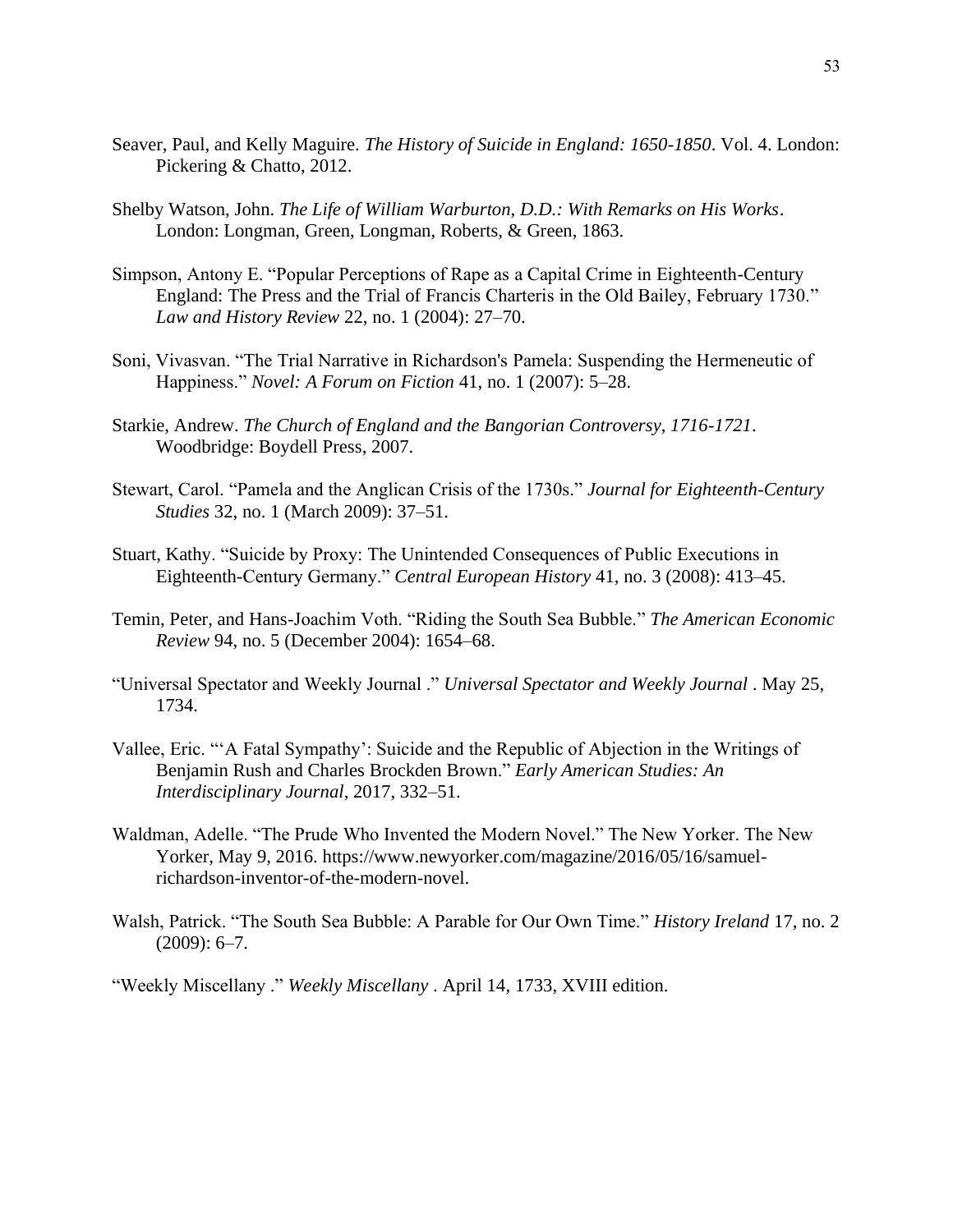# **ACADEMIC VITA**

# **JAMES E. DAVIDSON**

Jamesdavidson2020@gmail.com

#### <span id="page-58-0"></span>**EDUCATION: May 2020**

#### **Pennsylvania State University | Schreyer Honors College | English and History Major, Spanish Minor**

#### **WORK EXPERIENCE**

#### **Research Assistant, Pennsylvania State University English Department**

State College, PA **–** 2018-May 2020

- Worked closely with Dr. Carla Mulford to examine the oversees rhetorical impact of Benjamin Franklin's scientific publications
- Used university databases to evaluate primary sources from the seventeenth and eighteenth centuries
- Created an extensive annotated bibliography to assist Dr. Mulford's research with over 50 sources
- Shadowed Dr. Mulford throughout the process of researching, outlining, and writing an extensive scholarly volume
- Searched eighteenth-century Spanish publications for references to Franklin's research and ideas
- Translated early modern Spanish sources into English

#### **Features Editor, Onward State**

State College, PA – 2017-May 2020

- Wrote longform posts on historical and contemporary topics, 256 news stories in total
- Posted on social media channels to over 150,000 followers
- Covered Penn State Men's Soccer during the 2017 and 2018 seasons, Penn State women's soccer during the 2019 season
- Edited features and news articles nightly
- Reviewed local restaurants and films
- Covered breaking news
- Created multimedia graphics using Canva, Adobe Photoshop and Adobe Spark

#### **Business Developer, Reflexion Interactive Technologies**

Lancaster, Pennsylvania **–** 2017-2019

- Wrote speeches for executive team at keynote and venture conference
- Worked to develop original website, social media, and print content to enhance brand traction
- Traveled to Las Vegas and New Orleans to exhibit at weeklong CES and NATA conferences
- Pitched to potential clients and venture investors
- Developed long-term public relations strategies and documents such as press kits, brand guides and websites
- Helped to create the company's visual identity through branding efforts such as designing trade show booths
- Managed and grew Twitter, Instagram and Facebook accounts to boost customer interaction and generate sales leads
- Grew company's Instagram following from approximately 80 to 300 followers in less than one year
- Conducted extensive market and scientific research to understand the product's purpose, target audience and potential for future growth
- Sold three devices, including the company's second official sale, following July 2018 market launch